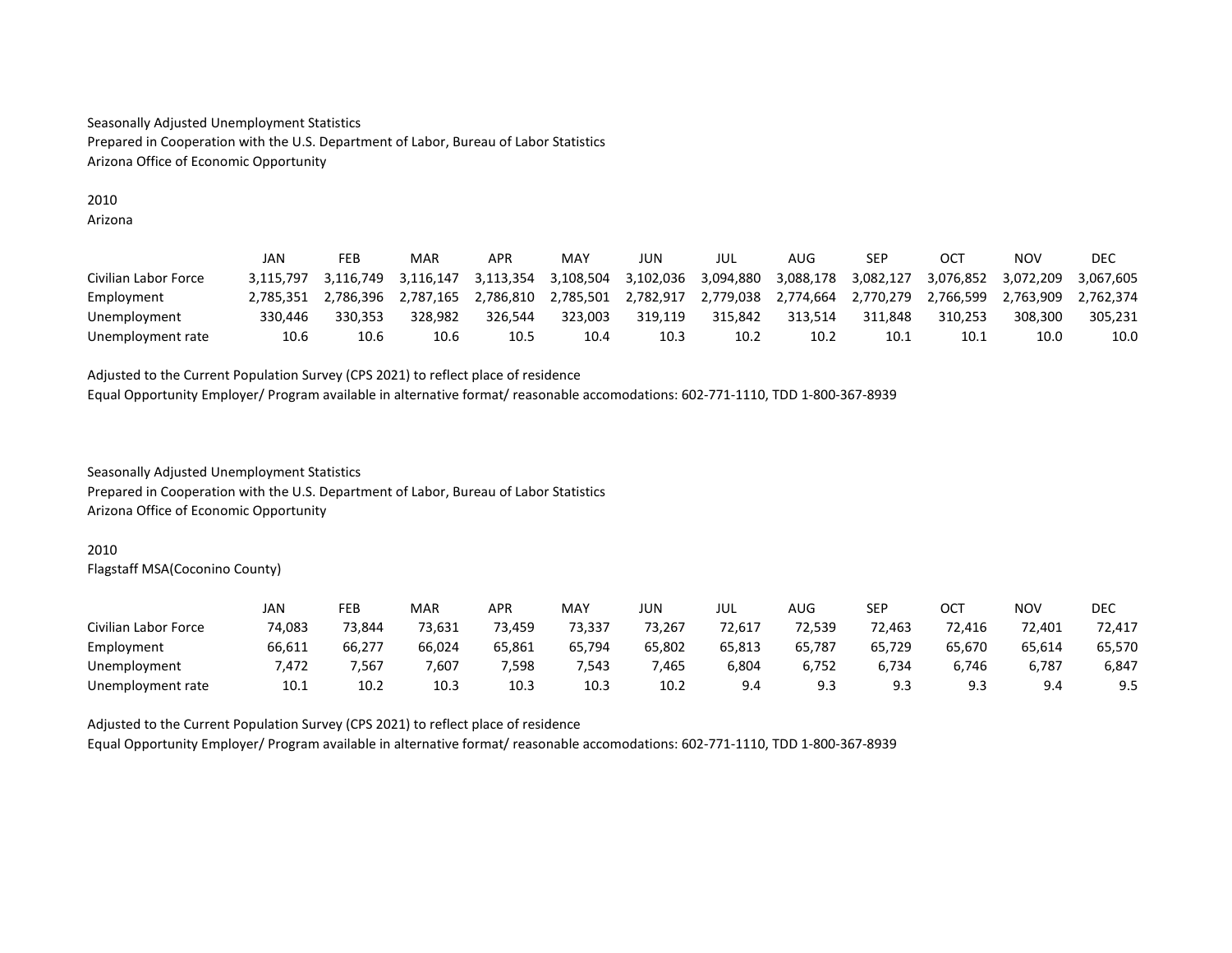#### 2010

Lake Havasu City-Kingman MSA(Mohave County)

|                      | JAN    | FEB    | <b>MAR</b> | APR    | MAY    | JUN    | jul    | AUG    | SEP    | OCT    | <b>NOV</b> | <b>DEC</b> |
|----------------------|--------|--------|------------|--------|--------|--------|--------|--------|--------|--------|------------|------------|
| Civilian Labor Force | 83.616 | 83,591 | 83.565     | 83.503 | 83,389 | 83,218 | 82.990 | 82.718 | 82,401 | 82.045 | 81,687     | 81,365     |
| Employment           | 72,694 | 72,651 | 72.658     | 72,666 | 72,637 | 72,537 | 72.362 | 72,143 | 71,900 | 1.638  | 71,386     | 71,176     |
| Unemployment         | 10,922 | 10,940 | 10.907     | 10,837 | 10,752 | 10,681 | 10,628 | 10,575 | 10,501 | 10.407 | 10,301     | 10,189     |
| Unemployment rate    | 13.1   | 13.1   | 13.1       | 13.0   | 12.9   | 12.8   | 12.8   | 12.8   | 12.7   | 12.7   | 12.6       | 12.5       |

Adjusted to the Current Population Survey (CPS 2021) to reflect place of residence Equal Opportunity Employer/ Program available in alternative format/ reasonable accomodations: 602-771-1110, TDD 1-800-367-8939

Seasonally Adjusted Unemployment Statistics Prepared in Cooperation with the U.S. Department of Labor, Bureau of Labor Statistics Arizona Office of Economic Opportunity

#### 2010

Phoenix MSA

|                      | JAN       | FEB       | MAR       | APR       | MAY       | JUN       | JUL       | AUG       | SEP       | OC <sup>7</sup> | NOV       | DEC       |
|----------------------|-----------|-----------|-----------|-----------|-----------|-----------|-----------|-----------|-----------|-----------------|-----------|-----------|
| Civilian Labor Force | 2.083.271 | 2.085.454 | 2.087.123 | 2.087.543 | 2,086,162 | 2,082,875 | 2,078,509 | 2,074,360 | 2,070,730 | 2,067,551       | 2.064.483 | 2.061.473 |
| Employment           | 1.875.668 | 1.877.993 | L.880.664 | 1.882.906 | 1,884,254 | 1,884,144 | 1,882,594 | 1.880.443 | 1,878,006 | 1,875,732       | 1.873.767 | 1.872.515 |
| Unemployment         | 207.603   | 207,461   | 206.459   | 204.637   | 201,908   | 198.731   | 195.915   | 193.917   | 192.724   | 191.819         | 190.716   | 188.958   |
| Unemployment rate    | 10.0      | 9.9       | 9.9       | 9.8       | 9.7       | 9.5       | 9.4       | 9.3       | 9.3       | 9.3             | 9.2       | 9.2       |

Adjusted to the Current Population Survey (CPS 2021) to reflect place of residence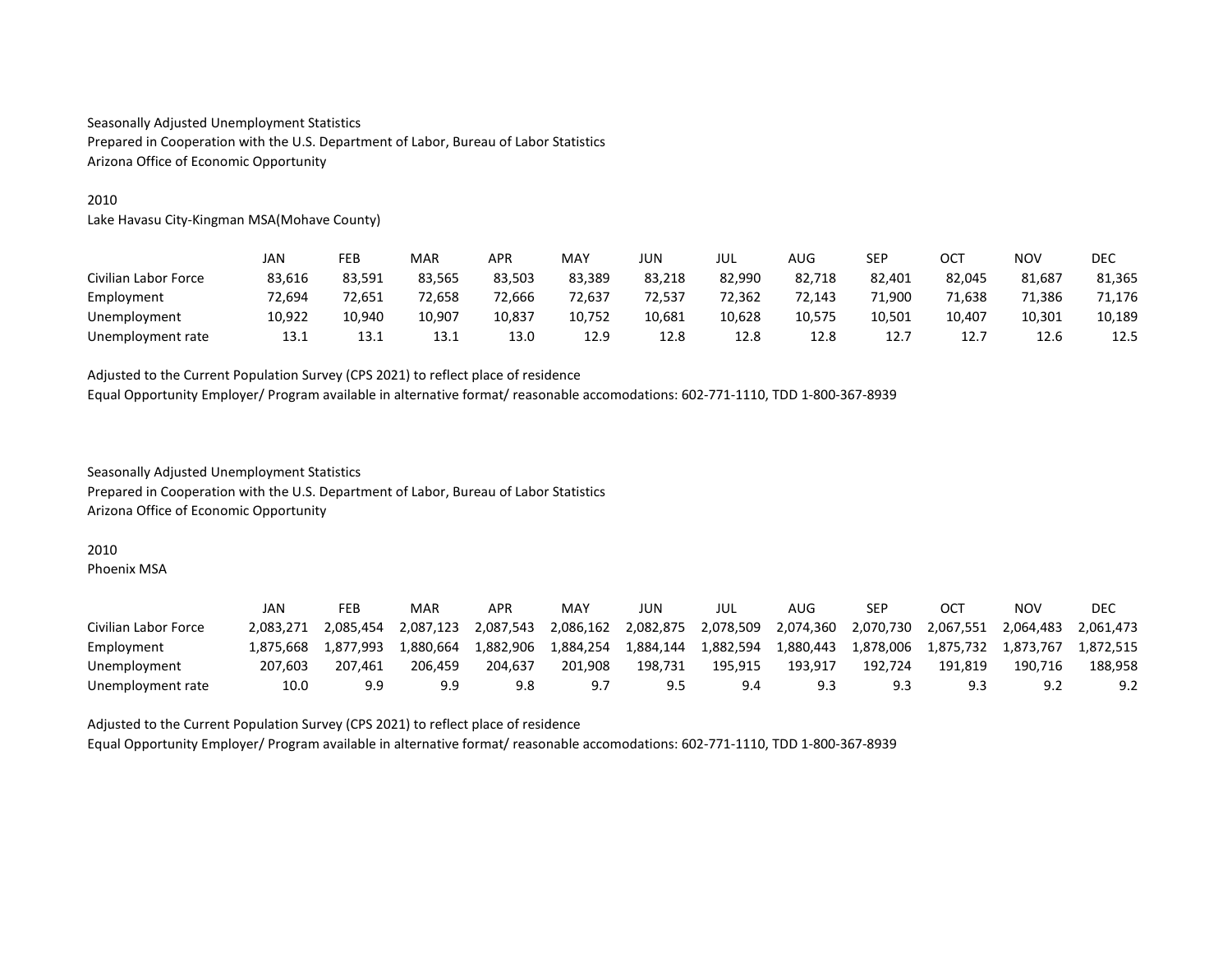## 2010

Prescott MSA(Yavapai County)

|                      | JAN    | FEB    | MAR    | APR    | MAY    | JUN    | JUL    | AUG    | SEP    | ОСТ    | NOV    | DEC    |
|----------------------|--------|--------|--------|--------|--------|--------|--------|--------|--------|--------|--------|--------|
| Civilian Labor Force | 97.721 | 97.748 | 97.660 | 97.491 | 97,290 | 97.084 | 96.870 | 96.597 | 96.185 | 95.654 | 95,081 | 94,556 |
| Employment           | 87.020 | 87,101 | 87.102 | 87.029 | 86,926 | 86,808 | 86.667 | 86.459 | 86.118 | 85.666 | 85.188 | 84,772 |
| Unemployment         | 10,701 | 10.647 | 10.558 | 10.462 | 10,364 | 10.276 | 10.203 | 10,138 | 10,067 | 9,988  | 9,893  | 9,784  |
| Unemployment rate    | 11.0   | 10.9   | 10.8   | 10.7   | 10.7   | 10.6   | 10.5   | 10.5   | 10.5   | 10.4   | 10.4   | 10.3   |

Adjusted to the Current Population Survey (CPS 2021) to reflect place of residence Equal Opportunity Employer/ Program available in alternative format/ reasonable accomodations: 602-771-1110, TDD 1-800-367-8939

Seasonally Adjusted Unemployment Statistics Prepared in Cooperation with the U.S. Department of Labor, Bureau of Labor Statistics Arizona Office of Economic Opportunity

#### 2010

Sierra-Vista Douglas MSA(Cochise County)

|                      | JAN    | FEB    | <b>MAR</b> | APR    | MAY    | JUN    | jul    | AUG    | <b>SEP</b> | ост        | <b>NOV</b> | <b>DEC</b> |
|----------------------|--------|--------|------------|--------|--------|--------|--------|--------|------------|------------|------------|------------|
| Civilian Labor Force | 57,855 | 57,746 | 57,585     | 57,392 | 57,219 | 57,092 | 57,001 | 56,925 | 56,853     | 56,789     | 56,738     | 56,692     |
| Employment           | 52,535 | 52,422 | 52,265     | 52,077 | 51,914 | 51,799 | 51,717 | 51.642 | 51.562     | 51,485     | 51,419     | 51,354     |
| Unemployment         | 5,320  | 5.324  | 5.320      | 5,315  | 5,305  | 5,293  | 5.284  | 5,283  | 5,291      | 5.304      | 5,319      | 5,338      |
| Unemployment rate    | 9.2    | 9.2    | 9.2        | 9.3    | 9.3    | 9.3    | 9.3    | 9.3    | 9.3        | c٥<br>ر. ر | 9.4        | 9.4        |

Adjusted to the Current Population Survey (CPS 2021) to reflect place of residence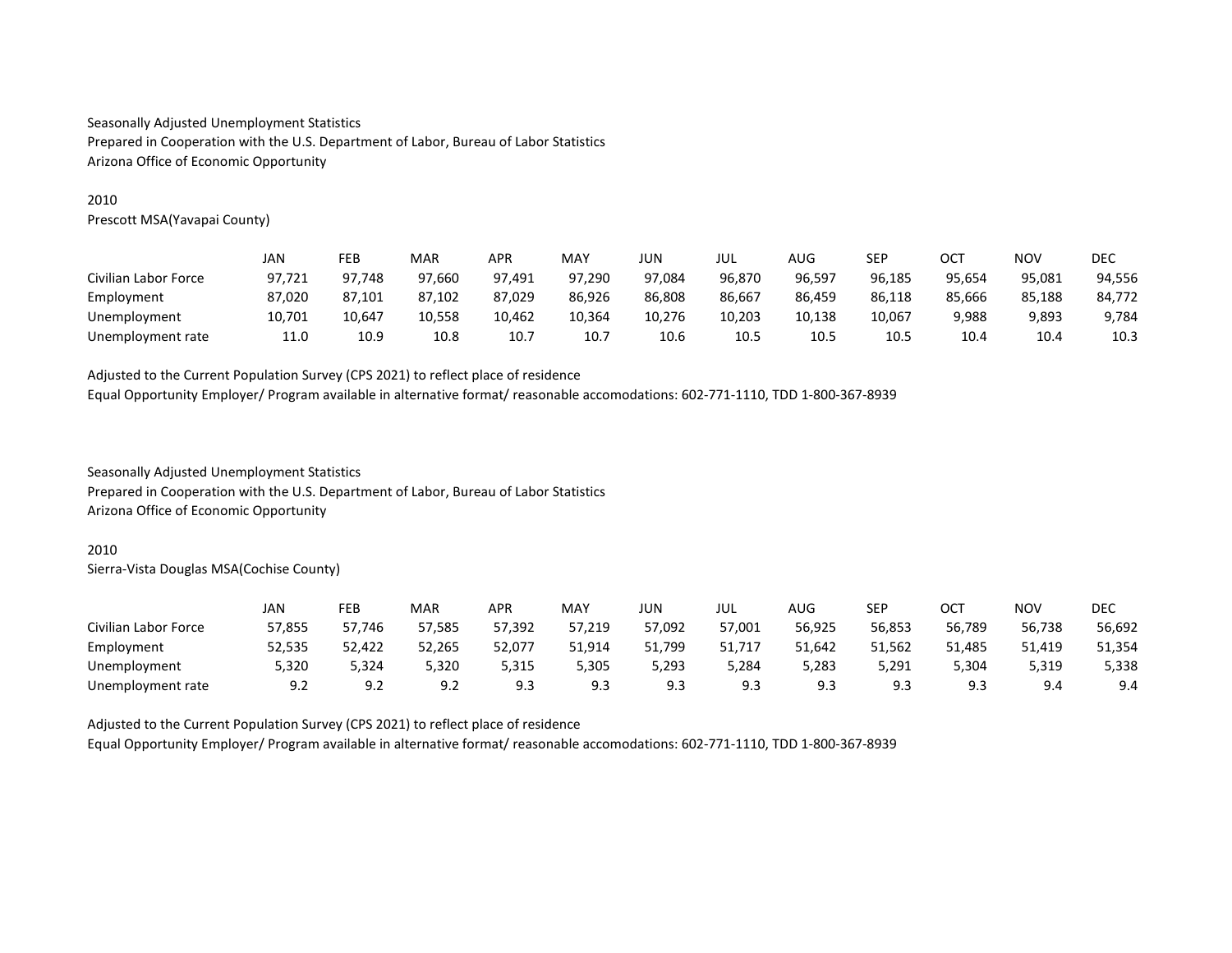## 2010

Tucson MSA(Pima County)

|                      | JAN     | FEB     | MAR     | APR     | MAY     | JUN     | JUL     | AUG          | <b>SEP</b> | ост             | NOV     | DEC     |
|----------------------|---------|---------|---------|---------|---------|---------|---------|--------------|------------|-----------------|---------|---------|
| Civilian Labor Force | 484.473 | 484,306 | 483.996 | 483.545 | 482,899 | 481.899 | 480.550 | 478,984      | 477.308    | 475.692         | 474,269 | 473,054 |
| Employment           | 437.740 | 437,681 | 437.648 | 437.603 | 437,517 | 437,151 | 436.365 | 435,228      | 433.850    | 432.483         | 431.360 | 430,605 |
| Unemployment         | 46,733  | 46,625  | 46.348  | 45.942  | 45,382  | 44,748  | 44.185  | 43,756       | 43,458     | 43.209          | 42,909  | 42,449  |
| Unemployment rate    | 9.6     | 9.6     | 9.6     | 9.5     | 9.4     | 9.3     | 9.2     | ، ۹<br>ـ . ـ | 9.1        | Q 1<br><u>.</u> | 9.0     | 9.0     |

Adjusted to the Current Population Survey (CPS 2021) to reflect place of residence Equal Opportunity Employer/ Program available in alternative format/ reasonable accomodations: 602-771-1110, TDD 1-800-367-8939

Seasonally Adjusted Unemployment Statistics Prepared in Cooperation with the U.S. Department of Labor, Bureau of Labor Statistics Arizona Office of Economic Opportunity

#### 2010

Yuma MSA(Yuma County)

|                      | JAN    | FEB    | MAR    | APR    | MAY    | JUN    | jul    | AUG    | <b>SEP</b> | OCT    | NOV    | DEC    |
|----------------------|--------|--------|--------|--------|--------|--------|--------|--------|------------|--------|--------|--------|
| Civilian Labor Force | 90.438 | 91.290 | 92.003 | 92.482 | 92.737 | 92.878 | 93.027 | 93.195 | 93.305     | 93.301 | 93.143 | 92,814 |
| Employment           | 68.585 | 69,024 | 69,339 | 69.439 | 69,391 | 69,314 | 69.328 | 69.443 | 69.586     | 69,711 | 69.761 | 69,701 |
| Unemployment         | 21,853 | 22,266 | 22.664 | 23.043 | 23.346 | 23.564 | 23.699 | 23,752 | 23,719     | 23.590 | 23,382 | 23,113 |
| Unemployment rate    | 24.2   | 24.4   | 24.6   | 24.9   | 25.2   | 25.4   | 25.5   | 25.5   | 25.4       | 25.3   | 25.1   | 24.9   |

Adjusted to the Current Population Survey (CPS 2021) to reflect place of residence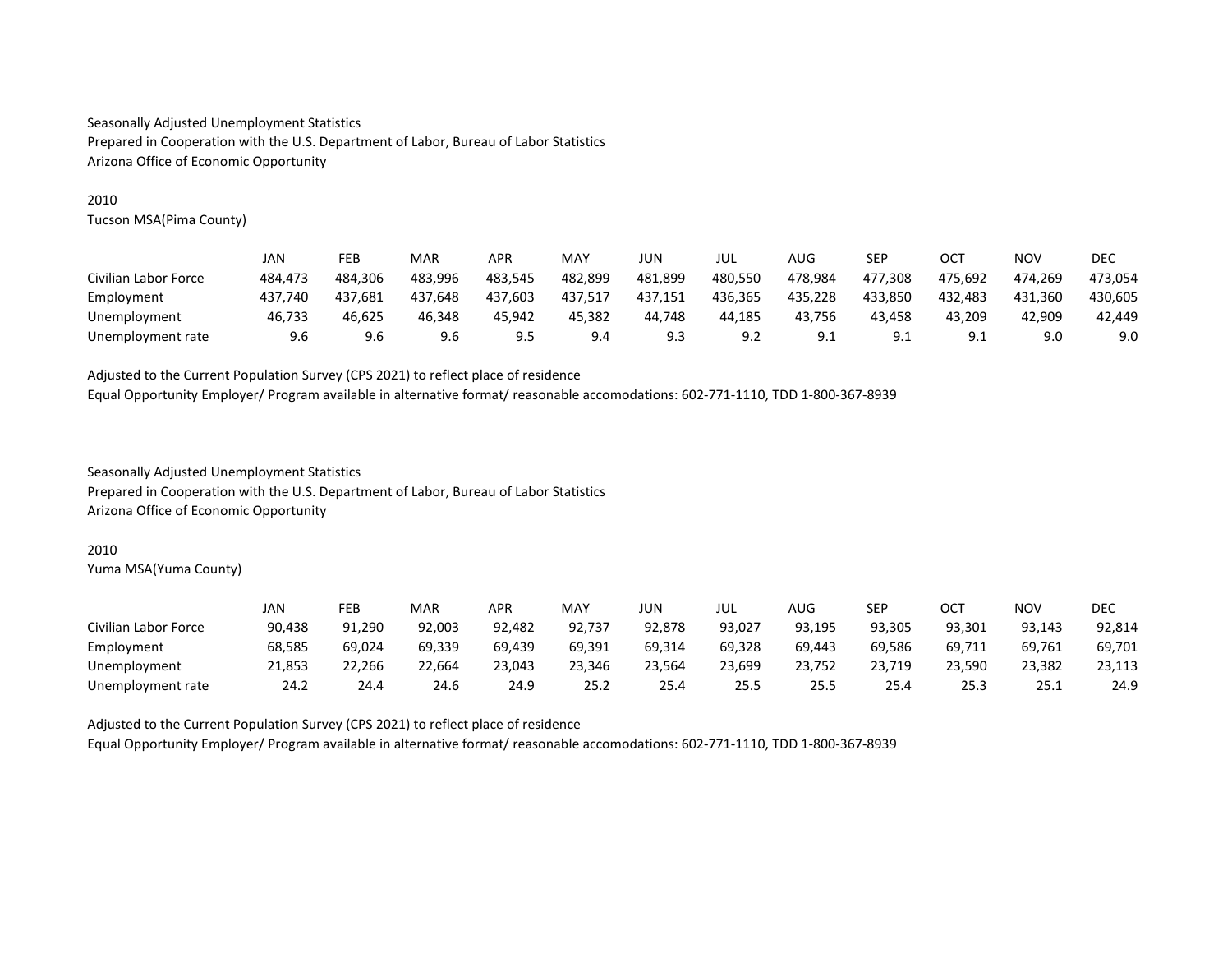## 2019 Arizona

|                      | JAN       | FEB       | MAR       | APR       | MAY       | JUN                 | JUL       | AUG       | SEP       | OC <sub>7</sub> | NOV       | DEC       |
|----------------------|-----------|-----------|-----------|-----------|-----------|---------------------|-----------|-----------|-----------|-----------------|-----------|-----------|
| Civilian Labor Force | 3.388.861 | 3.395.900 | 3.403.114 | 3.411.191 | 3.419.960 | 3.429.122           | 3.438.010 | 3,446,052 | 3,453,772 | 3.462.324       | 3.471.514 | 3.478.699 |
| Employment           | 3.219.772 | 3.228.407 | 3.237.376 | 3.246.786 | 3.256.037 | 3,264,545 3,271,994 |           | 3.278.754 | 3.286.299 | 3.294.676       | 3.302.812 | 3.308.073 |
| Unemployment         | 169.089   | 167.493   | 165.738   | 164.405   | 163.923   | 164.577             | 166.016   | 167,298   | 167.473   | 167.648         | 168.702   | 170.626   |
| Unemployment rate    | 5.0       | 4.9       | 4.9       | 4.8       | 4.8       | 4.8                 | 4.8       | 4.9       | 4.8       | 4.8             | -4.9      | 4.9       |

Adjusted to the Current Population Survey (CPS 2022) to reflect place of residence Equal Opportunity Employer/ Program available in alternative format/ reasonable accomodations: 602-771-1110, TDD 1-800-367-8939

Seasonally Adjusted Unemployment Statistics Prepared in Cooperation with the U.S. Department of Labor, Bureau of Labor Statistics Arizona Office of Economic Opportunity

# 2019

Flagstaff MSA(Coconino County)

|                      | JAN    | FEB    | <b>MAR</b> | APR    | MAY    | JUN    | JUL    | AUG       | SEP    | ост    | <b>NOV</b> | <b>DEC</b> |
|----------------------|--------|--------|------------|--------|--------|--------|--------|-----------|--------|--------|------------|------------|
| Civilian Labor Force | 77.404 | 77,367 | 77,237     | 77,036 | 76,863 | 76.769 | 76,762 | 76,843    | 77,031 | 77.284 | 77,518     | 77,670     |
| Employment           | 72,783 | 72,726 | 72,619     | 72,474 | 72,367 | 72,332 | 72.372 | 72,498    | 72,727 | 73,006 | 73,244     | 73,370     |
| Unemployment         | 4,621  | 4,641  | 4,618      | 4.562  | 4,496  | 4,437  | 4.390  | 4.345     | 4,304  | 4.278  | 4,274      | 4,300      |
| Unemployment rate    | 6.0    | 6.0    | 6.0        | 5.9    | 5.8    | 5.8    | 5.7    | 57<br>، ب | 5.6    | 5.5    | 5.5        | 5.5        |

Adjusted to the Current Population Survey (CPS 2021) to reflect place of residence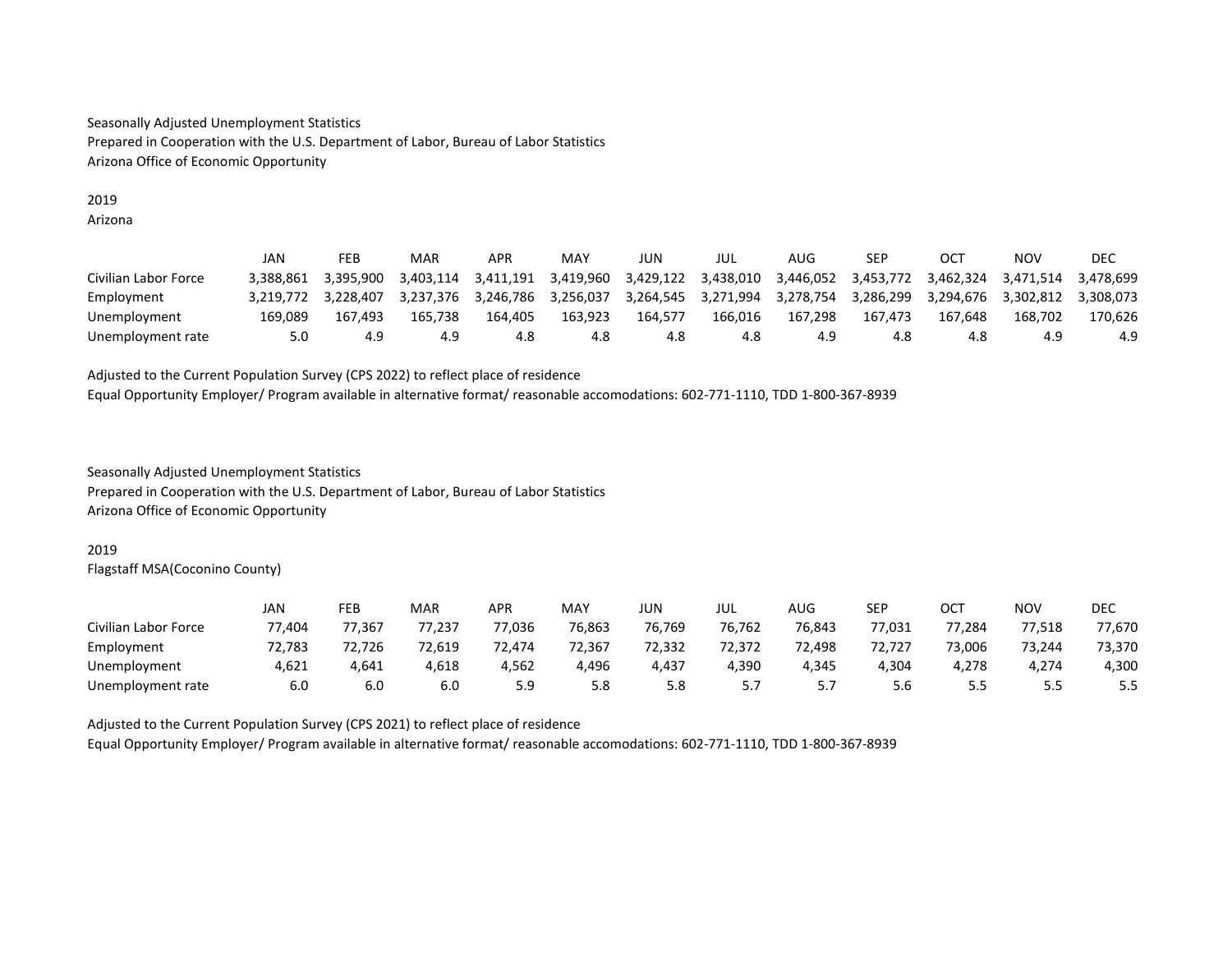# 2019

Lake Havasu City-Kingman MSA(Mohave County)

|                      | JAN    | FEB    | <b>MAR</b> | APR    | MAY    | JUN    | JUL    | AUG    | <b>CED</b><br>ᅴ | OCT    | <b>NOV</b> | DEC    |
|----------------------|--------|--------|------------|--------|--------|--------|--------|--------|-----------------|--------|------------|--------|
| Civilian Labor Force | 86,672 | 86,793 | 86,898     | 87,001 | 87,092 | 87.174 | 87,237 | 87,298 | 87,398          | 87.560 | 87,782     | 88,040 |
| Employment           | 81.549 | 81,638 | 81.716     | 81.799 | 81,883 | 81.973 | 82.065 | 82.178 | 82,336          | 82.544 | 82,796     | 83,068 |
| Unemployment         | 5,123  | 5.155  | 5.182      | 5.202  | 5,209  | 5.201  | 5.172  | 5.120  | 5,062           | 5,016  | 4,986      | 4.972  |
| Unemployment rate    | 5.9    | 5.9    | 6.0        | 6.0    | 6.0    | 6.0    | 5.9    | 5.9    | 5.8             | .      | 5.7        | 5.6    |

Adjusted to the Current Population Survey (CPS 2021) to reflect place of residence Equal Opportunity Employer/ Program available in alternative format/ reasonable accomodations: 602-771-1110, TDD 1-800-367-8939

Seasonally Adjusted Unemployment Statistics Prepared in Cooperation with the U.S. Department of Labor, Bureau of Labor Statistics Arizona Office of Economic Opportunity

#### 2019

Phoenix MSA

|                      | JAN       | FEB       | MAR       | APR       | MAY       | JUN       | jul       | AUG       | SEP       | OCT       | NOV       | DEC       |
|----------------------|-----------|-----------|-----------|-----------|-----------|-----------|-----------|-----------|-----------|-----------|-----------|-----------|
| Civilian Labor Force | 2.452.518 | 2.459.015 | 2.465.026 | 2.471.292 | 2.478.060 | 2.485.364 | 2.492.816 | 2.499.797 | 2,505,670 | 2,510,775 | 2.516.338 | 2.523.162 |
| Employment           | 2.343.482 | 2.349.197 | 2.355.218 | 2.362.277 | 2.370.414 | 2.379.244 | 2.388.180 | 2.396.622 | 2.403.944 | 2.410.177 | 2.415.941 | 2.421.554 |
| Unemployment         | 109.036   | 109.818   | 109.808   | 109.015   | 107.646   | 106.120   | 104.636   | 103.175   | 101.726   | 100.598   | 100.397   | 101.608   |
| Unemployment rate    | 4.4       | 4.5       | 4.5       | 4.4       | 4.3       | 4.3       | 4.2       | ⊥.4       | 4.1       | 4.0       | 4.0       | 4.0       |

Adjusted to the Current Population Survey (CPS 2021) to reflect place of residence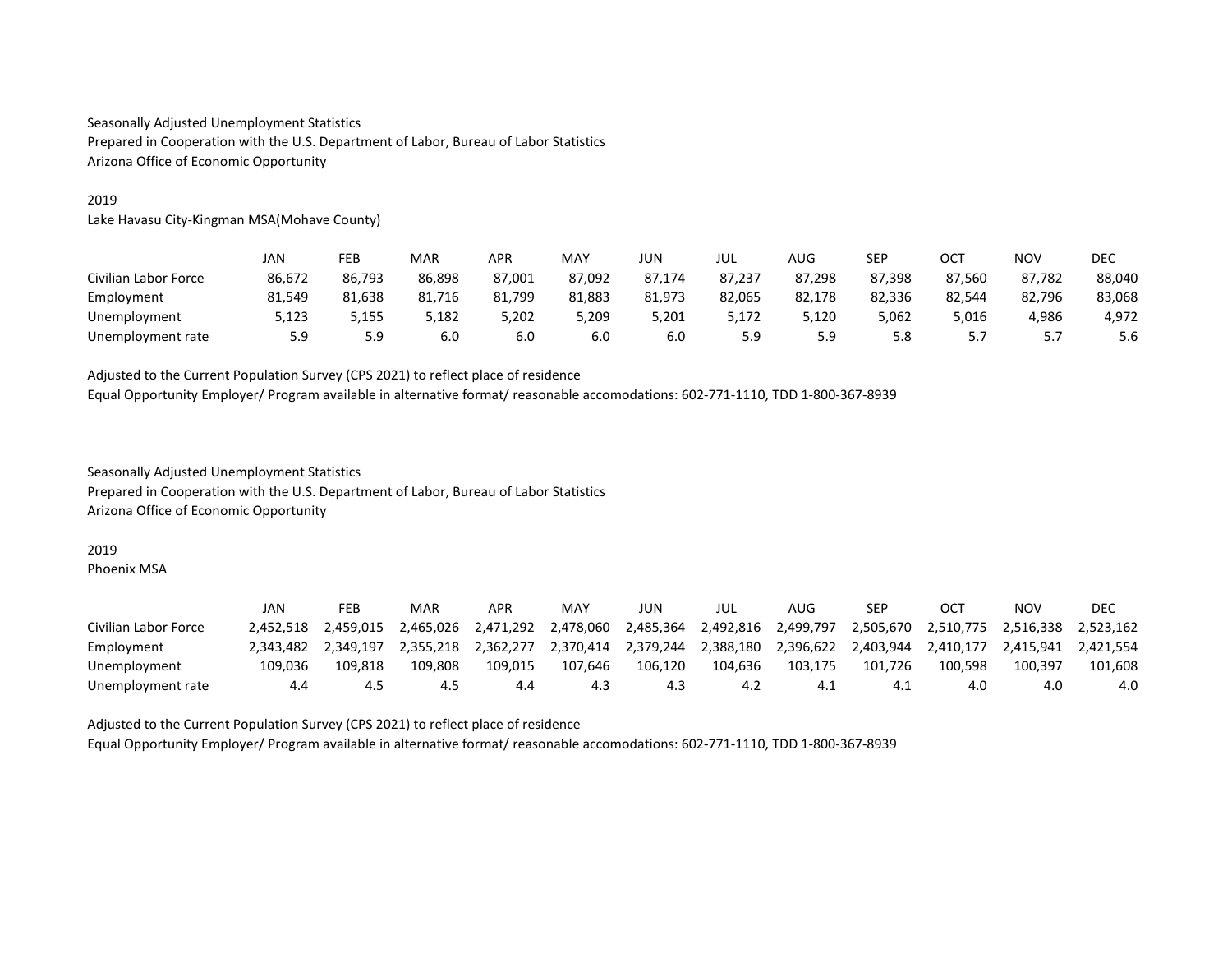## 2019

Prescott MSA(Yavapai County)

|                      | JAN     | FEB     | MAR     | APR     | MAY     | JUN     | jul     | AUG     | SEP     | ост     | NOV     | <b>DEC</b> |
|----------------------|---------|---------|---------|---------|---------|---------|---------|---------|---------|---------|---------|------------|
| Civilian Labor Force | 105,402 | 105.579 | 105.784 | 106,033 | 106,292 | 106.552 | 106,768 | 106,926 | 107,094 | 107,275 | 107,394 | 107,412    |
| Employment           | 100.514 | 100,680 | 100.859 | 101,074 | 101,309 | 101.564 | 101,803 | 102,017 | 102.259 | 102,511 | 102,691 | 102,755    |
| Unemployment         | 4,888   | 4,899   | 4.925   | 4.959   | 4,983   | 4,988   | 4,965   | 4,909   | 4,835   | 4.764   | 4,703   | 4,657      |
| Unemployment rate    | 4.6     | 4.6     | 4.,     | 4.7     | 4.7     | 4.,     | 4.7     | 4.b     | 4.5     | 4.4     | 4.4     | 4.3        |

Adjusted to the Current Population Survey (CPS 2021) to reflect place of residence Equal Opportunity Employer/ Program available in alternative format/ reasonable accomodations: 602-771-1110, TDD 1-800-367-8939

Seasonally Adjusted Unemployment Statistics Prepared in Cooperation with the U.S. Department of Labor, Bureau of Labor Statistics Arizona Office of Economic Opportunity

#### 2019

Sierra-Vista Douglas MSA(Cochise County)

|                      | JAN    | FEB    | <b>MAR</b> | APR    | MAY    | JUN    | JUL    | AUG       | <b>SEP</b> | ост    | NOV    | DEC    |
|----------------------|--------|--------|------------|--------|--------|--------|--------|-----------|------------|--------|--------|--------|
| Civilian Labor Force | 50,501 | 50.468 | 50.321     | 50.090 | 49.835 | 49.647 | 49.612 | 49.780    | 50.145     | 50.627 | 51.122 | 51,546 |
| Employment           | 47,491 | 47,451 | 47,318     | 47,118 | 46,903 | 46,751 | 46,742 | 46,927    | 47,306     | 47.795 | 48,284 | 48,682 |
| Unemployment         | 3,010  | 3,017  | 3,003      | 2,972  | 2,932  | 2,896  | 2,870  | 2,853     | 2,839      | 2,832  | 2,838  | 2,864  |
| Unemployment rate    | 6.0    | 6.0    | 6.0        | 5.9    | 5.9    | 5.8    | 5.8    | 57<br>، ب |            | 5.6    | 5.6    | 5.6    |

Adjusted to the Current Population Survey (CPS 2021) to reflect place of residence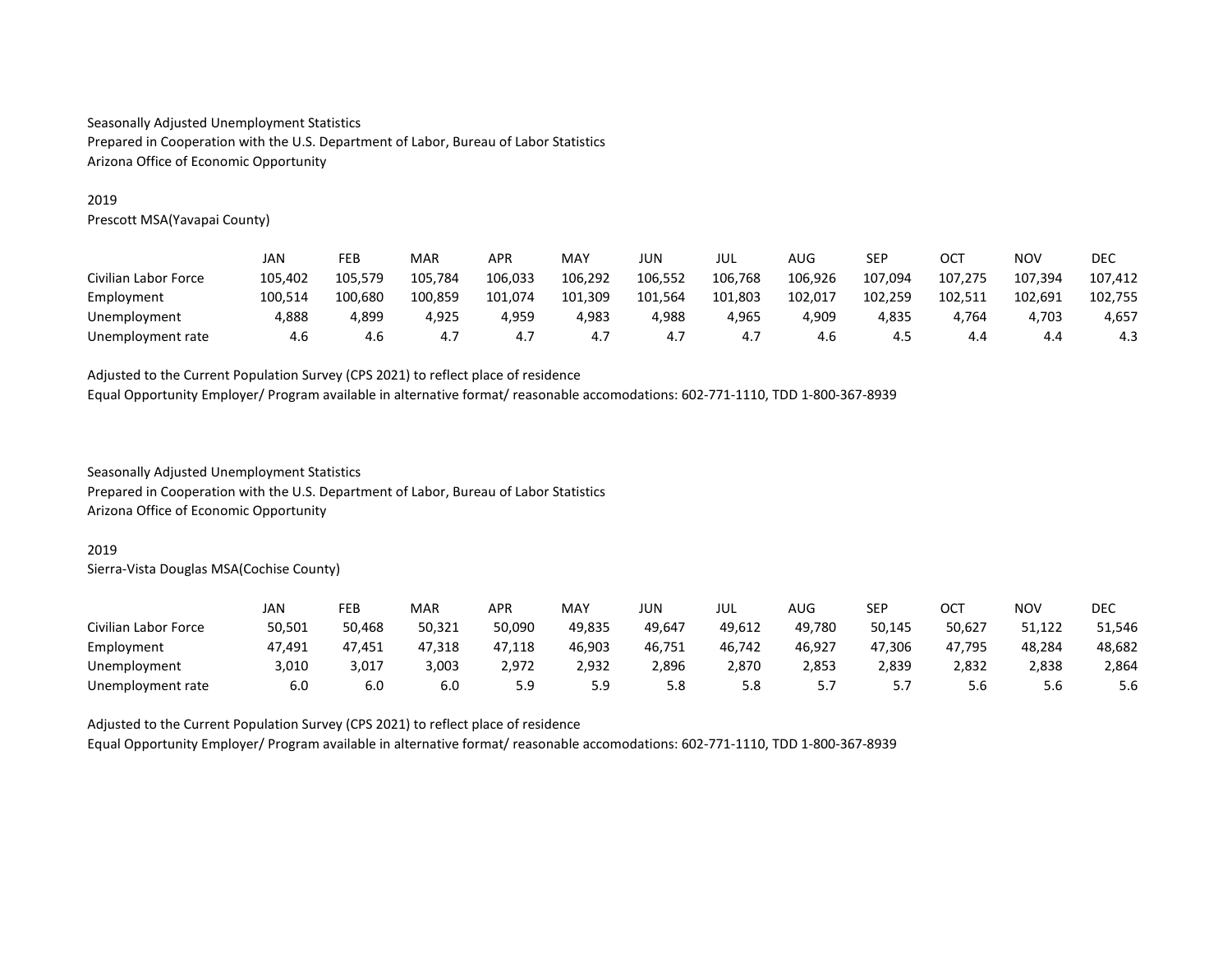# 2019

Tucson MSA(Pima County)

|                      | JAN     | FEB     | <b>MAR</b> | <b>APR</b> | MAY     | JUN     | JUL     | AUG     | <b>CED</b><br>ᅴ | OCT     | <b>NOV</b> | DEC     |
|----------------------|---------|---------|------------|------------|---------|---------|---------|---------|-----------------|---------|------------|---------|
| Civilian Labor Force | 492,312 | 493,322 | 494.396    | 495.677    | 497,003 | 498,221 | 499,179 | 499.688 | 499,811         | 499.726 | 499.559    | 499.427 |
| Employment           | 469.236 | 470,029 | 471,025    | 472.360    | 473,845 | 475,282 | 476.519 | 477,374 | 477.886         | 478.114 | 478.022    | 477,623 |
| Unemployment         | 23.076  | 23,293  | 23.371     | 23.317     | 23,158  | 22,939  | 22.660  | 22.314  | 21.925          | 21.612  | 21,537     | 21,804  |
| Unemployment rate    | 4.7     | 4.7     |            | 4.,        | 4.7     | 4.6     | 4.5     | 4.5     | 4.4             | 4.3     | د.4        | 4.4     |

Adjusted to the Current Population Survey (CPS 2021) to reflect place of residence Equal Opportunity Employer/ Program available in alternative format/ reasonable accomodations: 602-771-1110, TDD 1-800-367-8939

Seasonally Adjusted Unemployment Statistics Prepared in Cooperation with the U.S. Department of Labor, Bureau of Labor Statistics Arizona Office of Economic Opportunity

#### 2019

Yuma MSA(Yuma County)

|                      | JAN     | FEB     | MAR     | APR    | MAY    | JUN    | JUL    | AUG    | SEP     | ОСТ     | NOV     | DEC     |
|----------------------|---------|---------|---------|--------|--------|--------|--------|--------|---------|---------|---------|---------|
| Civilian Labor Force | 100,559 | 100.468 | 100.199 | 99.929 | 99.750 | 99.684 | 99.778 | 99.987 | 100.225 | 100,476 | 100.722 | 100.984 |
| Employment           | 83,591  | 83,618  | 83.503  | 83.321 | 83,151 | 83,037 | 83.018 | 83,099 | 83,260  | 83.480  | 83,697  | 83,891  |
| Unemployment         | 16,968  | 16,850  | 16.696  | 16.608 | 16,599 | 16.647 | 16.760 | 16,888 | 16.965  | 16.996  | 17,025  | 17,093  |
| Unemployment rate    | 16.9    | 16.8    | 16.7    | 16.6   | 16.6   | 16.7   | 16.8   | 16.9   | 16.9    | 16.9    | 16.9    | 16.9    |

Adjusted to the Current Population Survey (CPS 2021) to reflect place of residence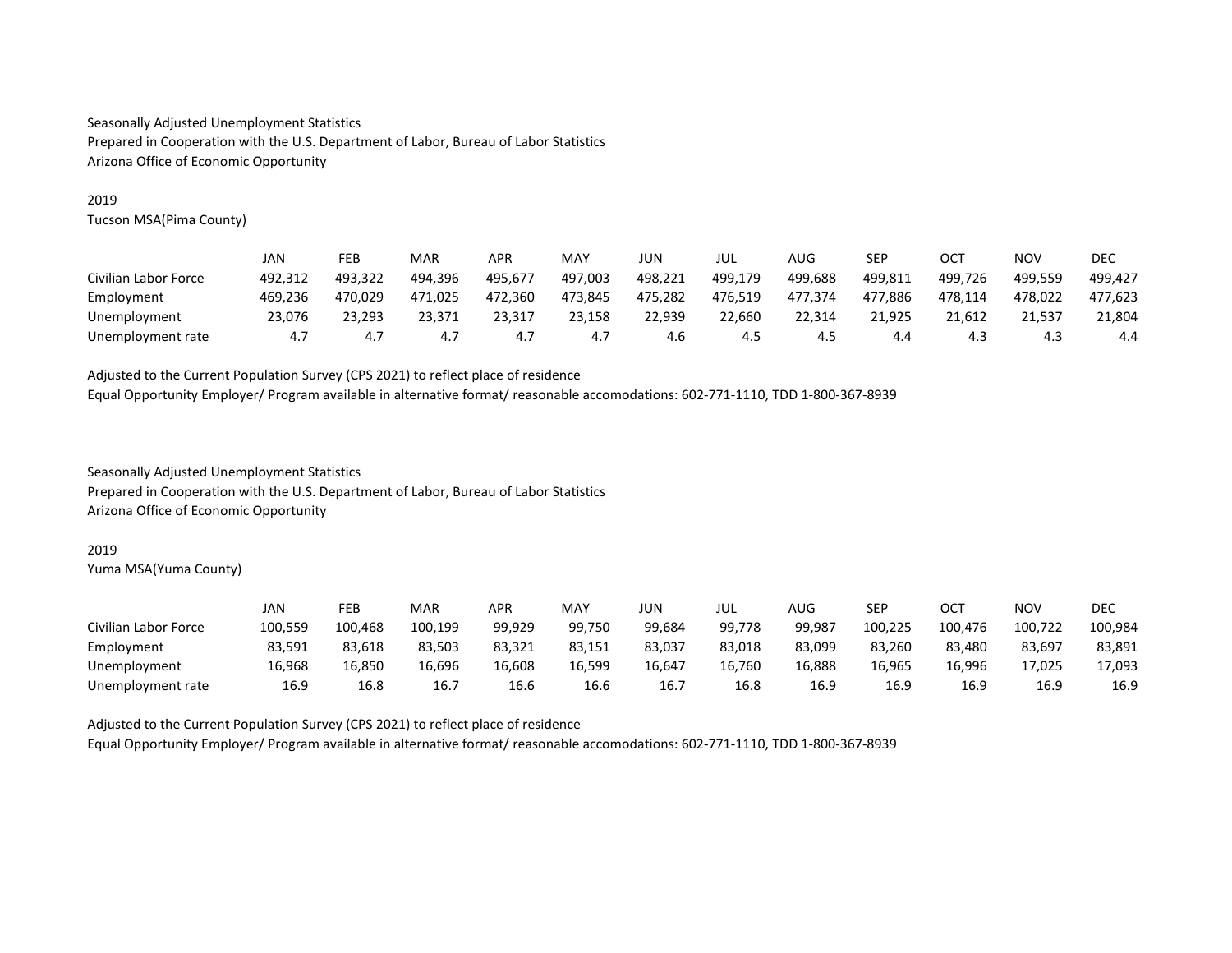# 2018

Arizona

|                      | JAN       | FEB       | MAR       | APR       | MAY       | JUN       | JUL       | AUG       | SEP       | OCT       | <b>NOV</b> | <b>DEC</b> |
|----------------------|-----------|-----------|-----------|-----------|-----------|-----------|-----------|-----------|-----------|-----------|------------|------------|
| Civilian Labor Force | 3.273.805 | 3.283.642 | 3.294.609 | 3.305.181 | 3.314.729 | 3.323.615 | 3.332.174 | 3.341.526 | 3,351,981 | 3.362.689 | 3.372.618  | 3.381.265  |
| Employment           | 3.115.713 | 3.126.500 | 3.138.598 | 3.150.198 | 3.160.051 | 3.168.258 | 3.175.224 | 3.181.911 | 3.188.931 | 3.196.310 | 3.203.916  | 3.211.697  |
| Unemployment         | 158.092   | 157.142   | 156.011   | 154.983   | 154.678   | 155.357   | 156.950   | 159.615   | 163.050   | 166.379   | 168.702    | 169.568    |
| Unemployment rate    | 4.8       | 4.8       | 4.        | 4.,       | 4.7       | 4.1       | 4.,       | 4.8       | 4.9       | 4.9       | 5.0        | 5.0        |

Adjusted to the Current Population Survey (CPS 2022) to reflect place of residence Equal Opportunity Employer/ Program available in alternative format/ reasonable accomodations: 602-771-1110, TDD 1-800-367-8939

Seasonally Adjusted Unemployment Statistics Prepared in Cooperation with the U.S. Department of Labor, Bureau of Labor Statistics Arizona Office of Economic Opportunity

# 2018

Flagstaff MSA(Coconino County)

|                      | JAN    | FEB    | MAR    | APR    | MAY    | JUN    | JUL    | AUG    | SEP    | ост    | <b>NOV</b> | <b>DEC</b> |
|----------------------|--------|--------|--------|--------|--------|--------|--------|--------|--------|--------|------------|------------|
| Civilian Labor Force | 75,501 | 75,501 | 75.558 | 75.642 | 75,698 | 75,700 | 75.647 | 77,220 | 77.208 | 77.239 | 77,304     | 77,374     |
| Employment           | 71,435 | 1,410  | 71.445 | 71,515 | 71,561 | 71,556 | 71,496 | 73,038 | 72,960 | 72.892 | 72,845     | 72,818     |
| Unemployment         | 4.066  | 4,091  | 4,113  | 4.127  | 4,137  | 4.144  | 4.151  | 4,182  | 4.248  | 4.347  | 4,459      | 4,556      |
| Unemployment rate    | 5.4    | 5.4    | 5.4    | 5.5    | 5.5    | 5.5    | ر.ر    | 5.4    | 5.5    | 5.6    | 5.8        | 5.9        |

Adjusted to the Current Population Survey (CPS 2021) to reflect place of residence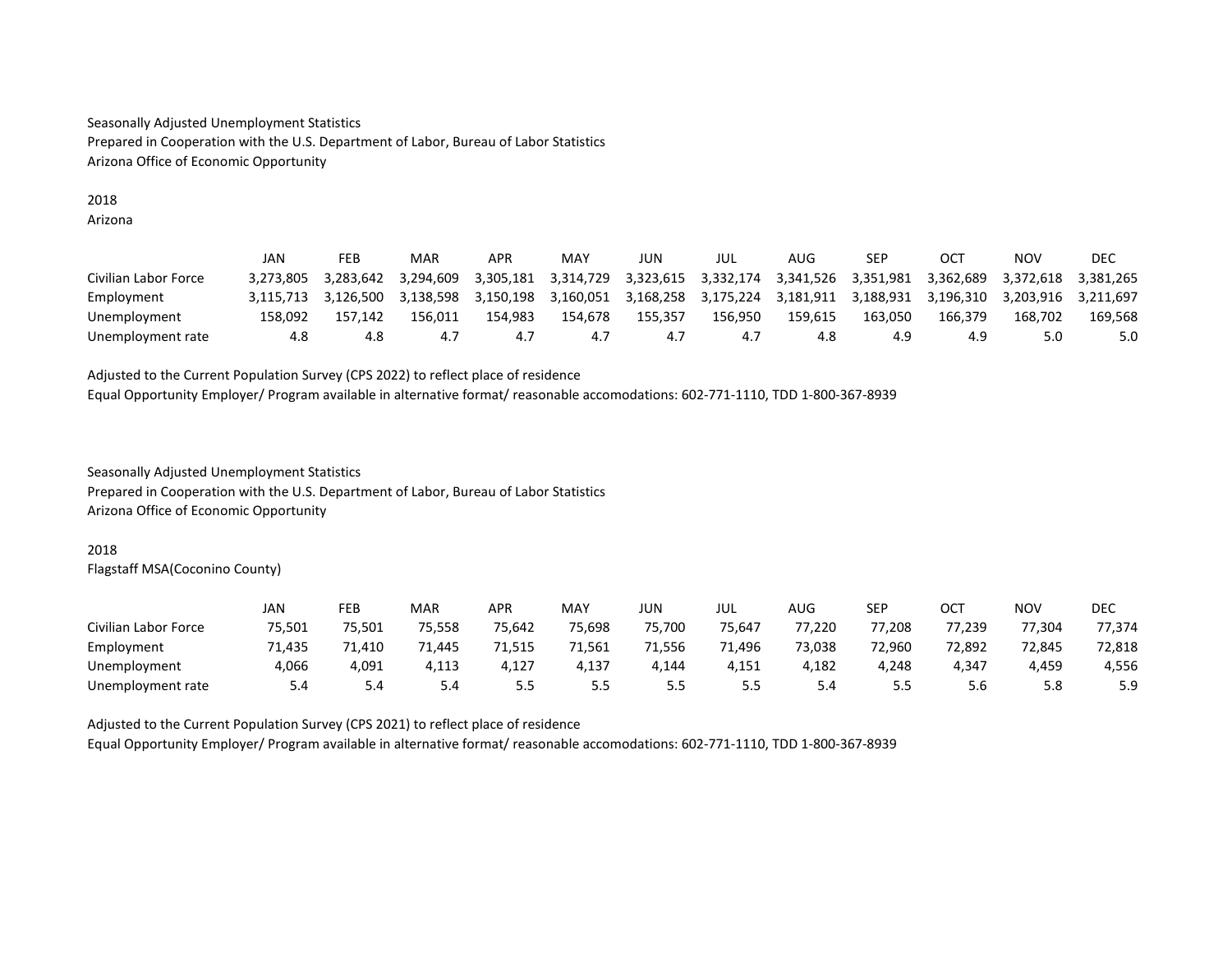## 2018

Lake Havasu City-Kingman MSA(Mohave County)

|                      | JAN       | FEB    | <b>MAR</b> | <b>APR</b> | MAY    | JUN        | jul    | AUG    | <b>CED</b><br>ᅴ | ОСТ      | <b>NOV</b> | DEC    |
|----------------------|-----------|--------|------------|------------|--------|------------|--------|--------|-----------------|----------|------------|--------|
| Civilian Labor Force | 83,670    | 83,928 | 84,189     | 84.424     | 84.649 | 84.889     | 85,149 | 85,436 | 85,739          | 86.033   | 86,296     | 86,508 |
| Employment           | 78.892    | 79.143 | 79.400     | 79.633     | 79,854 | 80.088     | 80.347 | 80.617 | 80.875          | 81.103   | 81.294     | 81,439 |
| Unemployment         | 4.778     | 4.785  | 4.789      | 4.791      | 4.795  | 4,801      | 4.802  | 4.819  | 4.864           | 4.930    | 5,002      | 5,069  |
| Unemployment rate    | ь.<br>. . | 5.7    |            | J.,        | 5      | <u>.,,</u> | 5.6    | 5.6    | .               | <u>.</u> | 5.8        | 5.9    |

Adjusted to the Current Population Survey (CPS 2021) to reflect place of residence Equal Opportunity Employer/ Program available in alternative format/ reasonable accomodations: 602-771-1110, TDD 1-800-367-8939

Seasonally Adjusted Unemployment Statistics Prepared in Cooperation with the U.S. Department of Labor, Bureau of Labor Statistics Arizona Office of Economic Opportunity

#### 2018

Phoenix MSA

|                      | JAN       | FEB       | MAR       | APR       | MAY       | JUN       | jul       | AUG       | SEP       | OC1       | NOV       | DEC       |
|----------------------|-----------|-----------|-----------|-----------|-----------|-----------|-----------|-----------|-----------|-----------|-----------|-----------|
| Civilian Labor Force | 2.358.081 | 2.366.385 | 2.374.497 | 2.381.939 | 2.388.751 | 2.395.494 | 2.402.509 | 2.410.253 | 2.418.746 | 2.427.592 | 2.436.511 | 2.444.966 |
| Employment           | 2.258.118 | 2.266.103 | 2.274.385 | 2,282,401 | 2.289.863 | 2,297,117 | 2.304.296 | 2.311.426 | 2.318.429 | 2.325.069 | 2.331.487 | 2.337.645 |
| Unemployment         | 99.963    | 100.282   | 100.112   | 99.538    | 98.888    | 98.377    | 98.213    | 98.827    | 100.317   | 102.523   | 105.024   | 107.321   |
| Unemployment rate    | 4.2       | 4.2       | 4.2       | 4.2       | 4.1       | -4.1      | 4.⊥       | 4.1       | 4.1       | 4.Z       | -4.3      | 4.4       |

Adjusted to the Current Population Survey (CPS 2021) to reflect place of residence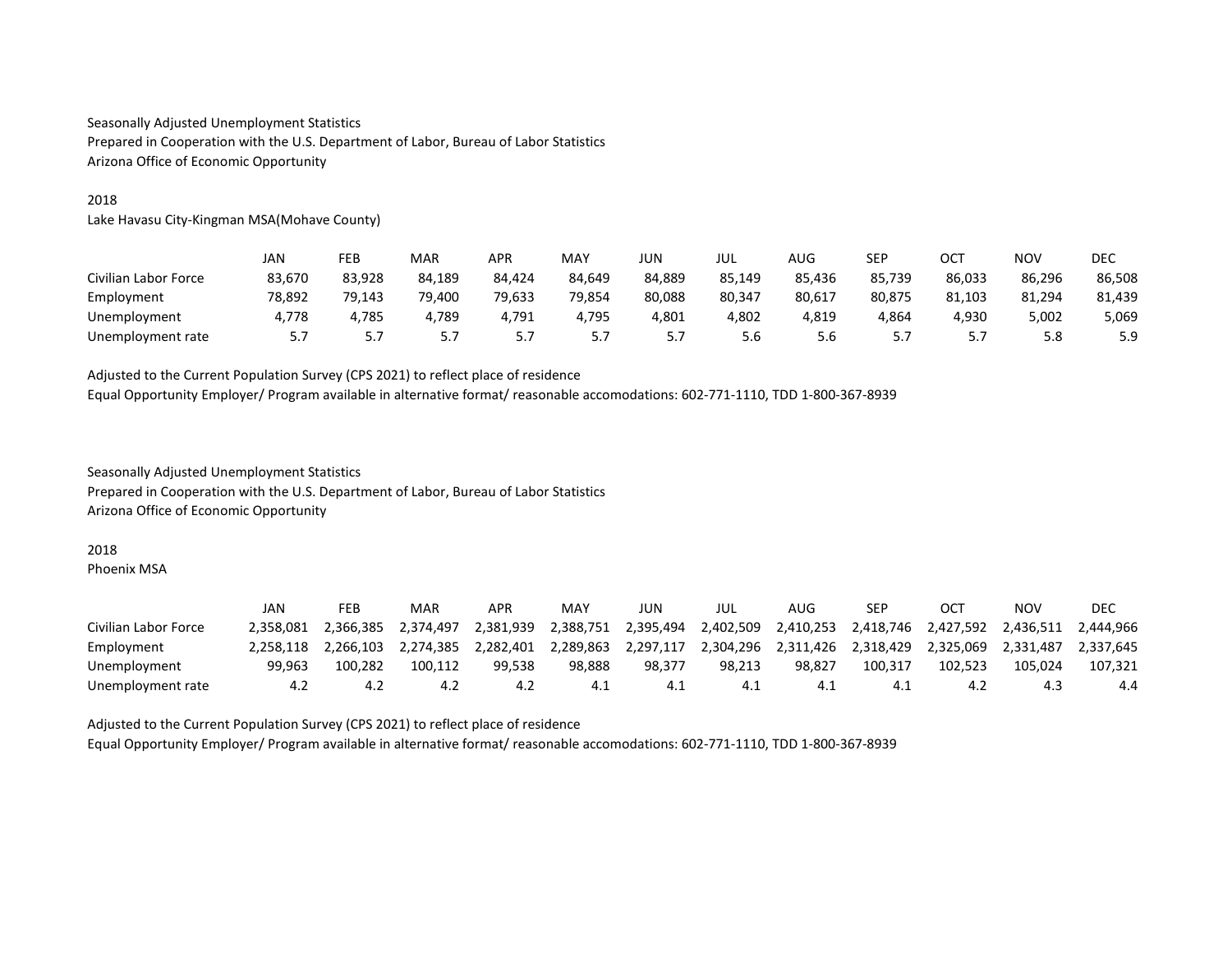## 2018

Prescott MSA(Yavapai County)

|                      | JAN     | FEB     | MAR     | APR     | MAY     | JUN     | JUL     | AUG     | SEP     | ост     | NOV     | DEC     |
|----------------------|---------|---------|---------|---------|---------|---------|---------|---------|---------|---------|---------|---------|
| Civilian Labor Force | 103,130 | 103,659 | 104.229 | 104,729 | 105,067 | 105.205 | 105,181 | 105,115 | 105.069 | 105,069 | 105,132 | 105.249 |
| Employment           | 98.598  | 99.126  | 99.691  | 100.180 | 100,497 | 100.608 | 100.554 | 100,441 | 100.333 | 100,273 | 100.289 | 100.377 |
| Unemployment         | 4.532   | 4.533   | 4.538   | 4.549   | 4.570   | 4,597   | 4.627   | 4.674   | 4.736   | 4.796   | 4,843   | 4.872   |
| Unemployment rate    | 4.4     | 4.4     | 4.4     | 4.3     | 4.3     | 4.4     | 4.4     | 4.4     | 4.5     | 4.6     | 4.6     | 4.6     |

Adjusted to the Current Population Survey (CPS 2021) to reflect place of residence Equal Opportunity Employer/ Program available in alternative format/ reasonable accomodations: 602-771-1110, TDD 1-800-367-8939

Seasonally Adjusted Unemployment Statistics Prepared in Cooperation with the U.S. Department of Labor, Bureau of Labor Statistics Arizona Office of Economic Opportunity

#### 2018

Sierra-Vista Douglas MSA(Cochise County)

|                      | JAN    | FEB    | MAR    | APR    | MAY    | JUN    | jul    | AUG    | <b>SEP</b> | OCT      | NOV    | DEC    |
|----------------------|--------|--------|--------|--------|--------|--------|--------|--------|------------|----------|--------|--------|
| Civilian Labor Force | 49.073 | 49.192 | 49.312 | 49.372 | 49.367 | 49.356 | 49.393 | 49.508 | 49.700     | 49.951   | 50.210 | 50,407 |
| Employment           | 46.288 | 46.413 | 46,547 | 46.630 | 46.650 | 46.658 | 46.701 | 46.793 | 46,934     | 47.116   | 47.301 | 47.436 |
| Unemployment         | 2,785  | 2.779  | 2.765  | 2,742  | 2,717  | 2,698  | 2,692  | 2,715  | 2,766      | 2.835    | 2,909  | 2,971  |
| Unemployment rate    |        | 5.6    | 5.6    | 5.6    | 5.5    | 5.5    | 5.5    | 5.5    | 5.6        | <u>.</u> | 5.8    | 5.9    |

Adjusted to the Current Population Survey (CPS 2021) to reflect place of residence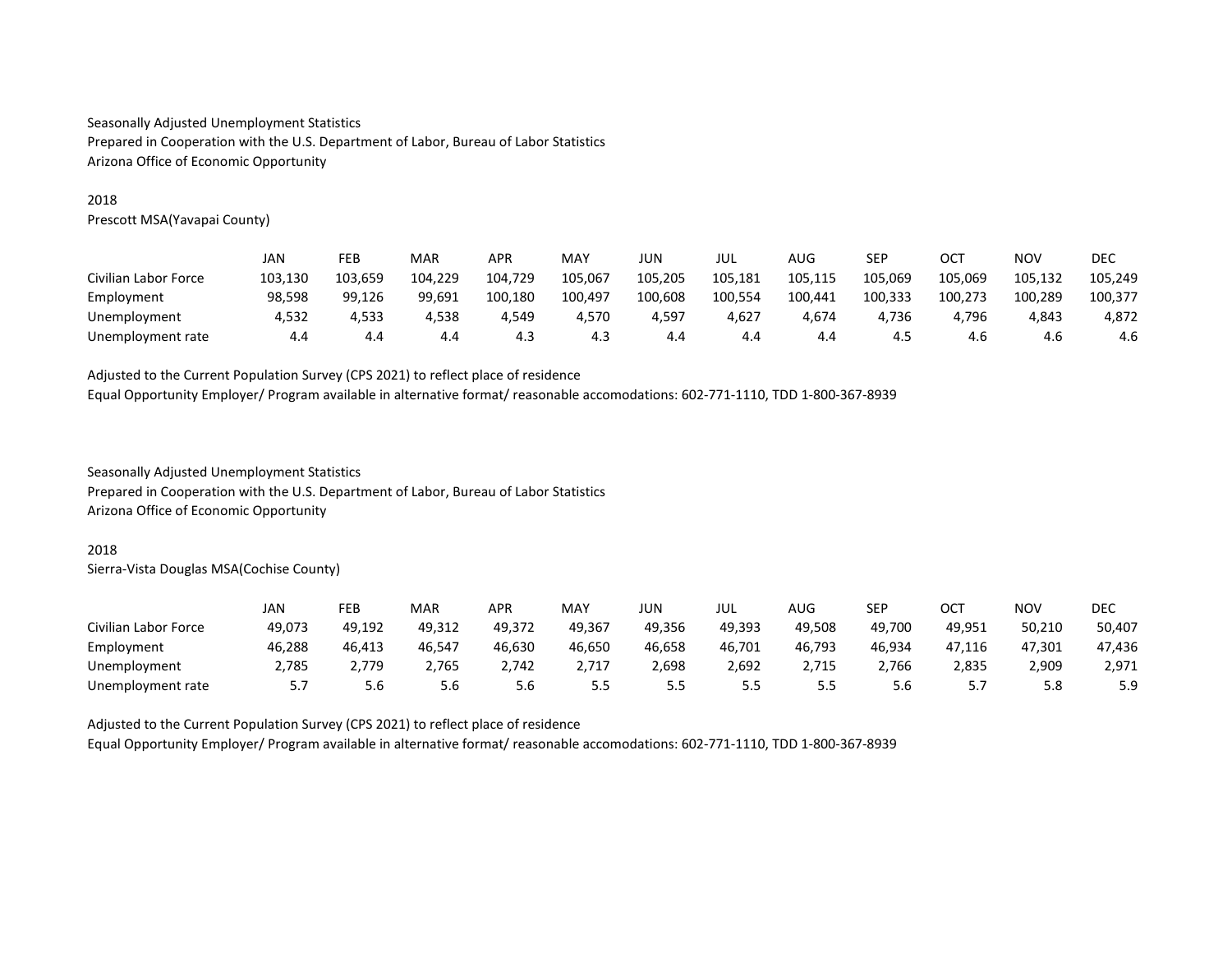## 2018

Tucson MSA(Pima County)

|                      | JAN     | FEB     | MAR     | APR     | MAY     | JUN     | jul     | AUG     | <b>SEP</b> | <b>OCT</b> | <b>NOV</b> | <b>DEC</b> |
|----------------------|---------|---------|---------|---------|---------|---------|---------|---------|------------|------------|------------|------------|
| Civilian Labor Force | 478.853 | 480.054 | 481.355 | 482.544 | 483,521 | 484.326 | 485.059 | 485.966 | 487.115    | 488.440    | 489.845    | 491.162    |
| Employment           | 457.415 | 458.519 | 459.827 | 461.118 | 462,239 | 463.200 | 464.054 | 464.927 | 465.841    | 466.755    | 467.657    | 468.481    |
| Unemployment         | 21,438  | 21,535  | 21,528  | 21,426  | 21,282  | 21,126  | 21,005  | 21,039  | 21,274     | 21,685     | 22,188     | 22,681     |
| Unemployment rate    | 4.5     | 4.5     | 4.5     | 4.4     | 4.4     | 4.4     | 4.3     | 4.3     | 4.4        | 4.4        | 4.5        | 4.6        |

Adjusted to the Current Population Survey (CPS 2021) to reflect place of residence Equal Opportunity Employer/ Program available in alternative format/ reasonable accomodations: 602-771-1110, TDD 1-800-367-8939

Seasonally Adjusted Unemployment Statistics Prepared in Cooperation with the U.S. Department of Labor, Bureau of Labor Statistics Arizona Office of Economic Opportunity

#### 2018

Yuma MSA(Yuma County)

|                      | JAN    | FEB    | MAR    | APR    | MAY    | JUN    | JUL    | AUG    | SEP    | ОСТ    | <b>NOV</b> | DEC     |
|----------------------|--------|--------|--------|--------|--------|--------|--------|--------|--------|--------|------------|---------|
| Civilian Labor Force | 95.356 | 95,369 | 95.563 | 95.876 | 96.295 | 96.832 | 97.421 | 98,036 | 98,705 | 99.368 | 99.948     | 100,373 |
| Employment           | 79.141 | 79.030 | 79.128 | 79.450 | 79,935 | 80,520 | 81.109 | 81,653 | 82,169 | 82.637 | 83,059     | 83,398  |
| Unemployment         | 16.215 | 16.339 | 16.435 | 16.426 | 16.360 | 16.312 | 16.312 | 16,383 | 16.536 | 16.731 | 16.889     | 16.975  |
| Unemployment rate    | 17.0   | 17.1   | 17.2   | 17.1   | 17.0   | 16.8   | 16.7   | 16.7   | 16.8   | 16.8   | 16.9       | 16.9    |

Adjusted to the Current Population Survey (CPS 2021) to reflect place of residence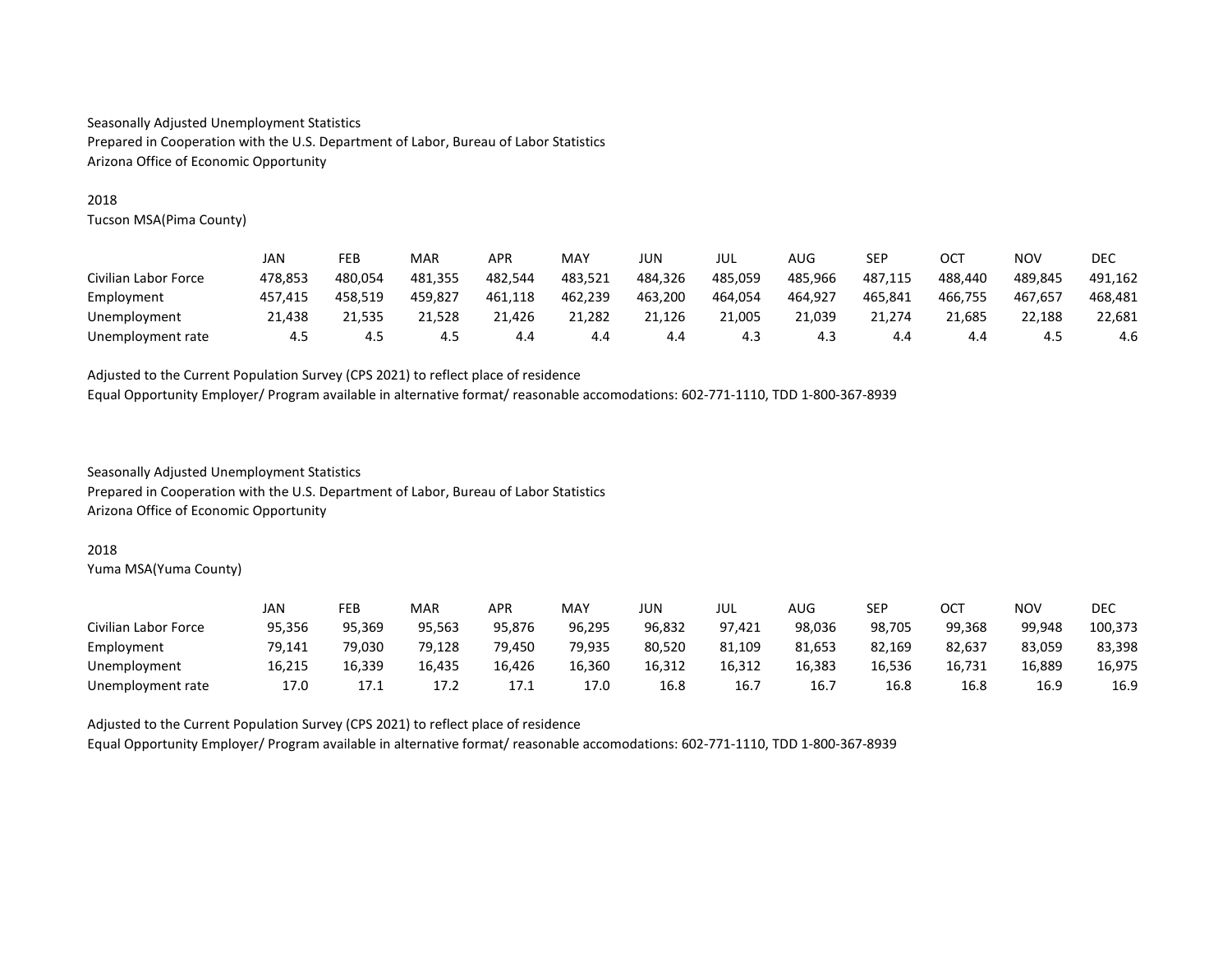#### 2017 Arizona

|                      | JAN       | FEB       | MAR       | APR       | MAY       | JUN       | JUL       | AUG       | SEP       | OC <sub>7</sub> | NOV       | DEC       |
|----------------------|-----------|-----------|-----------|-----------|-----------|-----------|-----------|-----------|-----------|-----------------|-----------|-----------|
| Civilian Labor Force | 3.207.827 | 3.214.755 | 3.222.018 | 3.229.183 | 3.235.526 | 3.240.691 | 3,245,145 | 3.248.948 | 3.252.264 | 3.255.727       | 3.260.024 | 3.265.952 |
| Employment           | 3.040.381 | 3.049.108 | 3.058.180 | 3.067.067 | 3.075.187 | 3.081.904 | 3,087,275 | 3.091.379 | 3.094.480 | 3.097.498       | 3.101.312 | 3.107.262 |
| Unemployment         | 167.446   | 165.647   | 163.838   | 162.116   | 160.339   | 158.787   | 157.870   | 157.569   | 157.784   | 158.229         | 158.712   | 158.690   |
| Unemployment rate    | 5.2       | 5.2       |           | 5.0       | 5.0       | 4.9       | 4.9       | 4.8       | 4.9       | 4.9             | 4.9       | 4.9       |

Adjusted to the Current Population Survey (CPS 2022) to reflect place of residence Equal Opportunity Employer/ Program available in alternative format/ reasonable accomodations: 602-771-1110, TDD 1-800-367-8939

Seasonally Adjusted Unemployment Statistics Prepared in Cooperation with the U.S. Department of Labor, Bureau of Labor Statistics Arizona Office of Economic Opportunity

## 2017

Flagstaff MSA(Coconino County)

|                      | JAN    | FEB    | <b>MAR</b> | APR    | MAY            | JUN    | JUL    | AUG    | <b>SEP</b> | ост    | NOV    | DEC    |
|----------------------|--------|--------|------------|--------|----------------|--------|--------|--------|------------|--------|--------|--------|
| Civilian Labor Force | 75.339 | 75.413 | 75.481     | 75.535 | 75.569         | 75.581 | 75.605 | 75.644 | 75.667     | 75.657 | 75.608 | 75,543 |
| Employment           | 70,790 | 70,905 | 71,020     | 71,130 | 71,233         | 71,322 | 71,420 | 1,524  | 71,595     | 1,617  | 71,576 | 71,499 |
| Unemployment         | 4,549  | 4,508  | 4,461      | 4,405  | 4,336          | 4,259  | 4,185  | 4,120  | 4,072      | 4.040  | 4,032  | 4,044  |
| Unemployment rate    | 6.0    | 6.0    | 5.9        | 5.8    | 55<br><u>.</u> | 5.6    | 5.5    | 5.4    | 5.4        | ر.ر    | 5.3    | 5.4    |

Adjusted to the Current Population Survey (CPS 2021) to reflect place of residence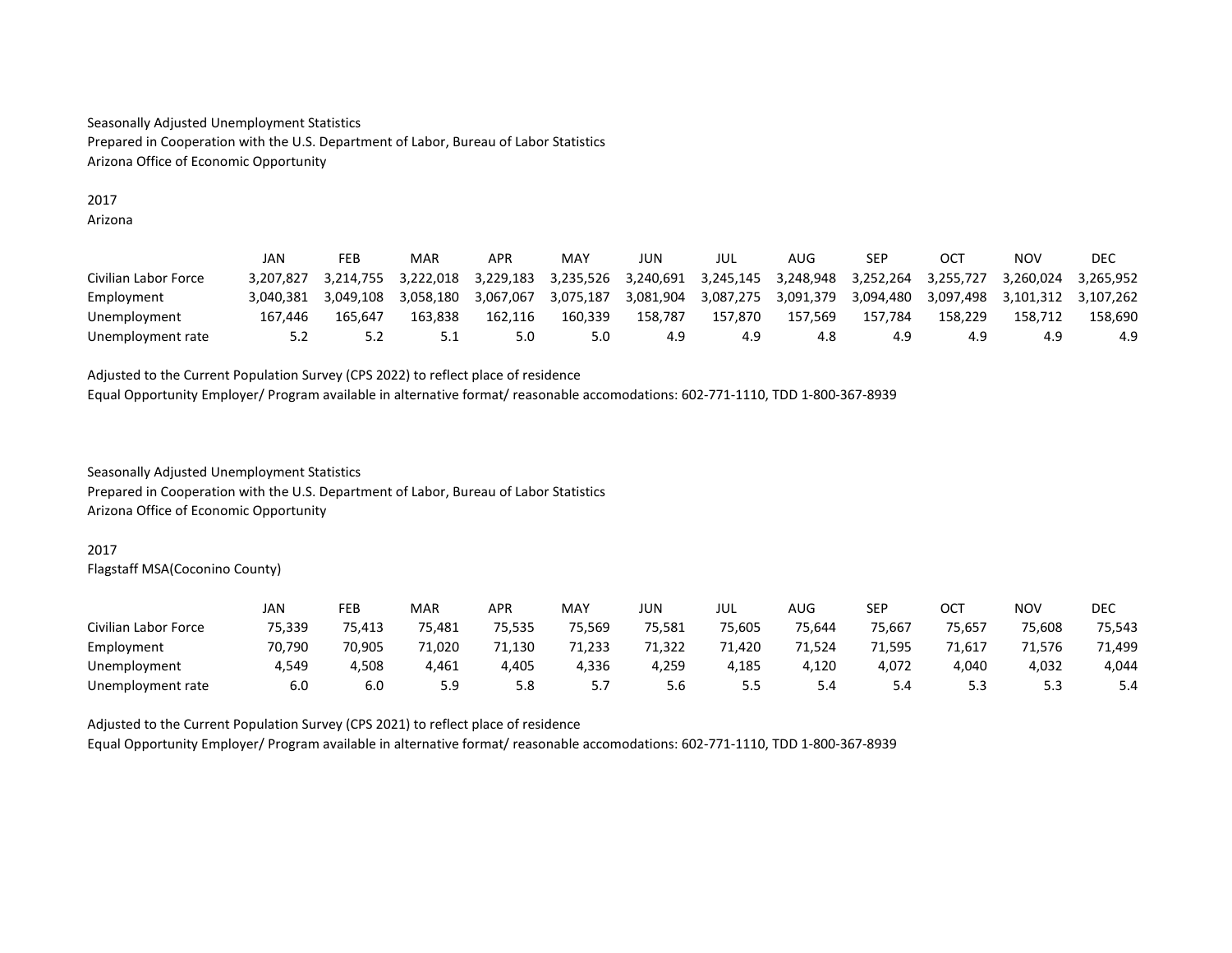## 2017

Lake Havasu City-Kingman MSA(Mohave County)

|                      | JAN    | FEB    | <b>MAR</b> | APR    | MAY    | JUN    | JUL    | AUG    | SEP    | ост      | <b>NOV</b>     | <b>DEC</b> |
|----------------------|--------|--------|------------|--------|--------|--------|--------|--------|--------|----------|----------------|------------|
| Civilian Labor Force | 81,822 | 81.918 | 82,016     | 82.158 | 82.340 | 82.518 | 82.675 | 82,811 | 82,943 | 83.084   | 83.255         | 83,449     |
| Employment           | 76,751 | 76.874 | 76.990     | 77.147 | 77,361 | 77.594 | 77.813 | 78,000 | 78.163 | 78.317   | 78,483         | 78,673     |
| Unemployment         | 5,071  | 5.044  | 5,026      | 5,011  | 4.979  | 4,924  | 4,862  | 4,811  | 4,780  | 4.767    | 4.772          | 4.776      |
| Unemployment rate    | 6.2    | 6.2    | 6.1        | 6.1    | 6.0    | 6.0    | 5.9    | 5.8    | 5.8    | <u>.</u> | 55<br><u>.</u> |            |

Adjusted to the Current Population Survey (CPS 2021) to reflect place of residence Equal Opportunity Employer/ Program available in alternative format/ reasonable accomodations: 602-771-1110, TDD 1-800-367-8939

Seasonally Adjusted Unemployment Statistics Prepared in Cooperation with the U.S. Department of Labor, Bureau of Labor Statistics Arizona Office of Economic Opportunity

#### 2017

Phoenix MSA

|                      | JAN       | FEB       | MAR       | APR       | MAY       | JUN       | jul       | AUG       | SEP       | OC        | NOV       | DEC       |
|----------------------|-----------|-----------|-----------|-----------|-----------|-----------|-----------|-----------|-----------|-----------|-----------|-----------|
| Civilian Labor Force | 2.284.845 | 2.290.855 | 2.297.427 | 2,304,469 | 2.311.309 | 2,317,557 | 2.323.181 | 2.327.987 | 2,332,230 | 2.336.853 | 2.342.735 | 2.350.024 |
| Employment           | 2.180.967 | 2.187.385 | 2.194.511 | 2.202.348 | 2.210.426 | 2.218.143 | 2.225.045 | 2.230.715 | 2.235.246 | 2.239.528 | 2.244.495 | 2.250.787 |
| Unemployment         | 103.878   | 103.470   | 102.916   | 102.121   | 100.883   | 99.414    | 98.136    | 97.272    | 96.984    | 97.325    | 98.240    | 99,237    |
| Unemployment rate    | 4.5       | 4.5       | 4.5       | 4.4       | 4.4       | 4.3       | 4.2       | 4.2       | 4.2       | -4.2      | 4.2       | 4.2       |

Adjusted to the Current Population Survey (CPS 2021) to reflect place of residence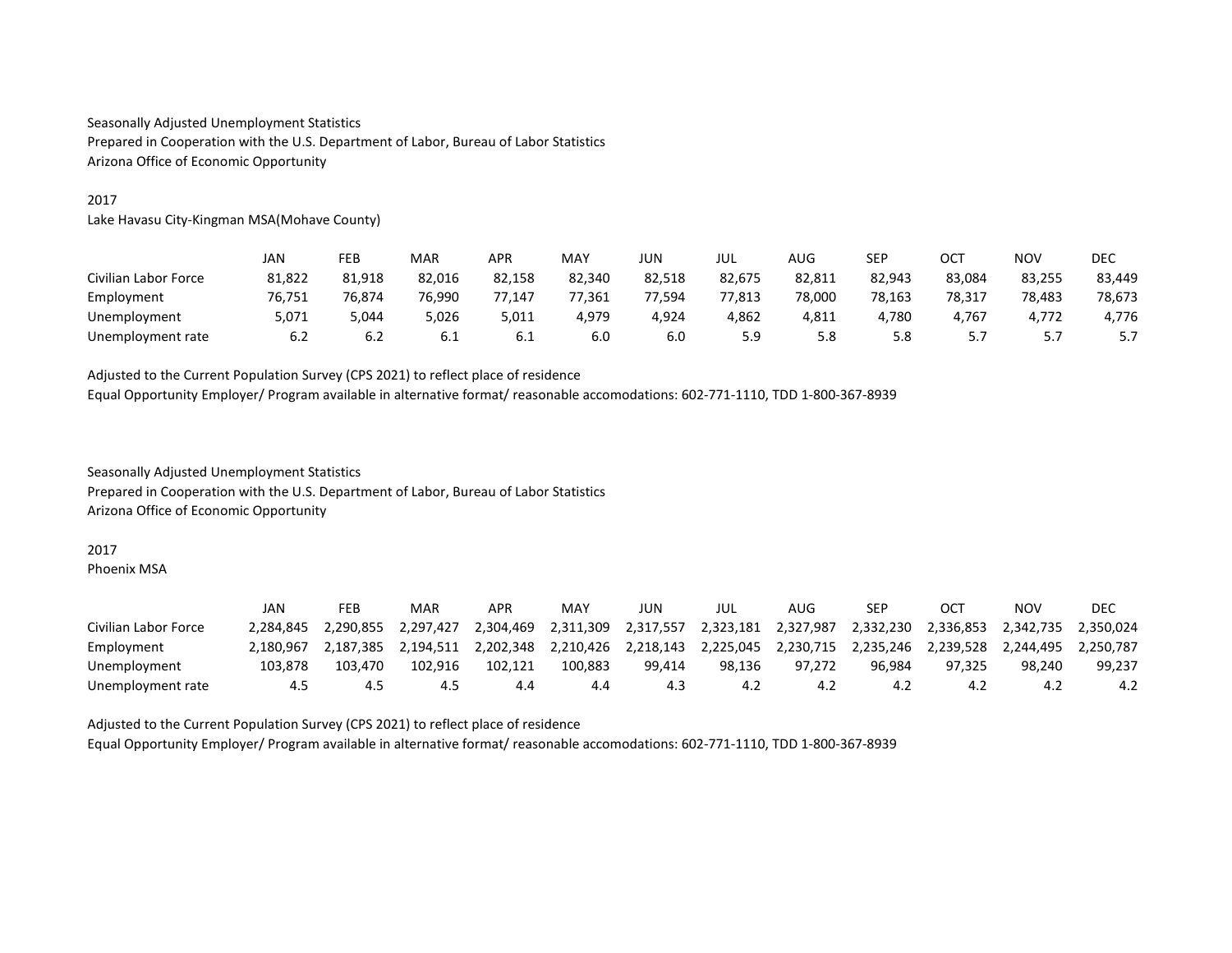## 2017

Prescott MSA(Yavapai County)

|                      | JAN     | FEB     | <b>MAR</b> | APR     | MAY     | JUN     | jul     | AUG     | <b>CED</b><br>ᅴ | OCT     | <b>NOV</b> | DEC     |
|----------------------|---------|---------|------------|---------|---------|---------|---------|---------|-----------------|---------|------------|---------|
| Civilian Labor Force | 100,830 | 101,122 | 101,487    | 101,892 | 102,269 | 102,538 | 102,652 | 102,620 | 102,514         | 102,428 | 102,478    | 102,724 |
| Employment           | 95.974  | 96.279  | 96.661     | 97.095  | 97,529  | 97.870  | 98.048  | 98,060  | 97.977          | 97.897  | 97.941     | 98,187  |
| Unemployment         | 4,856   | 4.843   | 4,826      | 4.797   | 4.740   | 4,668   | 4.604   | 4.560   | 4.537           | 4.531   | 4,537      | 4,537   |
| Unemployment rate    | 4.8     | 4.8     | 4.8        | 4. .    | 4.6     | 4.6     | 4.5     | 4.4     | 4.4             | 4.4     | 4.4        | 4.4     |

Adjusted to the Current Population Survey (CPS 2021) to reflect place of residence Equal Opportunity Employer/ Program available in alternative format/ reasonable accomodations: 602-771-1110, TDD 1-800-367-8939

Seasonally Adjusted Unemployment Statistics Prepared in Cooperation with the U.S. Department of Labor, Bureau of Labor Statistics Arizona Office of Economic Opportunity

## 2017

Sierra-Vista Douglas MSA(Cochise County)

|                      | JAN    | FEB    | MAR    | APR    | MAY    | JUN        | JUL    | AUG    | SEP    | ост    | NOV    | DEC    |
|----------------------|--------|--------|--------|--------|--------|------------|--------|--------|--------|--------|--------|--------|
| Civilian Labor Force | 50,143 | 50,273 | 50,273 | 50,162 | 49,989 | 49,805     | 48.321 | 48,599 | 48,788 | 48,909 | 48,967 | 49,006 |
| Employment           | 47.215 | 47,382 | 47,422 | 47,350 | 47,217 | 47,064     | 45,594 | 45,871 | 46,047 | 46.150 | 46,191 | 46,221 |
| Unemployment         | 2,928  | 2,891  | 2.851  | 2.812  | 2.772  | 2.741      | 2.727  | 2,728  | 2.741  | 2.759  | 2.776  | 2,785  |
| Unemployment rate    | 5.8    | 5.8    | J.,    | 5.6    | 5.5    | י ה<br>- - | 5.6    | 5.6    | 5.6    | 5.6    | 57<br> | J.I    |

Adjusted to the Current Population Survey (CPS 2021) to reflect place of residence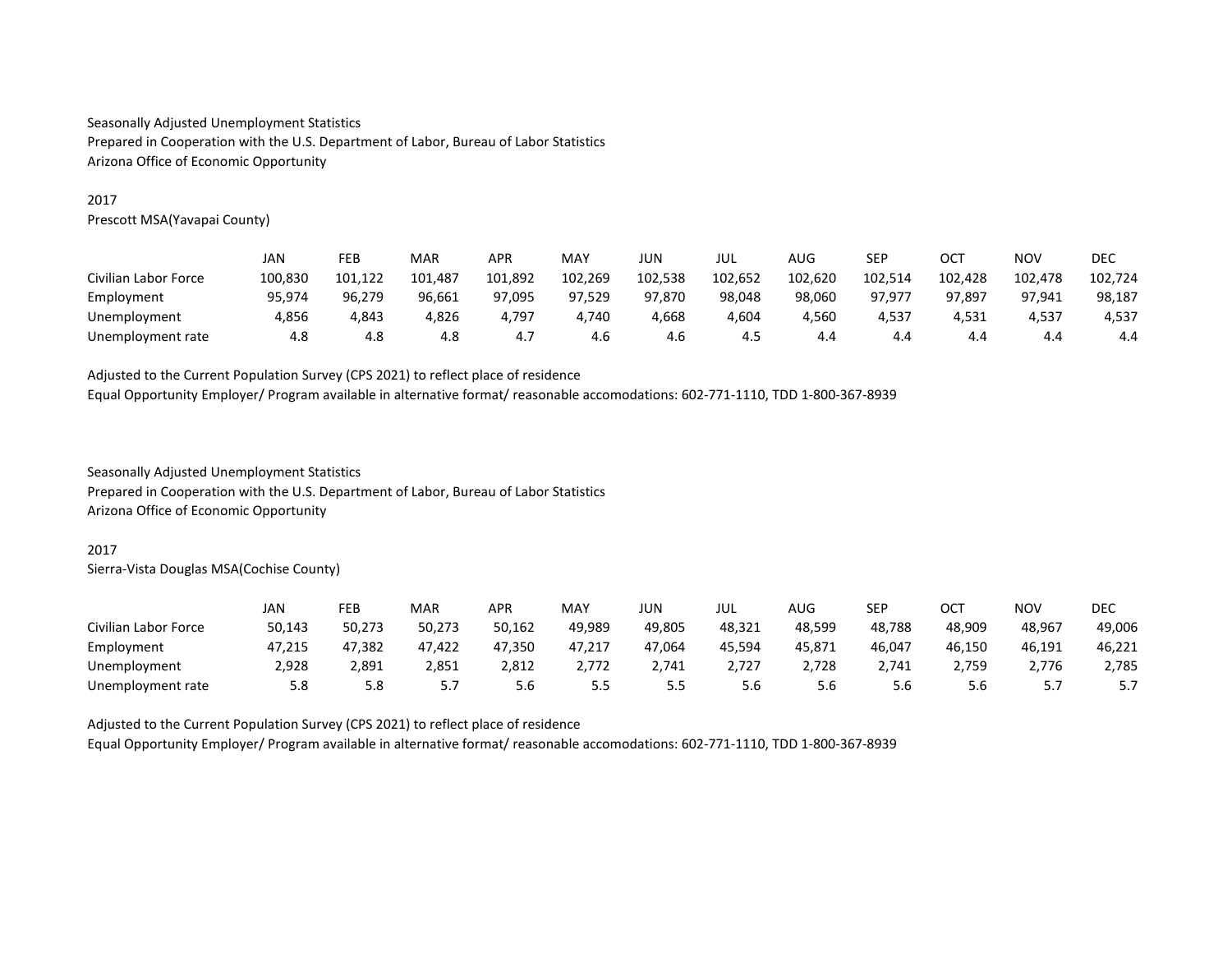## 2017

Tucson MSA(Pima County)

|                      | JAN     | FEB     | MAR     | APR     | MAY     | JUN     | jul     | AUG     | SEP     | OCT     | NOV     | DEC     |
|----------------------|---------|---------|---------|---------|---------|---------|---------|---------|---------|---------|---------|---------|
| Civilian Labor Force | 476.177 | 476.557 | 476.773 | 476.925 | 477,001 | 477,003 | 477.006 | 477,010 | 477.003 | 477.043 | 477.304 | 477,930 |
| Employment           | 453.368 | 453.827 | 454.139 | 454.455 | 454,833 | 455.229 | 455.619 | 455.935 | 456.099 | 456.141 | 456.245 | 456.662 |
| Unemployment         | 22,809  | 22.730  | 22.634  | 22.470  | 22,168  | 21.774  | 21.387  | 21.075  | 20.904  | 20.902  | 21,059  | 21,268  |
| Unemployment rate    | 4.8     | 4.8     | 4.7     | 4. ,    | 4.6     | 4.6     | 4.5     | 4.4     | 4.4     | 4.4     | 4.4     | 4.5     |

Adjusted to the Current Population Survey (CPS 2021) to reflect place of residence Equal Opportunity Employer/ Program available in alternative format/ reasonable accomodations: 602-771-1110, TDD 1-800-367-8939

Seasonally Adjusted Unemployment Statistics Prepared in Cooperation with the U.S. Department of Labor, Bureau of Labor Statistics Arizona Office of Economic Opportunity

#### 2017

Yuma MSA(Yuma County)

|                      | JAN    | FEB    | MAR    | APR    | MAY    | JUN    | JUL    | AUG    | <b>SEP</b> | ост    | <b>NOV</b> | DEC    |
|----------------------|--------|--------|--------|--------|--------|--------|--------|--------|------------|--------|------------|--------|
| Civilian Labor Force | 95,291 | 95,577 | 95.749 | 95.777 | 95.704 | 95,591 | 95.560 | 95,606 | 95.652     | 95.666 | 95,603     | 95,470 |
| Employment           | 78.081 | 78,581 | 78.943 | 79.106 | 79,109 | 79,058 | 79.094 | 79,222 | 79.375     | 79.493 | 79.480     | 79,336 |
| Unemployment         | 17.210 | 16.996 | 16.806 | 16.671 | 16.595 | 16.533 | 16.466 | 16,384 | 16.277     | 16.173 | 16.123     | 16.134 |
| Unemployment rate    | 18.1   | 17.8   | 17.6   | 17.4   | 17.3   | 17.3   | 17.2   | 17.1   | 17.0       | 16.9   | 16.9       | 16.9   |

Adjusted to the Current Population Survey (CPS 2021) to reflect place of residence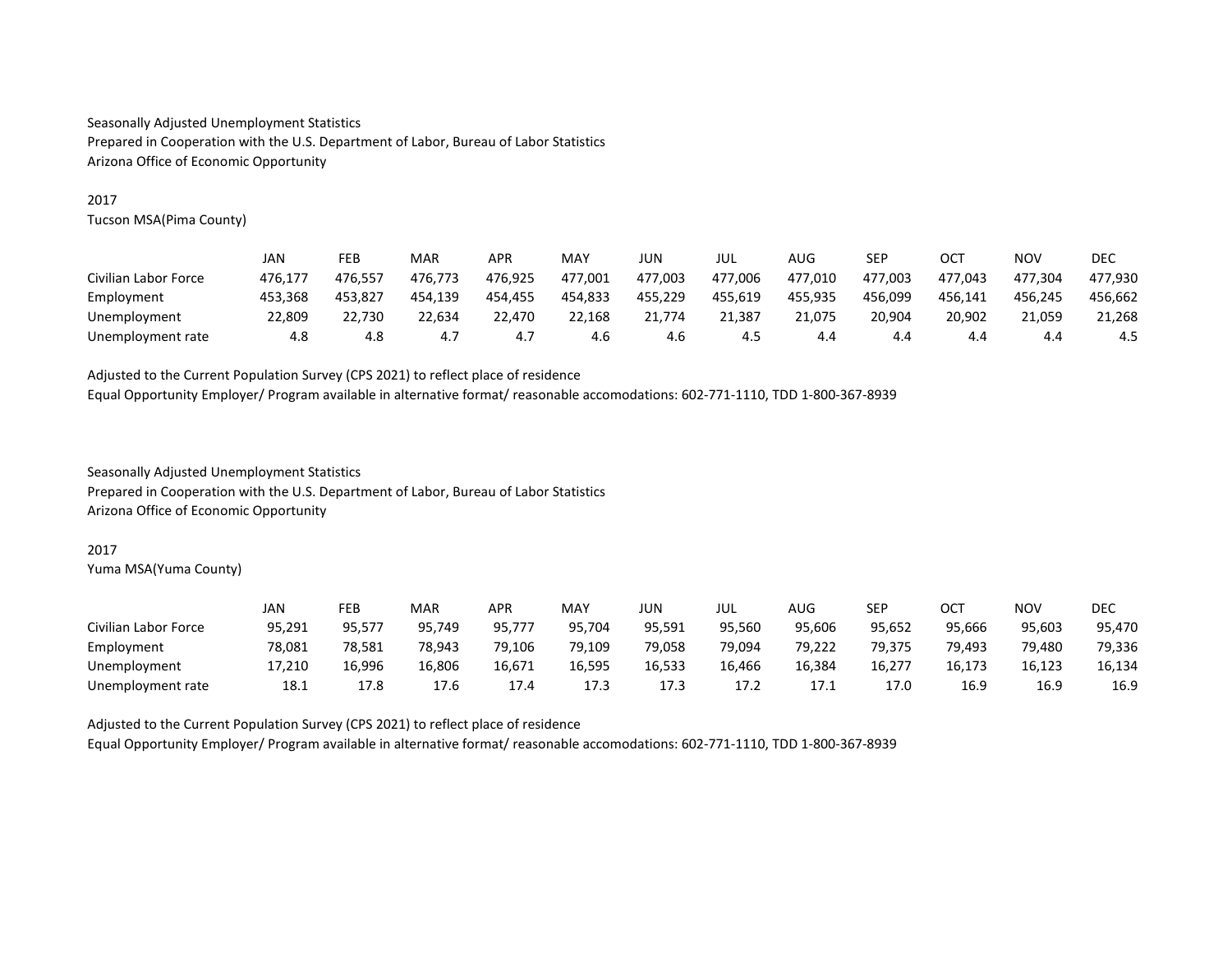#### 2016 Arizona

|                      | JAN       | FEB       | MAR       | APR       | MAY       | JUN       | JUL       | AUG       | SEP       | OC <sub>7</sub> | ΝΟν       | DEC       |
|----------------------|-----------|-----------|-----------|-----------|-----------|-----------|-----------|-----------|-----------|-----------------|-----------|-----------|
| Civilian Labor Force | 3.220.542 | 3.227.960 | 3.234.359 | 3.239.833 | 3,245,197 | 3,250,898 | 3,256,816 | 3.262.727 | 3.268.544 | 3,274,187       | 3.280.006 | 3.286.375 |
| Employment           | 3.037.144 | 3.046.025 | 3.053.620 | 3.059.997 | 3.065.928 | 3,072,085 | 3,078,706 | 3.085.510 | 3.092.046 | 3.098.339       | 3.105.116 | 3.112.781 |
| Unemployment         | 183.398   | 181.935   | 180.739   | 179.836   | 179.269   | 178.813   | 178.110   | 177,217   | 176.498   | 175.848         | 174.890   | 173.594   |
| Unemployment rate    |           | 5.6       | 5.6       | 5.6       | 5.5       | 5.5       | כ.כ       | 5.4       | 5.4       | 5.4             | 5.3       | 5.3       |

Adjusted to the Current Population Survey (CPS 2021) to reflect place of residence Equal Opportunity Employer/ Program available in alternative format/ reasonable accomodations: 602-771-1110, TDD 1-800-367-8939

Seasonally Adjusted Unemployment Statistics Prepared in Cooperation with the U.S. Department of Labor, Bureau of Labor Statistics Arizona Office of Economic Opportunity

## 2016

Flagstaff MSA(Coconino County)

|                      | JAN    | FEB    | <b>MAR</b> | APR    | MAY    | JUN    | JUL    | AUG    | <b>SEP</b> | ост    | NOV    | DEC    |
|----------------------|--------|--------|------------|--------|--------|--------|--------|--------|------------|--------|--------|--------|
| Civilian Labor Force | 73.750 | 73.941 | 74.053     | 74.109 | 74,160 | 74.250 | 74.405 | 74.616 | 74,842     | 75.034 | 75.175 | 75,267 |
| Employment           | 69,180 | 69,424 | 69.566     | 69,621 | 69,642 | 69,689 | 69,804 | 69,991 | 70,210     | 70.408 | 70,566 | 70,686 |
| Unemployment         | 4.570  | 4.517  | 4,487      | 4,488  | 4,518  | 4,561  | 4,601  | 4,625  | 4,632      | 4,626  | 4,609  | 4,581  |
| Unemployment rate    | 6.2    | 6.1    | 6.1        | 6.1    | 6.1    | 6.1    | b.2    | 6.2    | b.Z        | 6.2    | b. 1   | 6.1    |

Adjusted to the Current Population Survey (CPS 2021) to reflect place of residence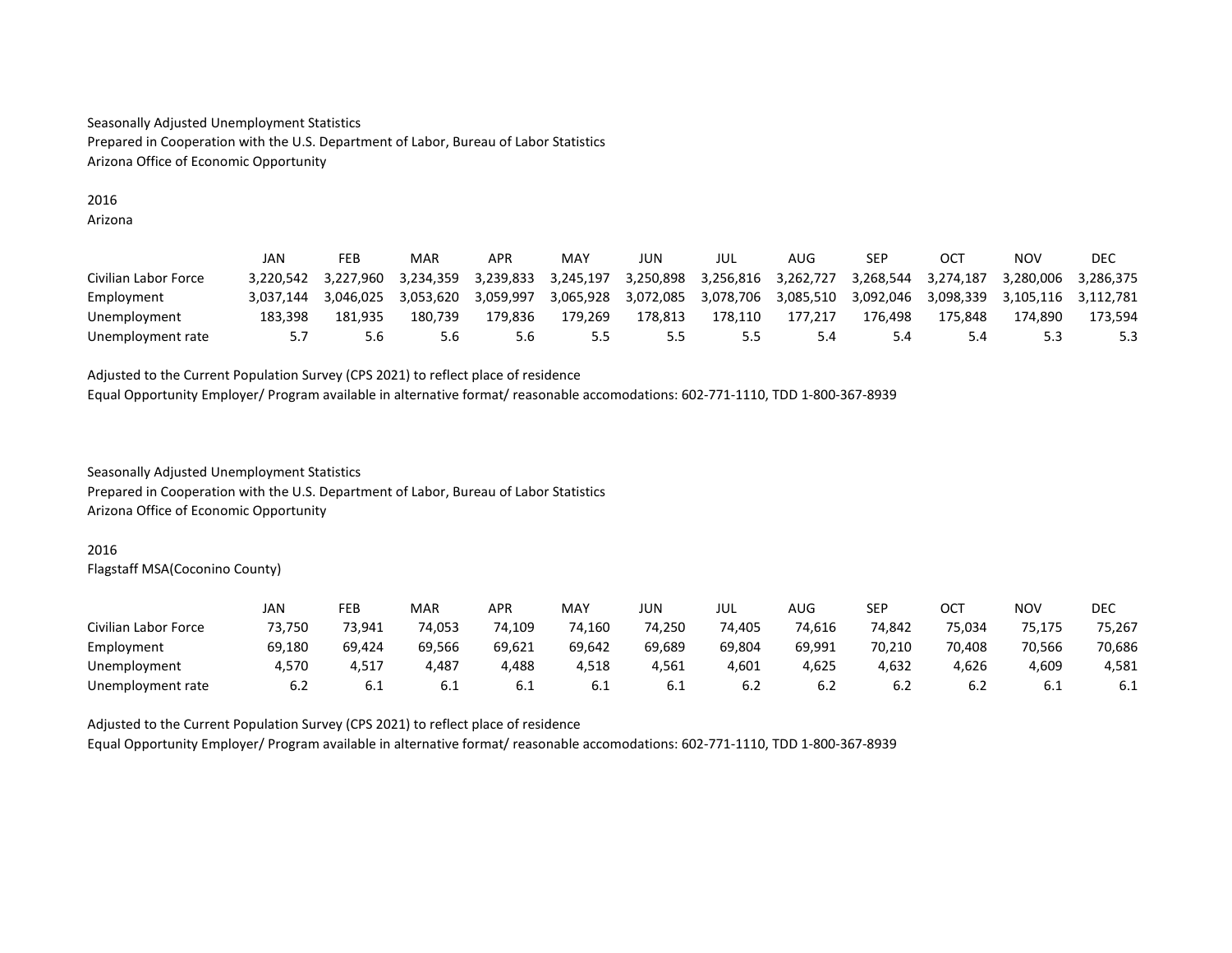# 2016

Lake Havasu City-Kingman MSA(Mohave County)

|                      | JAN    | FEB    | <b>MAR</b> | <b>APR</b> | MAY    | JUN    | JUL    | AUG    | <b>CED</b><br>ᅴ | OCT    | <b>NOV</b> | DEC    |
|----------------------|--------|--------|------------|------------|--------|--------|--------|--------|-----------------|--------|------------|--------|
| Civilian Labor Force | 80,193 | 80,249 | 80,309     | 80,386     | 80,492 | 80,632 | 80,811 | 81,014 | 81.222          | 81,418 | 81,582     | 81,712 |
| Employment           | 74.356 | 74,501 | 74.645     | 74,795     | 74,960 | 75.154 | 75.394 | 75,664 | 75.931          | 76,186 | 76.415     | 76,602 |
| Unemployment         | 5,837  | 5.748  | 5,664      | 5.591      | 5,532  | 5.478  | 5,417  | 5,350  | 5.291           | 5,232  | 5.167      | 5,110  |
| Unemployment rate    | 7.3    | 7.2    | .          | 7.0        | 6.9    | 6.8    | 6.7    | 6.6    | 6.5             | 6.4    | 6.3        | 6.3    |

Adjusted to the Current Population Survey (CPS 2021) to reflect place of residence Equal Opportunity Employer/ Program available in alternative format/ reasonable accomodations: 602-771-1110, TDD 1-800-367-8939

Seasonally Adjusted Unemployment Statistics Prepared in Cooperation with the U.S. Department of Labor, Bureau of Labor Statistics Arizona Office of Economic Opportunity

#### 2016

Phoenix MSA

|                      | JAN       | FEB       | MAR       | APR       | MAY       | JUN       | JUL       | AUG       | SEP       | OC        | NOV       | DEC       |
|----------------------|-----------|-----------|-----------|-----------|-----------|-----------|-----------|-----------|-----------|-----------|-----------|-----------|
| Civilian Labor Force | 2.225.959 | 2.230.933 | 2.235.427 | 2.240.018 | 2.245.202 | 2.251.035 | 2.257.060 | 2.262.585 | 2.267.297 | 2.271.306 | 2.275.221 | 2.279.636 |
| Employment           | 2.116.705 | 2.122.135 | 2.126.958 | 2.131.833 | 2.137.267 | 2.143.464 | 2.150.126 | 2.156.445 | 2.161.785 | 2.166.223 | 2.170.572 | 2.175.425 |
| Unemployment         | 109.254   | 108.798   | 108.469   | 108.185   | 107,935   | 107.571   | 106.934   | 106.140   | 105.512   | 105.083   | 104.649   | 104.211   |
| Unemployment rate    | 4.9       | 4.9       | 4.9       | 4.8       | 4.8       | 4.8       | 4.,       | 4.7       | 4.7       | 4.b       | 4.6       | 4.6       |

Adjusted to the Current Population Survey (CPS 2021) to reflect place of residence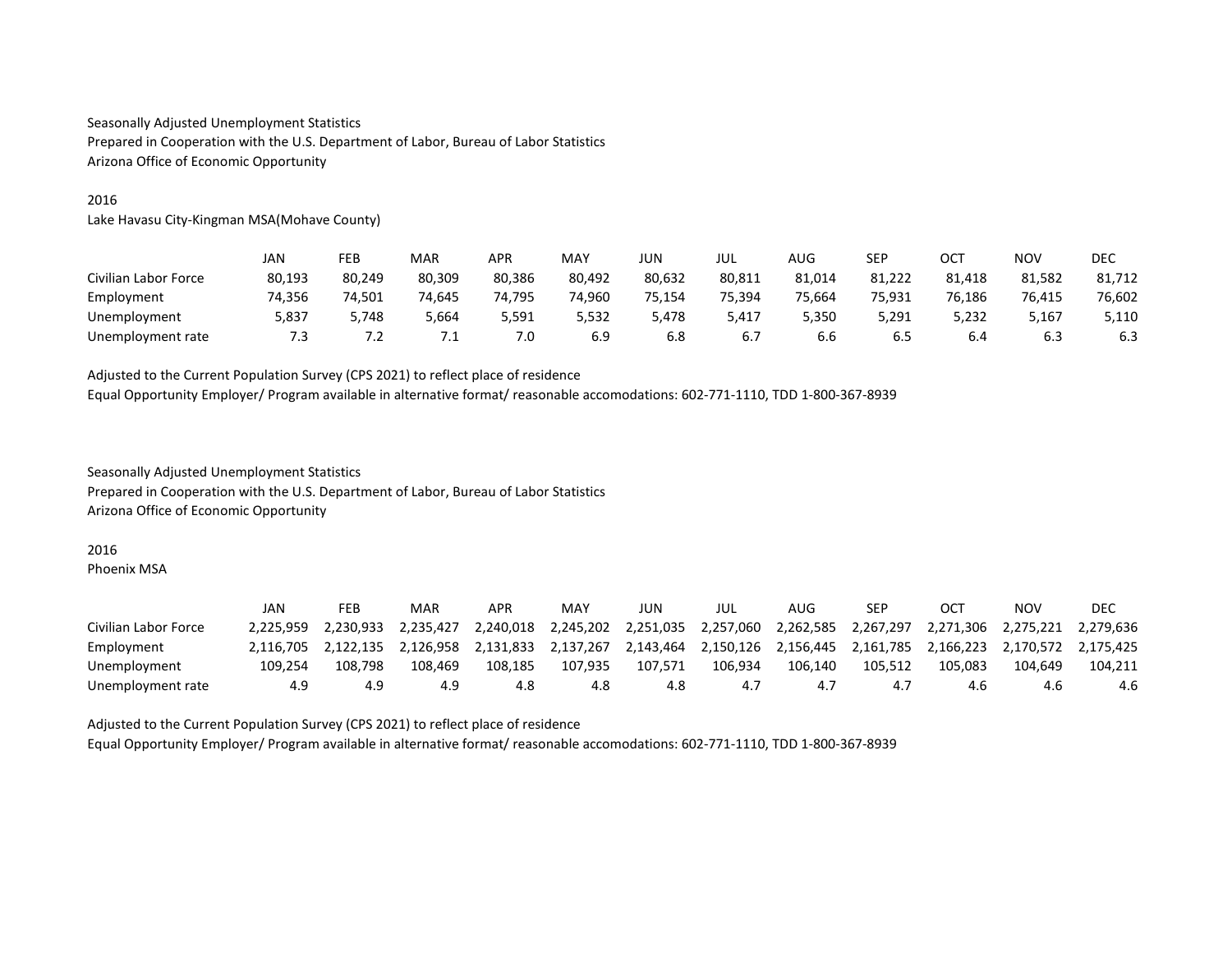## 2016

Prescott MSA(Yavapai County)

|                      | JAN    | FEB    | <b>MAR</b> | APR    | MAY    | JUN     | JUL     | AUG     | <b>SEP</b> | ост     | NOV     | DEC     |
|----------------------|--------|--------|------------|--------|--------|---------|---------|---------|------------|---------|---------|---------|
| Civilian Labor Force | 98,684 | 99,103 | 99,469     | 99.749 | 99,938 | 100,044 | 100,112 | 100,170 | 100,243    | 100,333 | 100.447 | 100,613 |
| Employment           | 93.583 | 94,015 | 94.389     | 94.673 | 94,863 | 94.977  | 95.069  | 95,163  | 95.268     | 95.388  | 95.540  | 95,740  |
| Unemployment         | 5,101  | 5,088  | 5,080      | 5,076  | 5.075  | 5.067   | 5.043   | 5,007   | 4.975      | 4.945   | 4,907   | 4,873   |
| Unemployment rate    | 5.Z    | 5.1    | ـ . ـ      | 5.1    | ـ . ـ  | ۔ ت     | 5.0     | 5.0     | 5.0        | 4.9     | 4.9     | 4.8     |

Adjusted to the Current Population Survey (CPS 2021) to reflect place of residence Equal Opportunity Employer/ Program available in alternative format/ reasonable accomodations: 602-771-1110, TDD 1-800-367-8939

Seasonally Adjusted Unemployment Statistics Prepared in Cooperation with the U.S. Department of Labor, Bureau of Labor Statistics Arizona Office of Economic Opportunity

#### 2016

Sierra-Vista Douglas MSA(Cochise County)

|                      | JAN    | FEB    | MAR    | APR    | MAY    | JUN    | jul    | AUG    | SEP    | ост    | <b>NOV</b> | <b>DEC</b> |
|----------------------|--------|--------|--------|--------|--------|--------|--------|--------|--------|--------|------------|------------|
| Civilian Labor Force | 49,828 | 49,962 | 50,046 | 50,045 | 49,972 | 49,843 | 49.686 | 49,562 | 49,515 | 49.568 | 49,719     | 49,932     |
| Employment           | 46.473 | 46,635 | 46,745 | 46,777 | 46.744 | 46.660 | 46.552 | 46.474 | 46,463 | 46.546 | 46.727     | 46,972     |
| Unemployment         | 3,355  | 3.327  | 3.301  | 3.268  | 3,228  | 3.183  | 3.134  | 3,088  | 3,052  | 3.022  | 2,992      | 2,960      |
| Unemployment rate    | 6.7    | 6.7    | 6.6    | ხ.5    | 6.5    | 6.4    | 6.3    | 6.2    | b.2    | 6.1    | 6.0        | 5.9        |

Adjusted to the Current Population Survey (CPS 2021) to reflect place of residence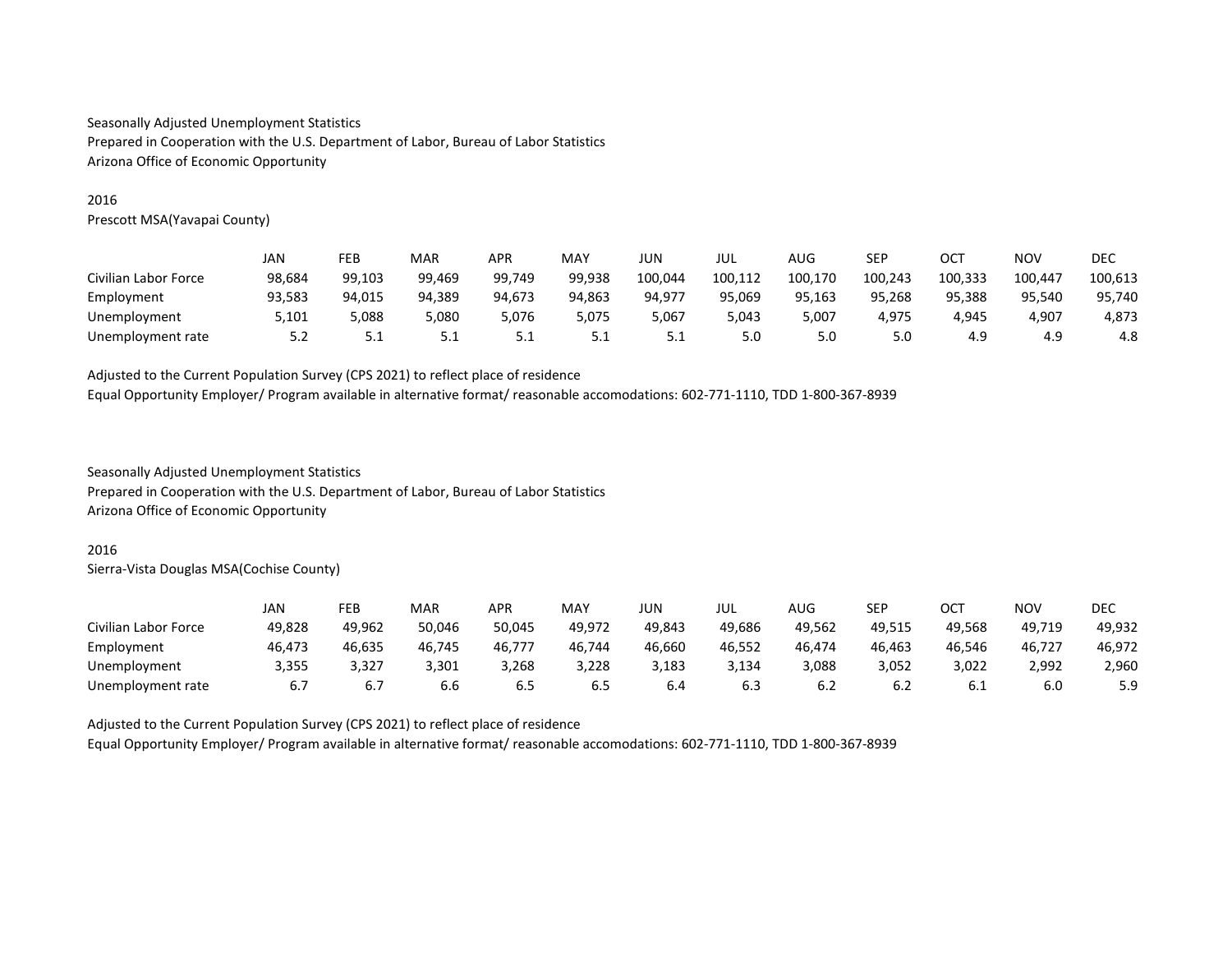## 2016

Tucson MSA(Pima County)

|                      | JAN     | FEB     | MAR     | APR     | MAY     | JUN     | jul     | AUG     | SEP     | OCT     | NOV     | DEC     |
|----------------------|---------|---------|---------|---------|---------|---------|---------|---------|---------|---------|---------|---------|
| Civilian Labor Force | 468.689 | 469,320 | 469.936 | 470.327 | 470,556 | 470.795 | 471.148 | 471,657 | 472.414 | 473.450 | 474.568 | 475.528 |
| Employment           | 444.346 | 445.042 | 445.672 | 446.055 | 446,277 | 446.579 | 447.117 | 447,896 | 448.916 | 450.172 | 451.493 | 452.620 |
| Unemployment         | 24.343  | 24.278  | 24.264  | 24,272  | 24,279  | 24,216  | 24,031  | 23,761  | 23,498  | 23,278  | 23,075  | 22,908  |
| Unemployment rate    | 5.2     | 5.2     | 5.2     | 5.2     | 5.2     | 5.1     | ـ       | 5.0     | 5.0     | 4.9     | 4.9     | 4.8     |

Adjusted to the Current Population Survey (CPS 2021) to reflect place of residence Equal Opportunity Employer/ Program available in alternative format/ reasonable accomodations: 602-771-1110, TDD 1-800-367-8939

Seasonally Adjusted Unemployment Statistics Prepared in Cooperation with the U.S. Department of Labor, Bureau of Labor Statistics Arizona Office of Economic Opportunity

#### 2016

Yuma MSA(Yuma County)

|                      | JAN    | FEB    | MAR    | APR    | MAY    | JUN    | jul    | AUG    | <b>SEP</b> | OCT    | NOV    | DEC    |
|----------------------|--------|--------|--------|--------|--------|--------|--------|--------|------------|--------|--------|--------|
| Civilian Labor Force | 93.835 | 94.192 | 94.534 | 94.799 | 94.979 | 95.068 | 95.008 | 94.867 | 94.726     | 94.650 | 94.731 | 94,971 |
| Employment           | 75.140 | 75,733 | 76,200 | 76,511 | 76,718 | 76,838 | 76.849 | 76,823 | 76.828     | 76.918 | 77,162 | 77,571 |
| Unemployment         | 18,695 | 18.459 | 18.334 | 18.288 | 18,261 | 18.230 | 18.159 | 18.044 | 17,898     | 17.732 | 17,569 | 17,400 |
| Unemployment rate    | 19.9   | 19.6   | 19.4   | 19.3   | 19.2   | 19.2   | 19.1   | 19.0   | 18.9       | 18.7   | 18.5   | 18.3   |

Adjusted to the Current Population Survey (CPS 2021) to reflect place of residence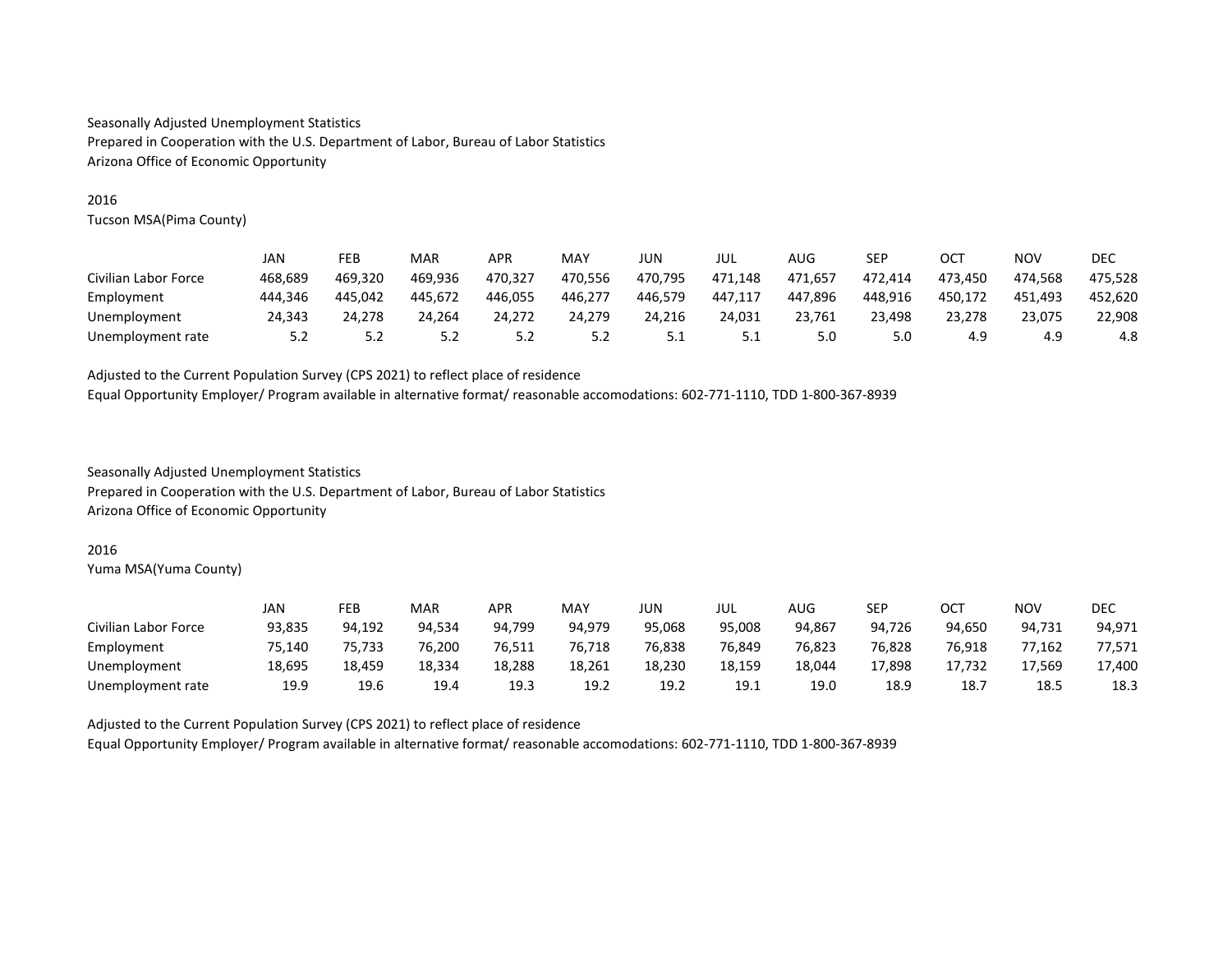#### 2015 Arizona

|                      | JAN       | FEB       | MAR       | APR       | MAY       | JUN       | jul       | AUG       | SEP       | OC        | NOV       | DEC       |
|----------------------|-----------|-----------|-----------|-----------|-----------|-----------|-----------|-----------|-----------|-----------|-----------|-----------|
| Civilian Labor Force | 3.162.393 | 3.165.741 | 3.169.469 | 3,174,046 | 3.179.024 | 3,183,495 | 3,187,178 | 3.190.286 | 3,193,508 | 3.198.236 | 3.204.955 | 3.212.709 |
| Employment           | 2.961.081 | 2.966.433 | 2.971.786 | 2.977.647 | 2.983.595 | 2,988,875 | 2,993,303 | 2.997.349 | 3.002.093 | 3.008.840 | 3.017.642 | 3.027.448 |
| Unemployment         | 201.312   | 199.308   | 197.683   | 196.399   | 195,429   | 194.620   | 193.875   | 192,937   | 191.415   | 189.396   | 187.313   | 185.261   |
| Unemployment rate    | 6.4       | 6.3       | 6.2       | 6.2       | 6.1       | . 6. L    | 6.1       | 6.C       | 6.0       | 5.9       | 5.8       | 5.8       |

Adjusted to the Current Population Survey (CPS 2021) to reflect place of residence Equal Opportunity Employer/ Program available in alternative format/ reasonable accomodations: 602-771-1110, TDD 1-800-367-8939

Seasonally Adjusted Unemployment Statistics Prepared in Cooperation with the U.S. Department of Labor, Bureau of Labor Statistics Arizona Office of Economic Opportunity

## 2015

Flagstaff MSA(Coconino County)

|                      | JAN    | FEB    | <b>MAR</b> | APR    | MAY    | JUN    | JUL    | AUG    | <b>SEP</b> | ост    | NOV    | DEC    |
|----------------------|--------|--------|------------|--------|--------|--------|--------|--------|------------|--------|--------|--------|
| Civilian Labor Force | 73.707 | 73.788 | 73.905     | 74.002 | 74,018 | 73.927 | 73.753 | 73.547 | 73.368     | 73.292 | 73,351 | 73.528 |
| Employment           | 68,850 | 68.974 | 69.106     | 69.196 | 69,190 | 69,075 | 68.889 | 68,688 | 68,538     | 68,514 | 68,638 | 68,887 |
| Unemployment         | 4,857  | 4.814  | 4.799      | 4.806  | 4,828  | 4,852  | 4,864  | 4,859  | 4,830      | 4.778  | 4,713  | 4,641  |
| Unemployment rate    | 6.6    | 6.5    | 6.5        | 6.5    | 6.5    | 6.b    | 6.6    | 6.6    | 6.6        | 6.5    | 6.4    | 6.3    |

Adjusted to the Current Population Survey (CPS 2021) to reflect place of residence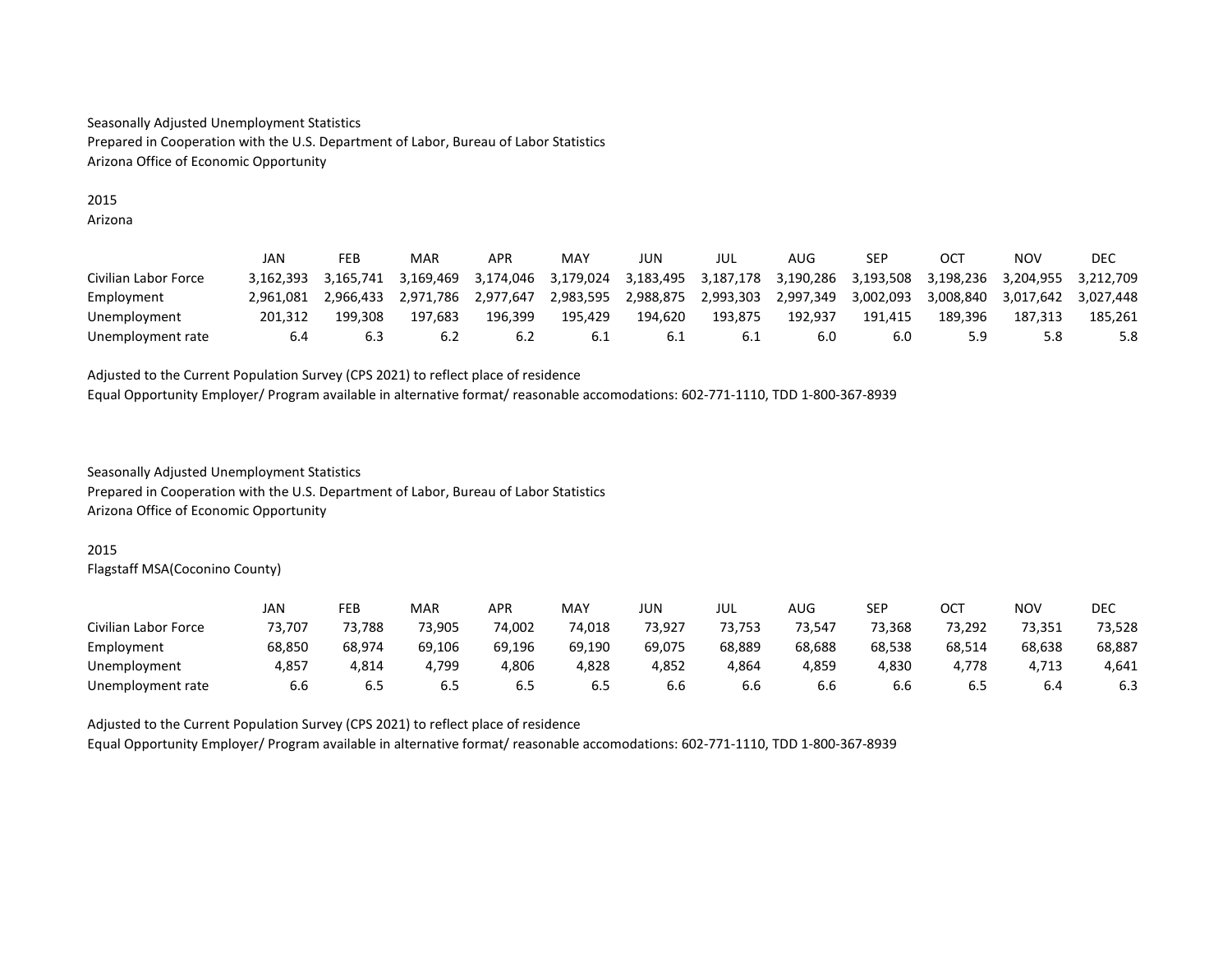## 2015

Lake Havasu City-Kingman MSA(Mohave County)

|                      | JAN    | FEB    | <b>MAR</b> | APR    | MAY    | JUN    | JUL    | AUG    | <b>SEP</b> | ост    | NOV    | DEC    |
|----------------------|--------|--------|------------|--------|--------|--------|--------|--------|------------|--------|--------|--------|
| Civilian Labor Force | 79,657 | 79,699 | 79.764     | 79,882 | 80,017 | 80,133 | 80,205 | 80,215 | 80,181     | 80,137 | 80,123 | 80,147 |
| Employment           | 73,109 | 73,183 | 73.269     | 73.401 | 73,550 | 73,686 | 73.785 | 73,839 | 73.887     | 73.960 | 74,068 | 74,207 |
| Unemployment         | 6,548  | 6.516  | 6.495      | 6.481  | 6.467  | 6.447  | 6.420  | 6.376  | 6.294      | 6,177  | 6,055  | 5,940  |
| Unemployment rate    | 8.2    | 8.2    | -8.1       | 8.1    | 8.1    | 8.0    | 8.0    | 7.9    | 7.8        | ,,,    | 7.b    | 7.4    |

Adjusted to the Current Population Survey (CPS 2021) to reflect place of residence Equal Opportunity Employer/ Program available in alternative format/ reasonable accomodations: 602-771-1110, TDD 1-800-367-8939

Seasonally Adjusted Unemployment Statistics Prepared in Cooperation with the U.S. Department of Labor, Bureau of Labor Statistics Arizona Office of Economic Opportunity

#### 2015

Phoenix MSA

|                      | JAN       | FEB       | MAR       | APR       | MAY       | JUN       | jul       | AUG       | SEP       | OCT       | NOV       | DEC       |
|----------------------|-----------|-----------|-----------|-----------|-----------|-----------|-----------|-----------|-----------|-----------|-----------|-----------|
| Civilian Labor Force | 2.165.949 | 2.169.130 | 2.173.040 | 2.178.026 | 2.183.809 | 2.189.729 | 2.195.231 | 2.199.970 | 2.204.165 | 2.208.818 | 2.214.421 | 2.220.406 |
| Employment           | 2.047.018 | 2.051.721 | 2.056.715 | 2.062.399 | 2.068.594 | 2,074,809 | 2,080,581 | 2.085.758 | 2.090.814 | 2.096.657 | 2.103.428 | 2.110.405 |
| Unemployment         | 118.931   | 117.409   | 116.325   | 115.627   | 115,215   | 114.920   | 114.650   | 114.212   | 113.351   | 112.161   | 110.993   | 110.001   |
| Unemployment rate    |           | 5.4       | 5.4       | 5.3       | 5.3       | ے . د     |           | 5.2       |           |           | 5.0       | 5.0       |

Adjusted to the Current Population Survey (CPS 2021) to reflect place of residence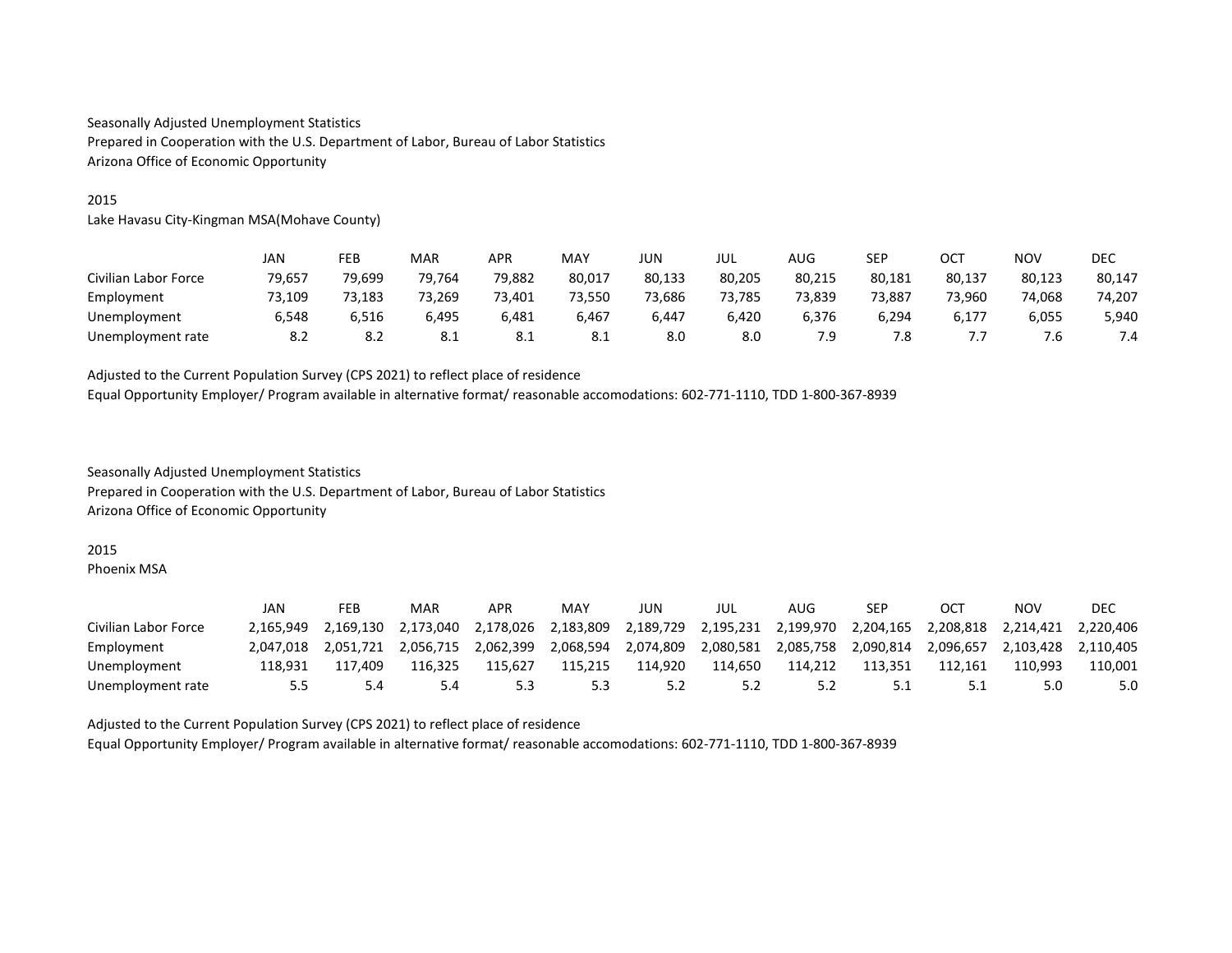## 2015

Prescott MSA(Yavapai County)

|                      | JAN    | FEB    | <b>MAR</b> | <b>APR</b> | MAY      | JUN        | JUL      | AUG            | <b>CED</b><br>ᅴ | ост    | <b>NOV</b> | DEC    |
|----------------------|--------|--------|------------|------------|----------|------------|----------|----------------|-----------------|--------|------------|--------|
| Civilian Labor Force | 95,958 | 96,134 | 96,312     | 96.442     | 96,488   | 96,456     | 96,442   | 96,535         | 96,761          | 97,164 | 97,689     | 98,217 |
| Employment           | 90,331 | 90,567 | 90.776     | 90.912     | 90,953   | 90.922     | 90.928   | 91,069         | 91.379          | 91,882 | 92,494     | 93,082 |
| Unemployment         | 5,627  | 5,567  | 5.536      | 5.530      | 5,535    | 5,534      | 5,514    | 5,466          | 5,382           | 5,282  | 5.195      | 5,135  |
| Unemployment rate    | 5.9    | 5.8    | <u>.,,</u> | .          | <u>.</u> | <u>.,,</u> | <u>.</u> | ∽.<br><u>.</u> | 5.6             | 5.4    | 5.3        | 5.2    |

Adjusted to the Current Population Survey (CPS 2021) to reflect place of residence Equal Opportunity Employer/ Program available in alternative format/ reasonable accomodations: 602-771-1110, TDD 1-800-367-8939

Seasonally Adjusted Unemployment Statistics Prepared in Cooperation with the U.S. Department of Labor, Bureau of Labor Statistics Arizona Office of Economic Opportunity

#### 2015

Sierra-Vista Douglas MSA(Cochise County)

|                      | JAN    | FEB    | <b>MAR</b> | APR    | MAY    | JUN    | jul    | AUG    | <b>SEP</b>   | ост    | <b>NOV</b> | <b>DEC</b> |
|----------------------|--------|--------|------------|--------|--------|--------|--------|--------|--------------|--------|------------|------------|
| Civilian Labor Force | 51,186 | 51,192 | 51,228     | 51,255 | 51,214 | 51,041 | 50,734 | 50,356 | 50,002       | 49.760 | 49,666     | 49,706     |
| Employment           | 47.216 | 47,271 | 47,359     | 47.437 | 47.443 | 47,315 | 47,052 | 46,724 | 46,432       | 46.256 | 46,222     | 46,312     |
| Unemployment         | 3,970  | 3.921  | 3,869      | 3,818  | 3.771  | 3.726  | 3.682  | 3,632  | 3,570        | .504   | 3.444      | 3,394      |
| Unemployment rate    | 7.8    |        | 7.b        | . .4   | 7.4    | 7.3    | 5./    | ے ،    | , <u>, ,</u> | 7.0    | 6.9        | 6.8        |

Adjusted to the Current Population Survey (CPS 2021) to reflect place of residence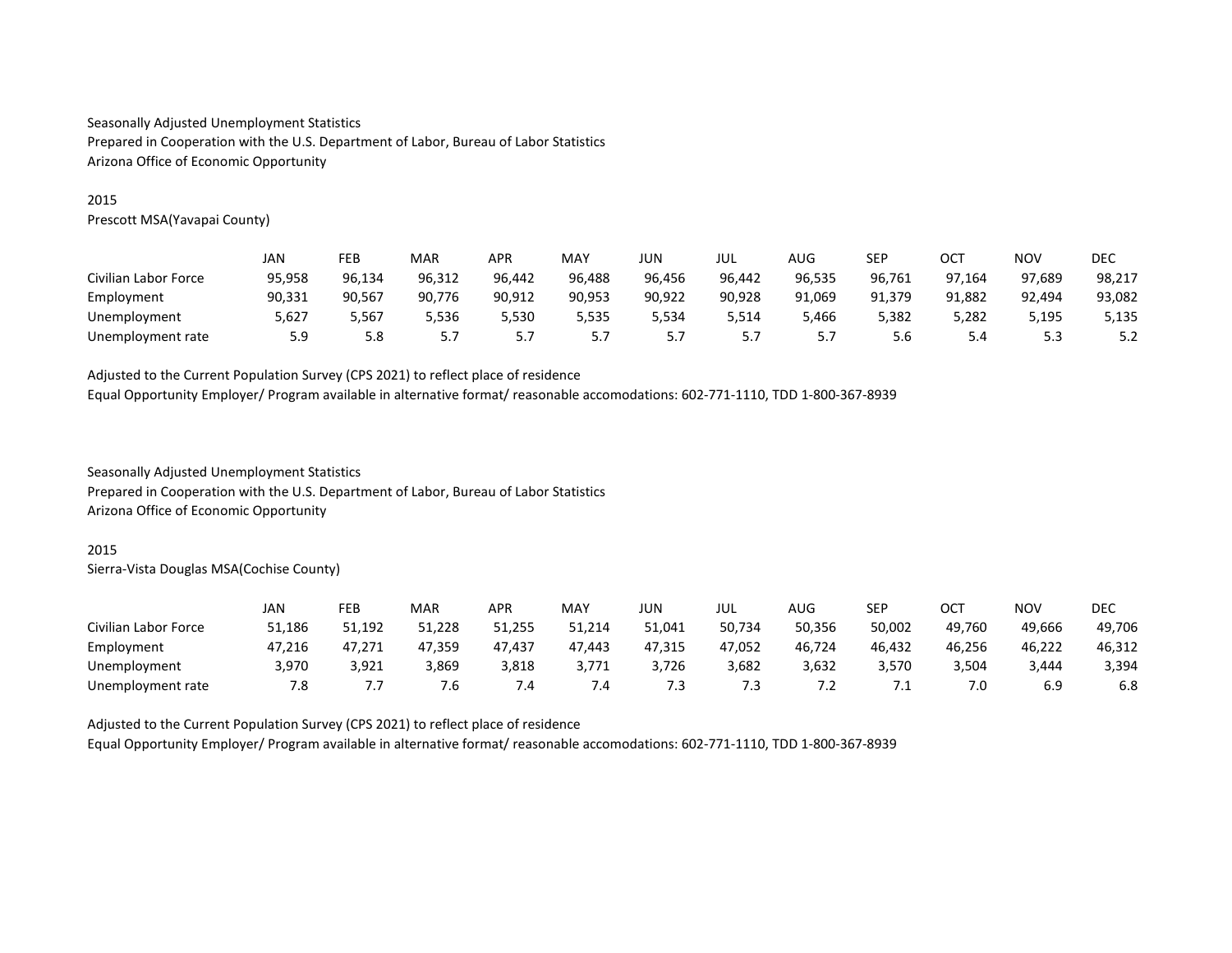## 2015

Tucson MSA(Pima County)

|                      | JAN     | FEB     | MAR     | APR     | MAY     | JUN     | JUL     | AUG     | <b>SEP</b> | ост     | NOV         | DEC     |
|----------------------|---------|---------|---------|---------|---------|---------|---------|---------|------------|---------|-------------|---------|
| Civilian Labor Force | 469,358 | 469.079 | 468.569 | 468.073 | 467,649 | 467,292 | 467,053 | 466,968 | 467,042    | 467.309 | 467,724     | 468,189 |
| Employment           | 442.972 | 442.973 | 442.557 | 442.025 | 441,523 | 441.148 | 441.001 | 441,132 | 441.542    | 442.200 | 442.956     | 443.678 |
| Unemployment         | 26.386  | 26.106  | 26.012  | 26.048  | 26.126  | 26.144  | 26.052  | 25,836  | 25.500     | 25.109  | 24.768      | 24.511  |
| Unemployment rate    | 5.6     | 5.6     | 5.6     | 5.6     | 5.6     | 5.6     | 5.6     | 5.5     | כ.כ        | 5.4     | ∽.<br>ں ، ب | 5.2     |

Adjusted to the Current Population Survey (CPS 2021) to reflect place of residence Equal Opportunity Employer/ Program available in alternative format/ reasonable accomodations: 602-771-1110, TDD 1-800-367-8939

Seasonally Adjusted Unemployment Statistics Prepared in Cooperation with the U.S. Department of Labor, Bureau of Labor Statistics Arizona Office of Economic Opportunity

#### 2015

Yuma MSA(Yuma County)

|                      | JAN    | FEB    | MAR    | APR    | MAY    | JUN    | jul    | AUG    | <b>SEP</b> | OCT    | NOV    | DEC    |
|----------------------|--------|--------|--------|--------|--------|--------|--------|--------|------------|--------|--------|--------|
| Civilian Labor Force | 94.364 | 94.649 | 94.981 | 95.278 | 95.431 | 95.321 | 94.930 | 94.371 | 93.831     | 93,492 | 93.429 | 93,559 |
| Employment           | 73,815 | 73.840 | 73.961 | 74.156 | 74,324 | 74,330 | 74.146 | 73,881 | 73,692     | 73,722 | 74,017 | 74,524 |
| Unemployment         | 20.549 | 20,809 | 21,020 | 21.122 | 21,107 | 20,991 | 20.784 | 20,490 | 20.139     | 19.770 | 19.412 | 19,035 |
| Unemployment rate    | 21.8   | 22.0   | 22.1   | 22.2   | 22.1   | 22.0   | 21.9   | 21.7   | 21.5       | 21.1   | 20.8   | 20.3   |

Adjusted to the Current Population Survey (CPS 2021) to reflect place of residence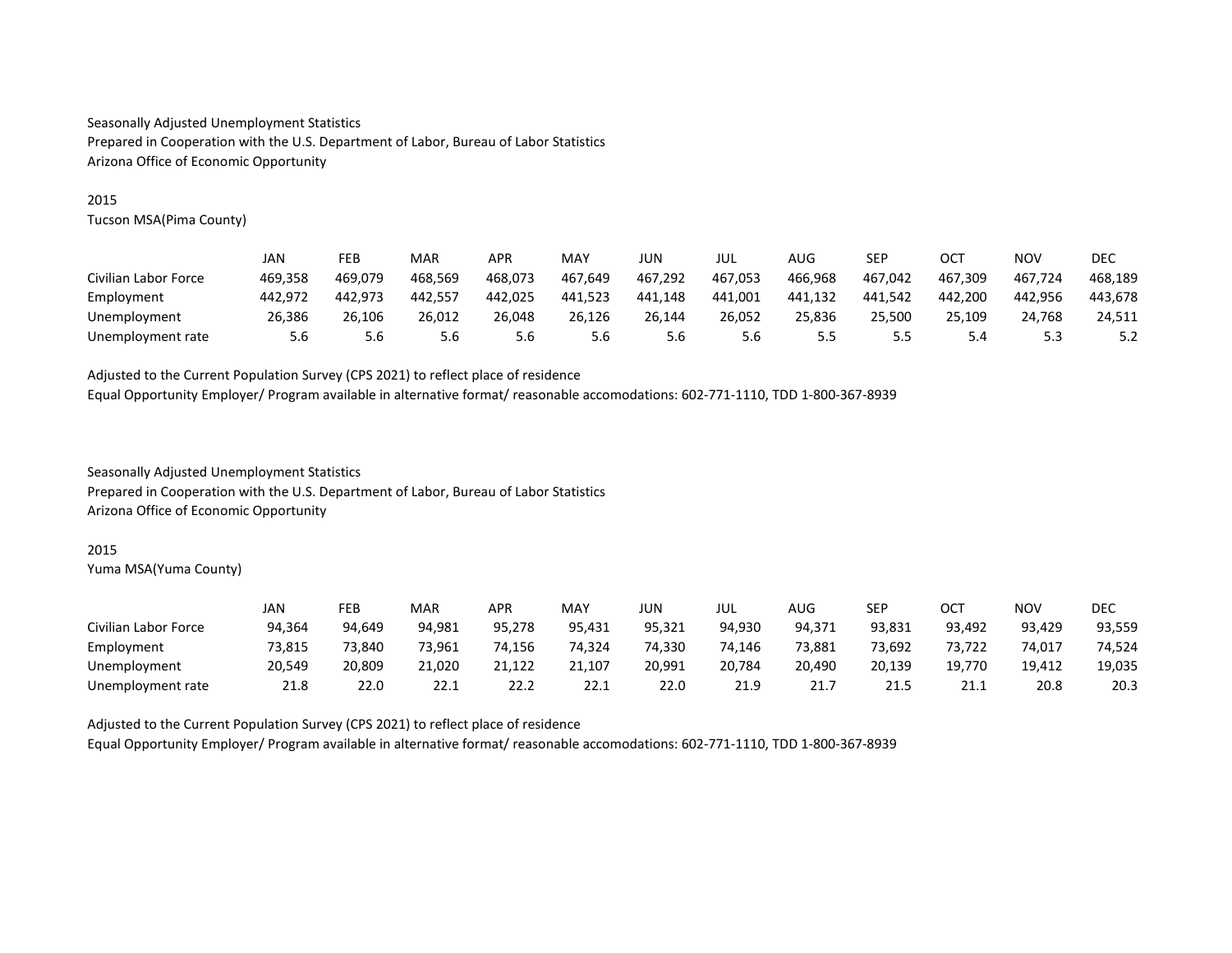#### 2014 Arizona

|                      | JAN       | FEB       | MAR       | <b>APR</b> | MAY       | JUN       | JUL       | AUG       | SEP         | OC <sub>7</sub> | NOV       | DEC       |
|----------------------|-----------|-----------|-----------|------------|-----------|-----------|-----------|-----------|-------------|-----------------|-----------|-----------|
| Civilian Labor Force | 3.081.484 | 3.087.246 | 3.093.246 | 3.098.896  | 3.104.438 | 3.110.915 | 3,118,643 | 3.127.937 | 3.138.216   | 3.147.375       | 3.153.926 | 3.158.664 |
| Employment           | 2.858.474 | 2.867.319 | 2.875.911 | 2.883.663  | 2,891,087 | 2.899.220 | 2,908,222 | 2.918.301 | 2.929.099   | 2.939.396       | 2.947.951 | 2.954.989 |
| Unemployment         | 223.010   | 219.927   | 217.335   | 215.233    | 213.351   | 211.695   | 210.421   | 209.636   | 209.117     | 207.979         | 205.975   | 203.675   |
| Unemployment rate    | 7.2       |           |           | 6.9        | 6.9       | 6.8       | 6.7       | 6.7       | $b_{\cdot}$ | b.b             | 6.5       | 6.4       |

Adjusted to the Current Population Survey (CPS 2021) to reflect place of residence Equal Opportunity Employer/ Program available in alternative format/ reasonable accomodations: 602-771-1110, TDD 1-800-367-8939

Seasonally Adjusted Unemployment Statistics Prepared in Cooperation with the U.S. Department of Labor, Bureau of Labor Statistics Arizona Office of Economic Opportunity

## 2014

Flagstaff MSA(Coconino County)

|                      | JAN    | FEB    | <b>MAR</b> | APR    | MAY    | JUN    | JUL    | AUG    | <b>SEP</b> | ост    | NOV    | DEC    |
|----------------------|--------|--------|------------|--------|--------|--------|--------|--------|------------|--------|--------|--------|
| Civilian Labor Force | 71.983 | 72.041 | 72.098     | 72.177 | 72,300 | 72.498 | 72.751 | 73.025 | 73.288     | 73.484 | 73.595 | 73,656 |
| Employment           | 66,484 | 66,634 | 66,752     | 66.866 | 67,024 | 67,276 | 67,590 | 67,912 | 68,206     | 68,436 | 68,603 | 68,734 |
| Unemployment         | 5,499  | 5,407  | 5.346      | 5,311  | 5,276  | 5,222  | 5.161  | 5,113  | 5,082      | 5,048  | 4,992  | 4,922  |
| Unemployment rate    | 7.6    | ∕ .5   | 7.4        | . . 4  | 7.3    | 7.2    | .      | 7.0    | 6.9        | 6.9    | 6.8    | 6.7    |

Adjusted to the Current Population Survey (CPS 2021) to reflect place of residence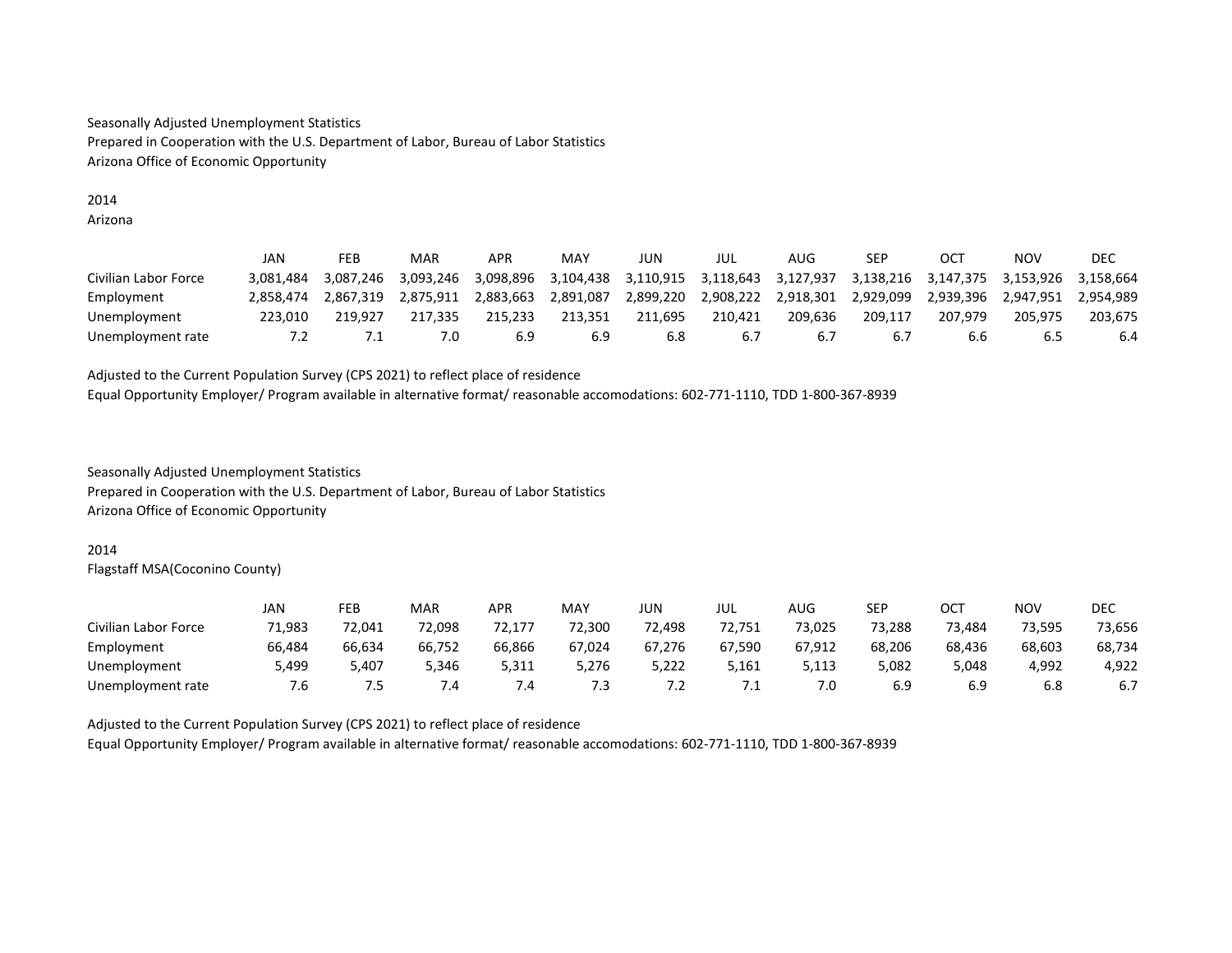## 2014

Lake Havasu City-Kingman MSA(Mohave County)

|                      | JAN    | FEB    | MAR    | APR    | MAY    | JUN    | JUL    | AUG    | <b>SEP</b> | ост    | NOV    | DEC    |
|----------------------|--------|--------|--------|--------|--------|--------|--------|--------|------------|--------|--------|--------|
| Civilian Labor Force | 77,948 | 78,128 | 78,336 | 78,523 | 78,672 | 78.791 | 78.899 | 79,029 | 79,199     | 79.376 | 79,509 | 79,600 |
| Employment           | 70.706 | 71,022 | 71.316 | 71.541 | 71,704 | 71.843 | 71.986 | 72,171 | 72,403     | 72.650 | 72,854 | 73,004 |
| Unemployment         | 7.242  | 7,106  | 7,020  | 6,982  | 968,ز  | 6.948  | 6,913  | 6,858  | 6,796      | 6.726  | 6,655  | 6,596  |
| Unemployment rate    | 9.3    | 9.1    | 9.0    | 8.9    | 8.9    | 8.8    | 8.8    | 8.7    | 8.6        | 8.5    | 8.4    | 8.3    |

Adjusted to the Current Population Survey (CPS 2021) to reflect place of residence Equal Opportunity Employer/ Program available in alternative format/ reasonable accomodations: 602-771-1110, TDD 1-800-367-8939

Seasonally Adjusted Unemployment Statistics Prepared in Cooperation with the U.S. Department of Labor, Bureau of Labor Statistics Arizona Office of Economic Opportunity

#### 2014

Phoenix MSA

|                      | JAN       | FEB       | MAR       | APR       | MAY       | JUN       | jul       | AUG       | SEP       | OCT       | NOV       | DEC       |
|----------------------|-----------|-----------|-----------|-----------|-----------|-----------|-----------|-----------|-----------|-----------|-----------|-----------|
| Civilian Labor Force | 2.097.012 | 2.102.006 | 2.107.250 | 2.112.265 | 2.117.162 | 2,122,581 | 2.128.715 | 2.135.907 | 2,144,009 | 2.151.724 | 2.157.818 | 2.162.462 |
| Employment           | 1.967.550 | 1.973.938 | 1.980.038 | 1.985.574 | 1.990.921 | 1,996,720 | 2.003.123 | 2.010.516 | 2.018.944 | 2.027.595 | 2.035.258 | 2.041.696 |
| Unemployment         | 129.462   | 128.068   | 127.212   | 126.691   | 126.241   | 125.861   | 125.592   | 125.391   | 125.065   | 124.129   | 122.560   | 120.766   |
| Unemployment rate    | 6.2       | -6.1      | 6.0       | 6.0       | 6.0       | 5.9       | 5.9       | 5.9       | 5.8       | 5.8       | 5.7       | 5.6       |

Adjusted to the Current Population Survey (CPS 2021) to reflect place of residence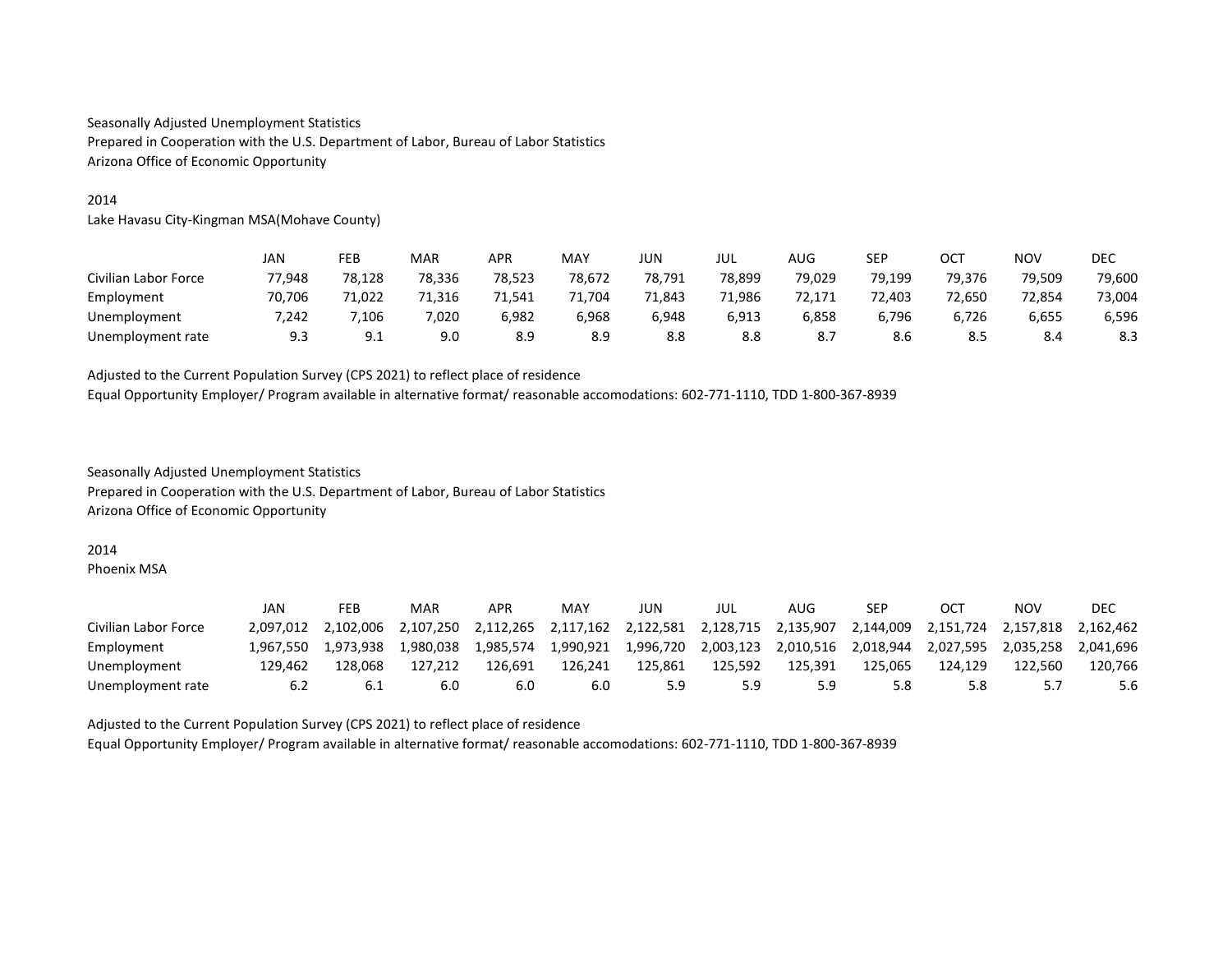## 2014

Prescott MSA(Yavapai County)

|                      | JAN    | FEB    | <b>MAR</b> | APR    | MAY    | JUN    | JUL    | AUG    | <b>SEP</b> | ост    | NOV    | DEC    |
|----------------------|--------|--------|------------|--------|--------|--------|--------|--------|------------|--------|--------|--------|
| Civilian Labor Force | 93,605 | 93,851 | 94,091     | 94.305 | 94,523 | 94.781 | 95,062 | 95,348 | 95,602     | 95,757 | 95,811 | 95,849 |
| Employment           | 87.306 | 87.654 | 87.951     | 88.191 | 88,425 | 88,701 | 89.005 | 89.322 | 89.622     | 89.853 | 90,005 | 90,138 |
| Unemployment         | 6,299  | 6.197  | 6.140      | 6.114  | 6,098  | 6,080  | 6,057  | 6,026  | 5,980      | 5,904  | 5,806  | 5,711  |
| Unemployment rate    | 6.7    | 6.6    | 6.5        | 6.5    | 6.S    | 6.4    | 6.4    | 6.3    | 6.3        | 6.2    | 6.1    | 6.0    |

Adjusted to the Current Population Survey (CPS 2021) to reflect place of residence Equal Opportunity Employer/ Program available in alternative format/ reasonable accomodations: 602-771-1110, TDD 1-800-367-8939

Seasonally Adjusted Unemployment Statistics Prepared in Cooperation with the U.S. Department of Labor, Bureau of Labor Statistics Arizona Office of Economic Opportunity

#### 2014

Sierra-Vista Douglas MSA(Cochise County)

|                      | JAN    | FEB    | MAR    | APR    | MAY    | JUN    | jul    | AUG    | SEP    | ост    | NOV    | DEC    |
|----------------------|--------|--------|--------|--------|--------|--------|--------|--------|--------|--------|--------|--------|
| Civilian Labor Force | 50,903 | 50,892 | 50,948 | 51,050 | 51,188 | 51,344 | 51,482 | 51,558 | 51,554 | 51,472 | 51,348 | 51,239 |
| Employment           | 46,289 | 46,339 | 46,447 | 46.591 | 46,771 | 46,979 | 47.177 | 47,313 | 47.362 | 47.335 | 47,270 | 47.217 |
| Unemployment         | 4.614  | 4.553  | 4.501  | 4,459  | 4,417  | 4,365  | 4.305  | 4.245  | 4.192  | 4.137  | 4,078  | 4,022  |
| Unemployment rate    | 9.1    | 8.9    | 8.8    | 8.7    | 8.6    | 8.5    | 8.4    | 8.2    | 8.1    | 8.0    | 7.9    | 7.8    |

Adjusted to the Current Population Survey (CPS 2021) to reflect place of residence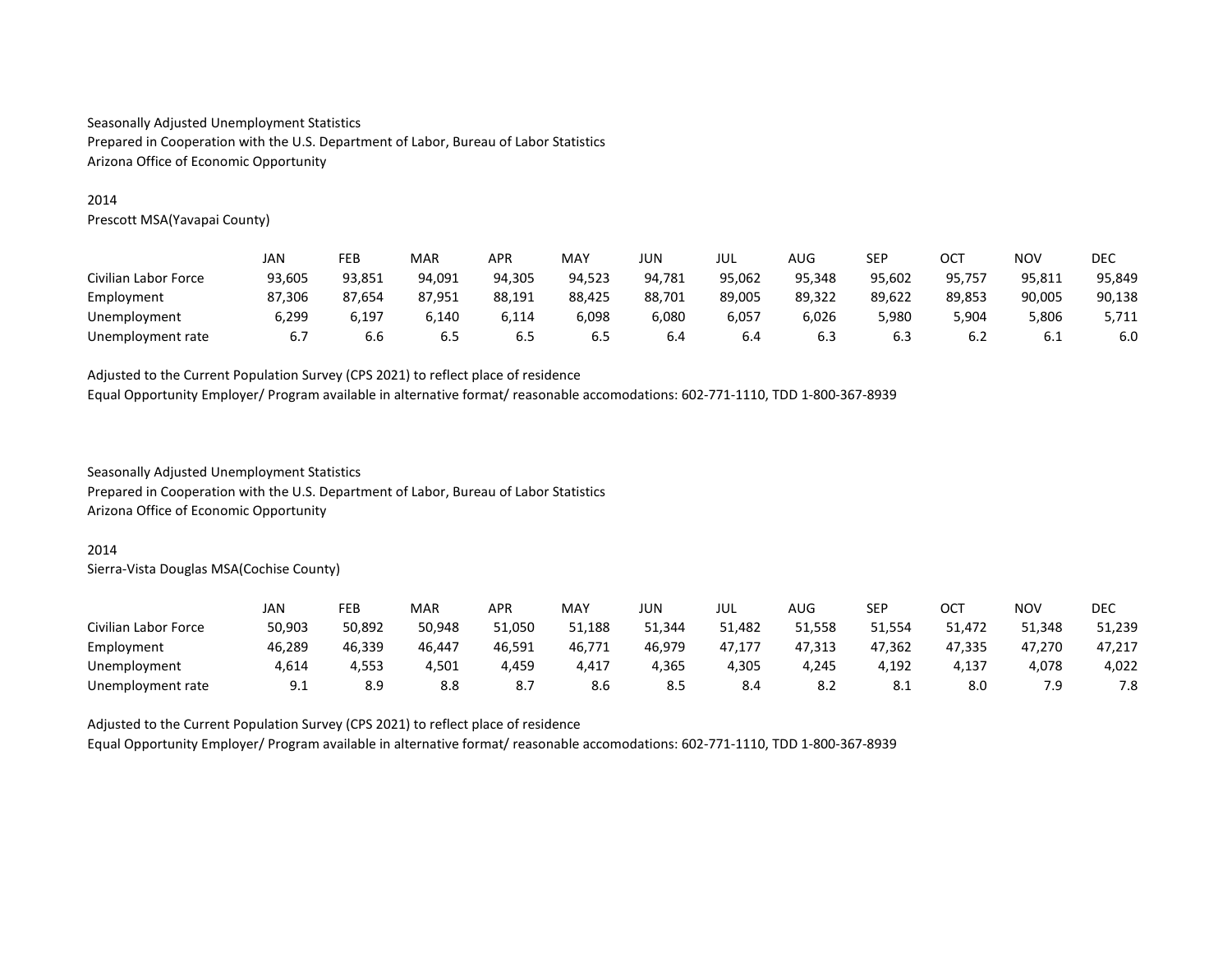## 2014

Tucson MSA(Pima County)

|                      | JAN     | FEB     | MAR     | APR     | MAY     | JUN     | jul     | AUG     | <b>SEP</b> | <b>OCT</b> | <b>NOV</b> | <b>DEC</b> |
|----------------------|---------|---------|---------|---------|---------|---------|---------|---------|------------|------------|------------|------------|
| Civilian Labor Force | 461.201 | 462.049 | 463.126 | 464.121 | 464.915 | 465.648 | 466.373 | 467.206 | 468.093    | 468.808    | 469.184    | 469.353    |
| Employment           | 432.501 | 433.623 | 434.773 | 435.722 | 436.466 | 437.189 | 437.944 | 438,852 | 439.890    | 440.938    | 441.816    | 442.509    |
| Unemployment         | 28,700  | 28.426  | 28.353  | 28.399  | 28,449  | 28,459  | 28,429  | 28,354  | 28,203     | 27.870     | 27,368     | 26,844     |
| Unemployment rate    | 6.2     | 6.2     | -6.⊥    | 6.1     | 6.1     | 0.L     | 6.1     | 6.1     | 6.0        | 5.9        | 5.8        | 5.7        |

Adjusted to the Current Population Survey (CPS 2021) to reflect place of residence Equal Opportunity Employer/ Program available in alternative format/ reasonable accomodations: 602-771-1110, TDD 1-800-367-8939

Seasonally Adjusted Unemployment Statistics Prepared in Cooperation with the U.S. Department of Labor, Bureau of Labor Statistics Arizona Office of Economic Opportunity

#### 2014

Yuma MSA(Yuma County)

|                      | JAN    | FEB    | MAR    | APR    | MAY    | JUN    | JUL    | AUG    | SEP    | OCT    | <b>NOV</b> | DEC    |
|----------------------|--------|--------|--------|--------|--------|--------|--------|--------|--------|--------|------------|--------|
| Civilian Labor Force | 94.787 | 94.386 | 94.068 | 93.893 | 93.842 | 93.870 | 93.959 | 94.073 | 94.168 | 94.189 | 94.164     | 94,206 |
| Employment           | 70.994 | 71,125 | 71,345 | 71.624 | 1,947  | 72,325 | 72.755 | 73,178 | 73,521 | 73.738 | 73,835     | 73,840 |
| Unemployment         | 23,793 | 23,261 | 22,723 | 22.269 | 21,895 | 21.545 | 21.204 | 20,895 | 20.647 | 20.451 | 20,329     | 20,366 |
| Unemployment rate    | 25.1   | 24.6   | 24.2   | 23.    | 23.3   | 23.0   | 22.6   | 22.2   | 21.9   | 21.7   | 21.6       | 21.6   |

Adjusted to the Current Population Survey (CPS 2021) to reflect place of residence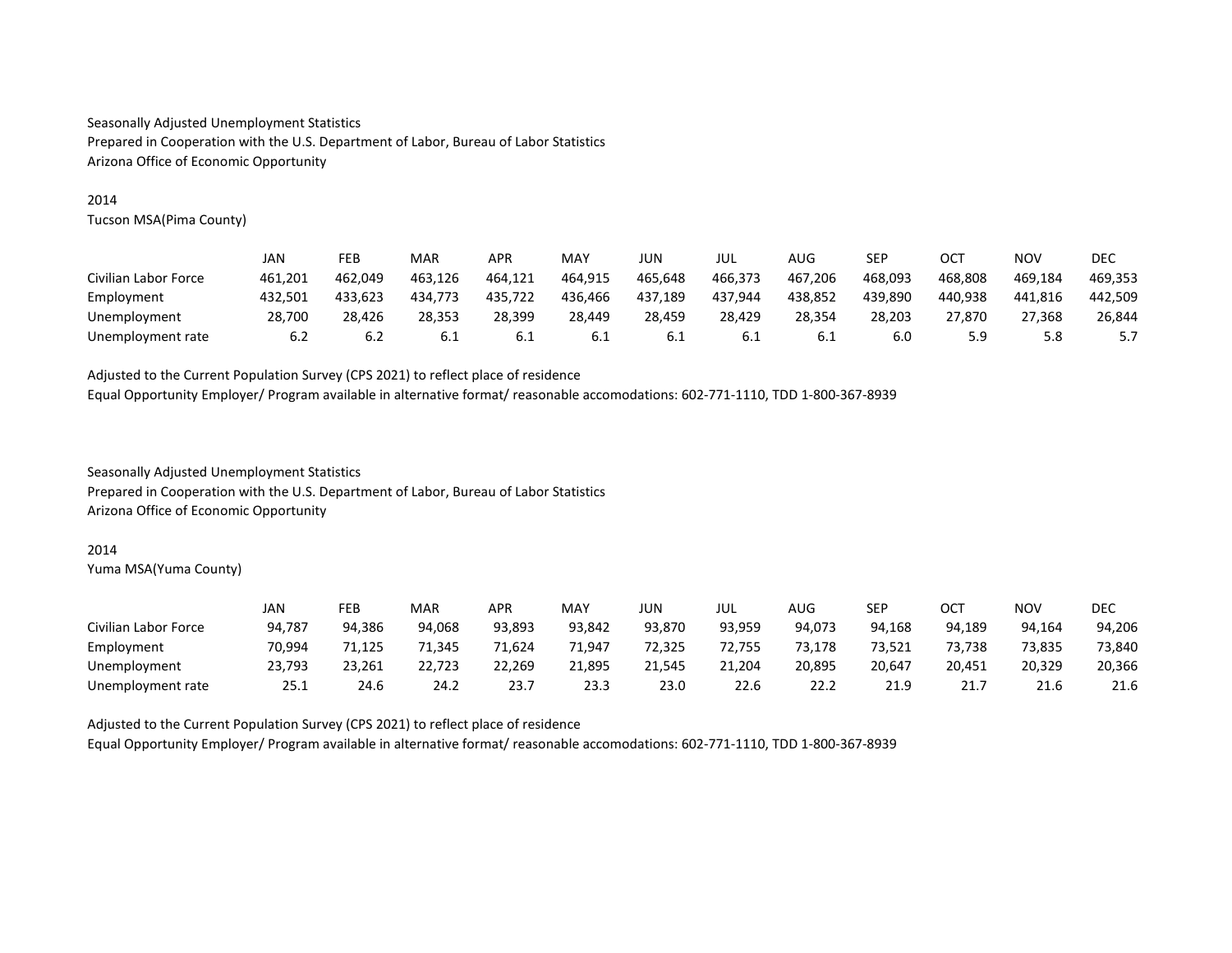## 2013 Arizona

|                      | JAN       | FEB       | MAR       | APR       | MAY       | JUN       | JUL       | AUG       | SEP       | OCT       | ΝΟν       | DEC       |
|----------------------|-----------|-----------|-----------|-----------|-----------|-----------|-----------|-----------|-----------|-----------|-----------|-----------|
| Civilian Labor Force | 3.058.620 | 3.056.893 | 3.056.334 | 3,057,784 | 3.060.694 | 3,064,094 | 3,067,255 | 3,069,196 | 3,069,703 | 3,070,375 | 3.072.551 | 3.076.382 |
| Employment           | 2.811.785 | 2.810.201 | 2.810.619 | 2.813.639 | 2,818,192 | 2.822.985 | 2,827,358 | 2.831.079 | 2.834.283 | 2.837.884 | 2.843.115 | 2.850.146 |
| Unemployment         | 246.835   | 246.692   | 245.715   | 244.145   | 242.502   | 241.109   | 239.897   | 238.117   | 235.420   | 232.491   | 229.436   | 226.236   |
| Unemployment rate    | 8.1       | 8.1       | 8.0       | 8.0       | 7.9       |           | 7.8       | '.8       |           |           |           | 7.4       |

Adjusted to the Current Population Survey (CPS 2021) to reflect place of residence Equal Opportunity Employer/ Program available in alternative format/ reasonable accomodations: 602-771-1110, TDD 1-800-367-8939

Seasonally Adjusted Unemployment Statistics Prepared in Cooperation with the U.S. Department of Labor, Bureau of Labor Statistics Arizona Office of Economic Opportunity

## 2013

Flagstaff MSA(Coconino County)

|                      | JAN    | FEB    | <b>MAR</b> | APR    | MAY    | JUN    | JUL    | AUG    | <b>SEP</b> | ост    | NOV    | DEC    |
|----------------------|--------|--------|------------|--------|--------|--------|--------|--------|------------|--------|--------|--------|
| Civilian Labor Force | 71.069 | 1,094/ | 71.232     | 71.442 | 71.670 | 71.864 | 72.002 | 72.057 | 72.016     | 71.943 | 71,904 | 71.924 |
| Employment           | 65,184 | 65.203 | 65.334     | 65.544 | 65.770 | 65.949 | 66.063 | 66.113 | 66,107     | 66.110 | 66.176 | 66,313 |
| Unemployment         | 5,885  | 5,891  | 5,898      | 5,898  | 5,900  | 5,915  | 5,939  | 5.944  | 909,د      | 5.833  | 5,728  | 5,611  |
| Unemployment rate    | 8.3    | 8.3    | 8.3        | 8.3    | 8.2    | 8.2    | 8.2    | 8.2    | 8.2        | 8.1    | 8.0    | 7.8    |

Adjusted to the Current Population Survey (CPS 2021) to reflect place of residence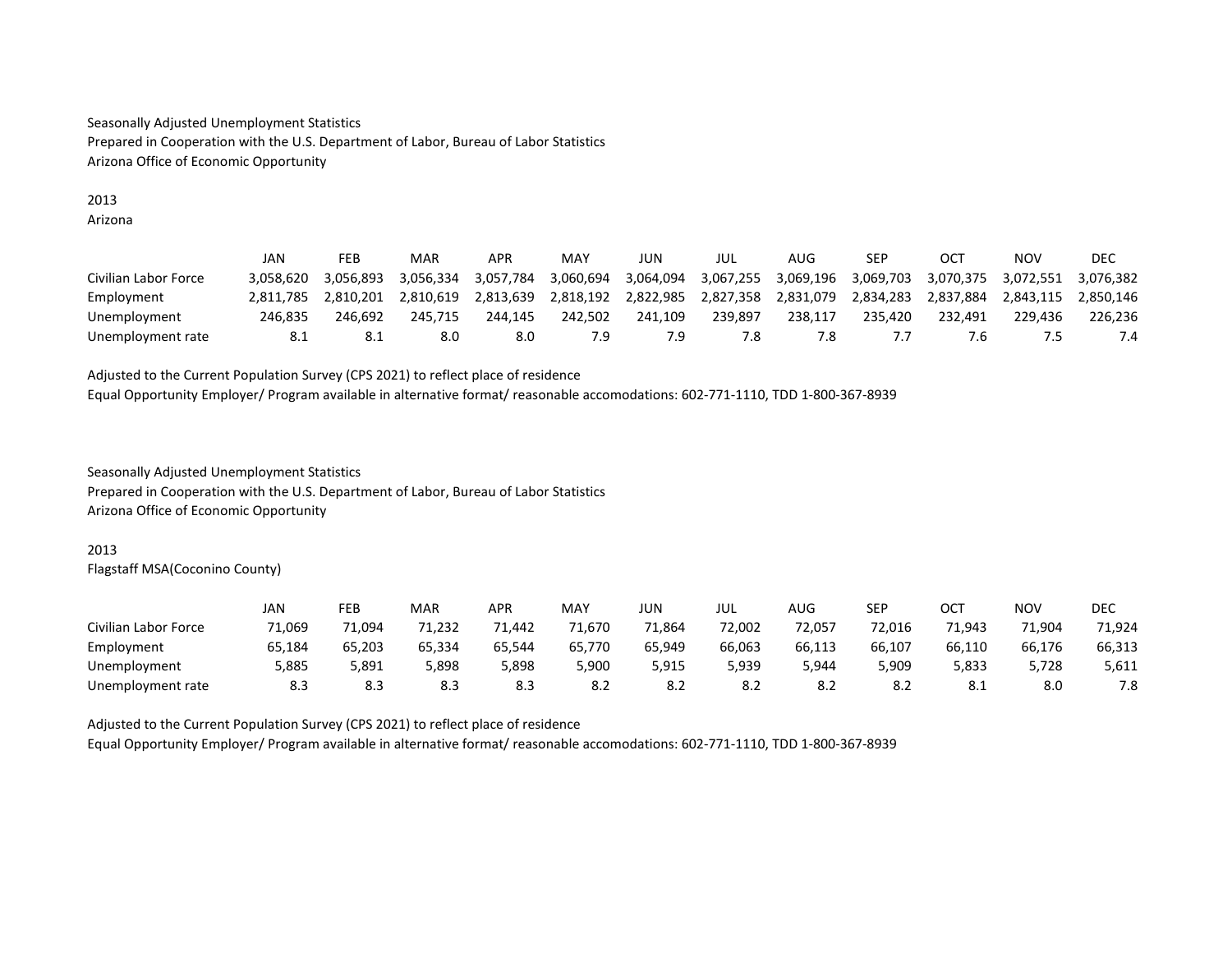# 2013

Lake Havasu City-Kingman MSA(Mohave County)

|                      | JAN    | FEB    | <b>MAR</b> | APR    | MAY    | JUN    | JUL    | AUG    | SEP    | ост    | NOV    | DEC    |
|----------------------|--------|--------|------------|--------|--------|--------|--------|--------|--------|--------|--------|--------|
| Civilian Labor Force | 77,620 | 77,562 | 77.579     | 77,663 | 77,775 | 77.870 | 77.922 | 77,905 | 77,823 | 77.746 | 77,736 | 77,810 |
| Employment           | 69.345 | 69.279 | 69.281     | 69.356 | 69,467 | 69.572 | 69.655 | 69.727 | 69,808 | 69.933 | 70,132 | 70,399 |
| Unemployment         | 8,275  | 8,283  | 8.298      | 8,307  | 8,308  | 8.298  | 8,267  | 8.178  | 8.015  | 7.813  | 7,604  | 7,411  |
| Unemployment rate    | 10.7   | 10.7   | 10.7       | 10.7   | 10.7   | 10.7   | 10.6   | 10.5   | 10.3   | 10.0   | 9.8    | 9.5    |

Adjusted to the Current Population Survey (CPS 2021) to reflect place of residence Equal Opportunity Employer/ Program available in alternative format/ reasonable accomodations: 602-771-1110, TDD 1-800-367-8939

Seasonally Adjusted Unemployment Statistics Prepared in Cooperation with the U.S. Department of Labor, Bureau of Labor Statistics Arizona Office of Economic Opportunity

#### 2013

Phoenix MSA

|                      | JAN       | FEB       | MAR       | APR       | MAY       | JUN       | jul       | AUG       | SEP       | OCT       | NOV       | DEC       |
|----------------------|-----------|-----------|-----------|-----------|-----------|-----------|-----------|-----------|-----------|-----------|-----------|-----------|
| Civilian Labor Force | 2.070.255 | 2.070.194 | 2.070.922 | 2,072,783 | 2,075,403 | 2,078,138 | 2,080,625 | 2,082,508 | 2,083,831 | 2.085.618 | 2,088,549 | 2.092.441 |
| Employment           | 1.925.883 | 1.926.078 | 1.927.286 | 1.929.760 | 1.932.921 | 1,936,144 | 1.939.283 | 1.942.491 | 1.945.931 | 1.950.010 | 1.955.170 | 1.961.161 |
| Unemployment         | 144.372   | 144.116   | 143.636   | 143.023   | 142.482   | 141.994   | 141.342   | 140.017   | 137.900   | 135.608   | 133.379   | 131.280   |
| Unemployment rate    | 7.0       | 7.0       | 6.9       | 6.9       | 6.9       | 6.8       | 6.8       | 6.7       | 6.6       | 6.5       | 6.4       | 6.3       |

Adjusted to the Current Population Survey (CPS 2021) to reflect place of residence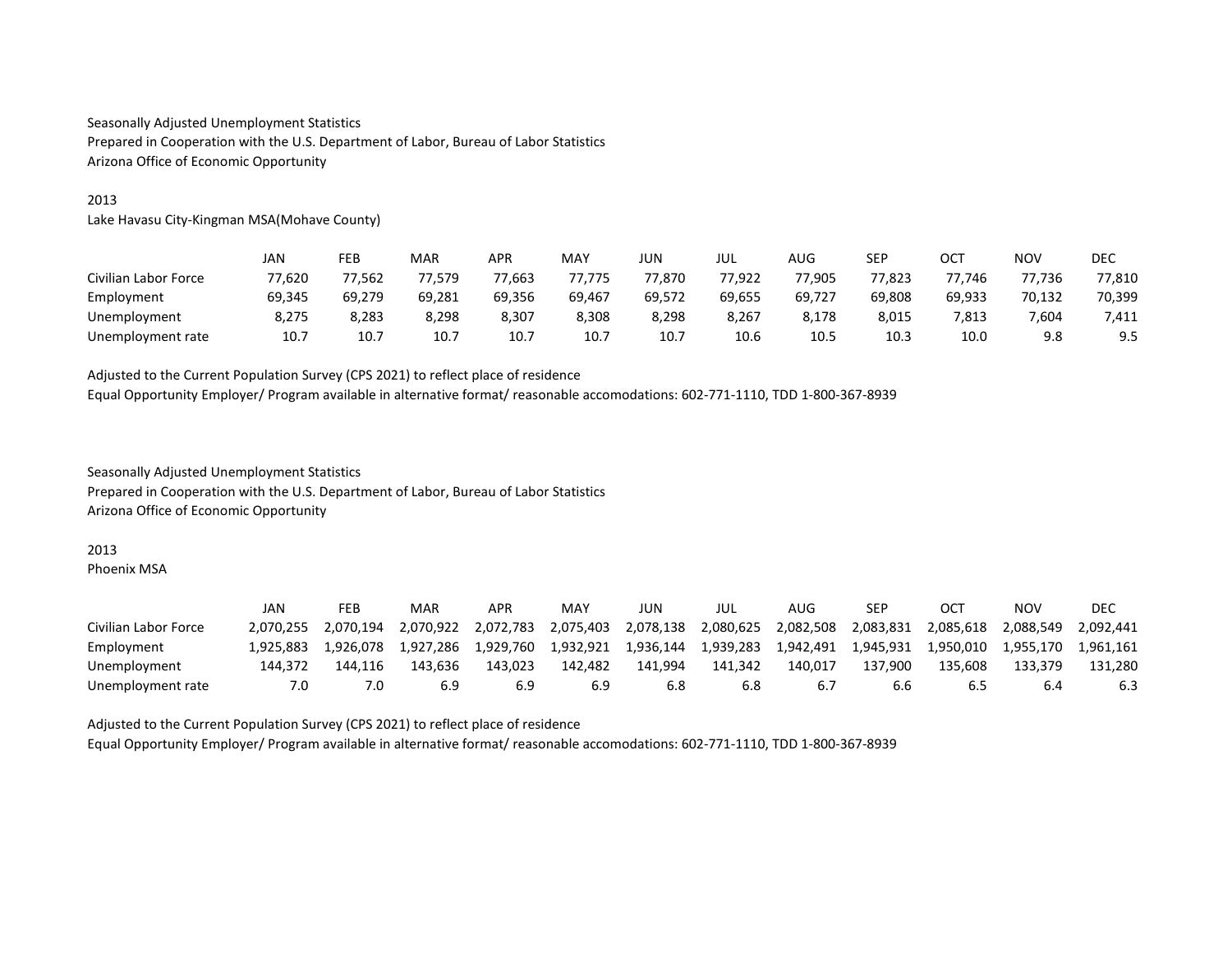## 2013

Prescott MSA(Yavapai County)

|                      | JAN    | FEB    | <b>MAR</b> | APR    | MAY    | JUN    | JUL    | AUG    | <b>SEP</b> | ост    | <b>NOV</b> | DEC    |
|----------------------|--------|--------|------------|--------|--------|--------|--------|--------|------------|--------|------------|--------|
| Civilian Labor Force | 92,426 | 92,171 | 92.064     | 92,120 | 92,294 | 92,520 | 92,752 | 92,926 | 93,024     | 93,106 | 93,219     | 93,381 |
| Employment           | 84,826 | 84,597 | 84.519     | 84.605 | 84,807 | 85,072 | 85.374 | 85,684 | 85,986     | 86.291 | 86,608     | 86,944 |
| Unemployment         | 7,600  | 1.574  | 7.545      | 515,'  | 7,487  | 448,   | 7.378  | 7,242  | 7,038      | 5,815  | 6,611      | 6,437  |
| Unemployment rate    | 8.2    | 8.2    | 8.2        | 8.2    | 8.1    | 8.1    | 8.0    | 7.8    | 7.b        | ر.,    | ,          | 6.9    |

Adjusted to the Current Population Survey (CPS 2021) to reflect place of residence Equal Opportunity Employer/ Program available in alternative format/ reasonable accomodations: 602-771-1110, TDD 1-800-367-8939

Seasonally Adjusted Unemployment Statistics Prepared in Cooperation with the U.S. Department of Labor, Bureau of Labor Statistics Arizona Office of Economic Opportunity

#### 2013

Sierra-Vista Douglas MSA(Cochise County)

|                      | JAN    | FEB    | MAR                  | APR    | MAY    | JUN    | jul    | AUG    | <b>SEP</b> | ост        | <b>NOV</b> | DEC    |
|----------------------|--------|--------|----------------------|--------|--------|--------|--------|--------|------------|------------|------------|--------|
| Civilian Labor Force | 52,768 | 52,421 | 52.178               | 52.083 | 52,104 | 52,142 | 52.109 | 51.957 | 51,703     | 51,417     | 51.166     | 50,991 |
| Employment           | 47.967 | 47,617 | 47,367               | 47.267 | 47,281 | 47,311 | 47.268 | 47,121 | 46,895     | 46.646     | 46.440     | 46,317 |
| Unemployment         | 4,801  | 4,804  | 4,811                | 4,816  | 4,823  | 4,831  | 4.841  | 4,836  | 4,808      | 4.771      | 4,726      | 4,674  |
| Unemployment rate    | 9.1    | 9.2    | o, σ<br><u>ے . د</u> | 9.2    | 9.3    | 9.3    | 9.3    | 9.3    | 9.3        | c٥<br>ر. ر | 9.2        | 9.2    |

Adjusted to the Current Population Survey (CPS 2021) to reflect place of residence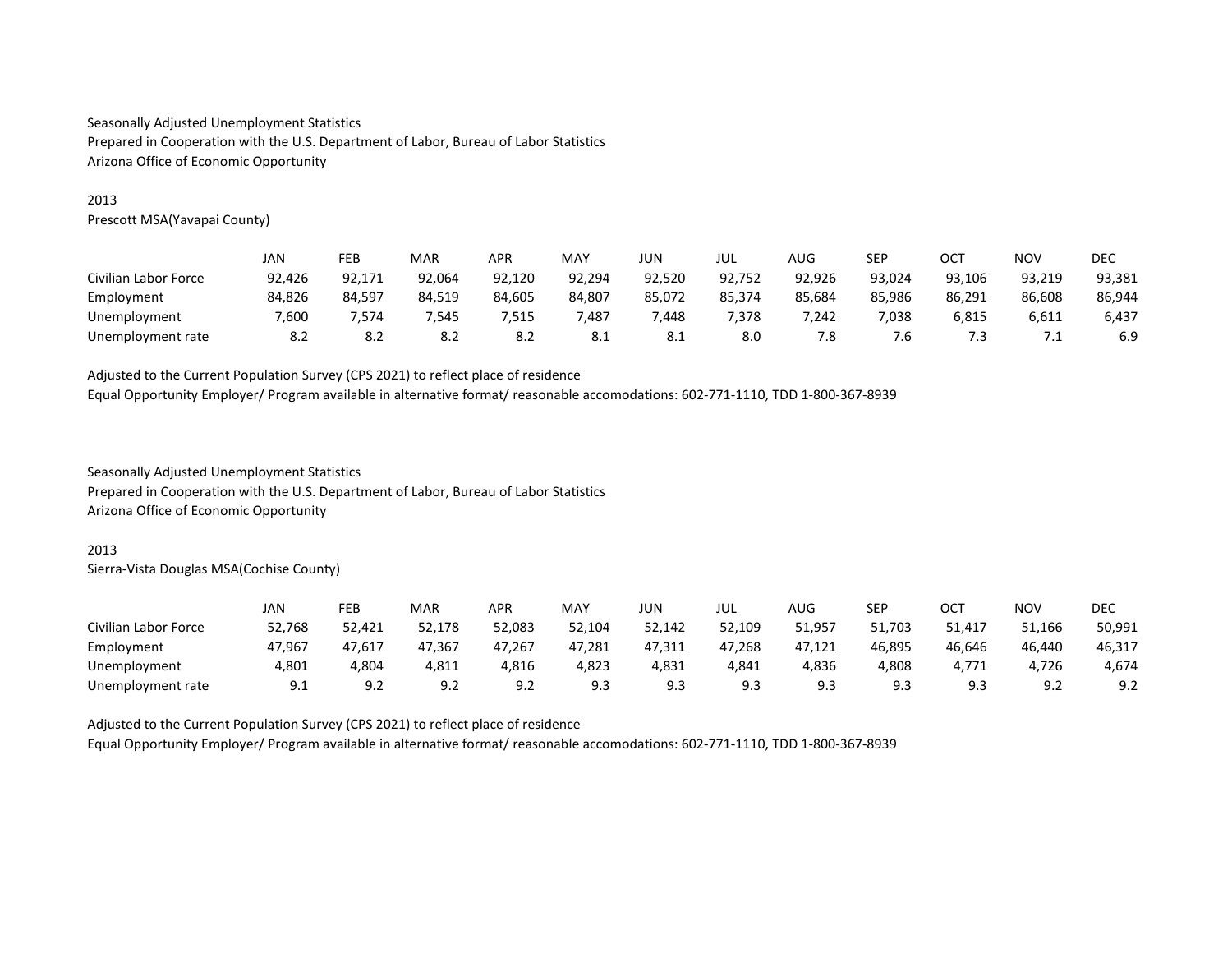# 2013

Tucson MSA(Pima County)

|                      | JAN     | FEB     | MAR     | APR     | MAY     | JUN     | jul     | AUG     | SEP     | <b>OCT</b> | <b>NOV</b> | DEC     |
|----------------------|---------|---------|---------|---------|---------|---------|---------|---------|---------|------------|------------|---------|
| Civilian Labor Force | 464.237 | 463.743 | 463,397 | 463,188 | 463,051 | 462.862 | 462.536 | 462,005 | 461.331 | 460,811    | 460,620    | 460.748 |
| Employment           | 431.929 | 431,499 | 431.188 | 431.000 | 430,869 | 430.710 | 430.506 | 430.324 | 430.252 | 430.410    | 430.879    | 431.593 |
| Unemployment         | 32.308  | 32.244  | 32.209  | 32.188  | 32.182  | 32.152  | 32.030  | 31.681  | 31.079  | 30.401     | 29.741     | 29.155  |
| Unemployment rate    | 7.0     | 7.0     | 7.0     | 6.9     | 6.9     | 6.9     | 6.9     | 6.9     | 6.7     | 6.6        | 6.5        | 6.3     |

Adjusted to the Current Population Survey (CPS 2021) to reflect place of residence Equal Opportunity Employer/ Program available in alternative format/ reasonable accomodations: 602-771-1110, TDD 1-800-367-8939

Seasonally Adjusted Unemployment Statistics Prepared in Cooperation with the U.S. Department of Labor, Bureau of Labor Statistics Arizona Office of Economic Opportunity

#### 2013

Yuma MSA(Yuma County)

|                      | JAN    | FEB    | MAR    | APR    | MAY    | JUN    | jul    | AUG    | <b>SEP</b> | OCT    | NOV    | DEC    |
|----------------------|--------|--------|--------|--------|--------|--------|--------|--------|------------|--------|--------|--------|
| Civilian Labor Force | 95.947 | 95.884 | 95.827 | 95.865 | 95.975 | 96.141 | 96.310 | 96.373 | 96.269     | 96.013 | 95.643 | 95,220 |
| Employment           | 71,622 | 71,335 | 71,172 | 71.203 | 71,367 | 71,562 | 71.694 | 71,695 | 71,561     | 71.338 | 71,120 | 70,992 |
| Unemployment         | 24.325 | 24.549 | 24,655 | 24.662 | 24,608 | 24.579 | 24.616 | 24.678 | 24,708     | 24.675 | 24,523 | 24,228 |
| Unemployment rate    | 25.4   | 25.6   | 25.7   | 25.7   | 25.6   | 25.6   | 25.6   | 25.6   | 25.7       | 25.1   | 25.6   | 25.4   |

Adjusted to the Current Population Survey (CPS 2021) to reflect place of residence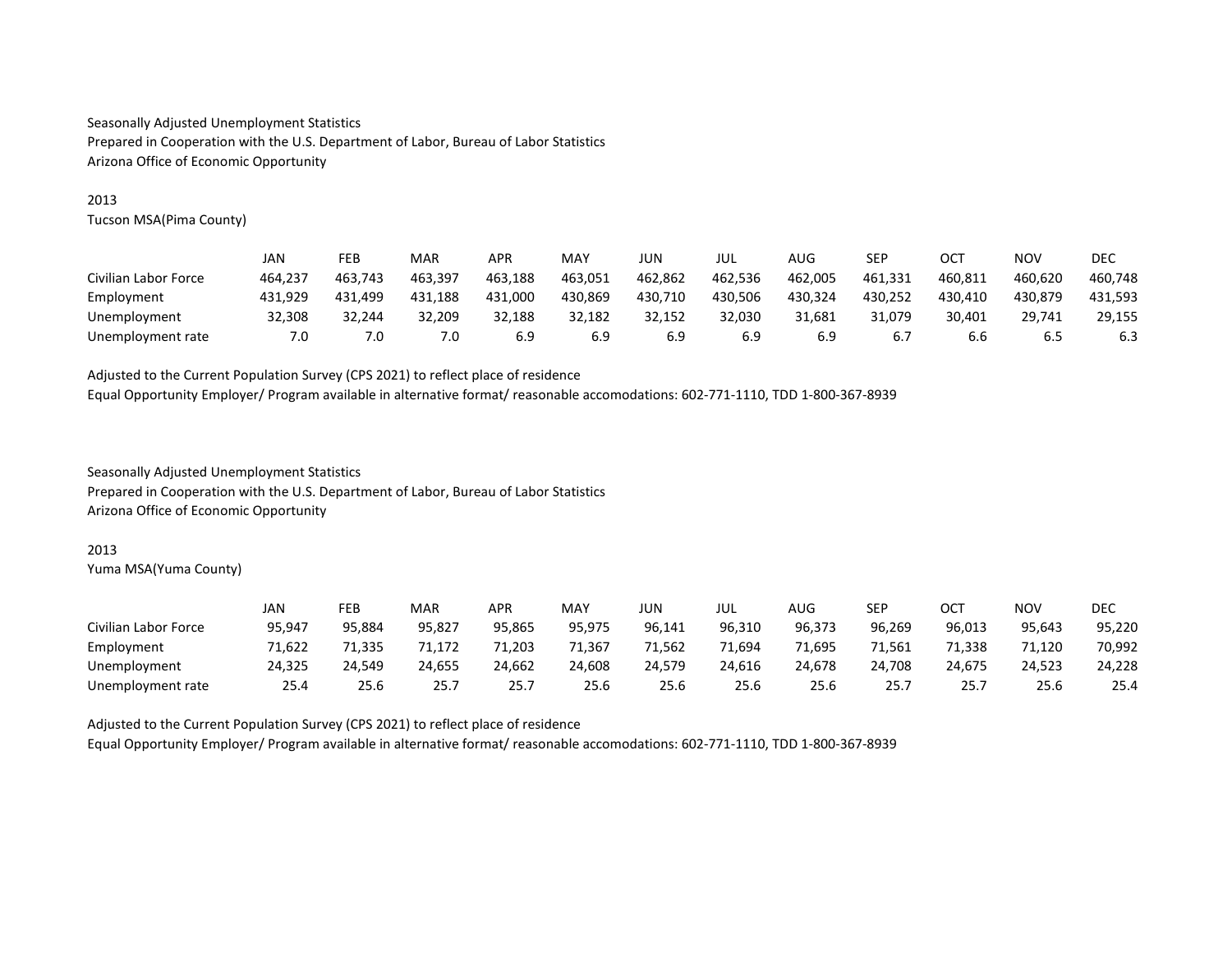## 2012 Arizona

|                      | JAN       | FEB       | MAR       | <b>APR</b> | MAY       | JUN       | JUL       | AUG       | SEP       | OC <sub>7</sub> | NOV       | DEC       |
|----------------------|-----------|-----------|-----------|------------|-----------|-----------|-----------|-----------|-----------|-----------------|-----------|-----------|
| Civilian Labor Force | 3.048.161 | 3.048.882 | 3.050.044 | 3.051.345  | 3.052.719 | 3.054.066 | 3.055.366 | 3.056.822 | 3.058.702 | 3.060.209       | 3.060.910 | 3.060.362 |
| Employment           | 2.782.738 | 2.786.310 | 2.789.251 | 2.791.656  | 2,794,227 | 2.797.416 | 2,801,303 | 2.805.561 | 2,809,750 | 2.812.844       | 2.814.217 | 2.813.704 |
| Unemployment         | 265.423   | 262.572   | 260.793   | 259.689    | 258.492   | 256.650   | 254.063   | 251.261   | 248.952   | 247.365         | 246.693   | 246.658   |
| Unemployment rate    |           | 8.6       | 8.6       | 8.5        | 8.5       | 8.4       | 8.3       | 8.2       | -8.1      | -8.1            | -8.1      | 8.1       |

Adjusted to the Current Population Survey (CPS 2021) to reflect place of residence Equal Opportunity Employer/ Program available in alternative format/ reasonable accomodations: 602-771-1110, TDD 1-800-367-8939

Seasonally Adjusted Unemployment Statistics Prepared in Cooperation with the U.S. Department of Labor, Bureau of Labor Statistics Arizona Office of Economic Opportunity

## 2012

Flagstaff MSA(Coconino County)

|                      | JAN    | FEB    | MAR    | APR    | MAY    | JUN    | jul    | AUG    | <b>SEP</b> | ост    | <b>NOV</b> | DEC    |
|----------------------|--------|--------|--------|--------|--------|--------|--------|--------|------------|--------|------------|--------|
| Civilian Labor Force | 71.334 | '1.360 | 71.510 | 71.742 | 71,995 | 72.183 | 72.213 | 72.070 | 71,831     | 71.562 | 71,330     | 71,157 |
| Employment           | 65,035 | 65,116 | 65,281 | 65,498 | 65,731 | 65,918 | 65,979 | 65,897 | 65,736     | 65,551 | 65,389     | 65,259 |
| Unemployment         | 6,299  | 6.244  | 6,229  | 6.244  | 6,264  | 6,265  | 6,234  | 6,173  | 6,095      | 6,011  | 5,941      | 5,898  |
| Unemployment rate    | 8.8    | 8.8    | 8.7    | 8.7    | 8.7    | 8.7    | 8.6    | 8.6    | 8.5        | 8.4    | 8.3        | 8.3    |

Adjusted to the Current Population Survey (CPS 2021) to reflect place of residence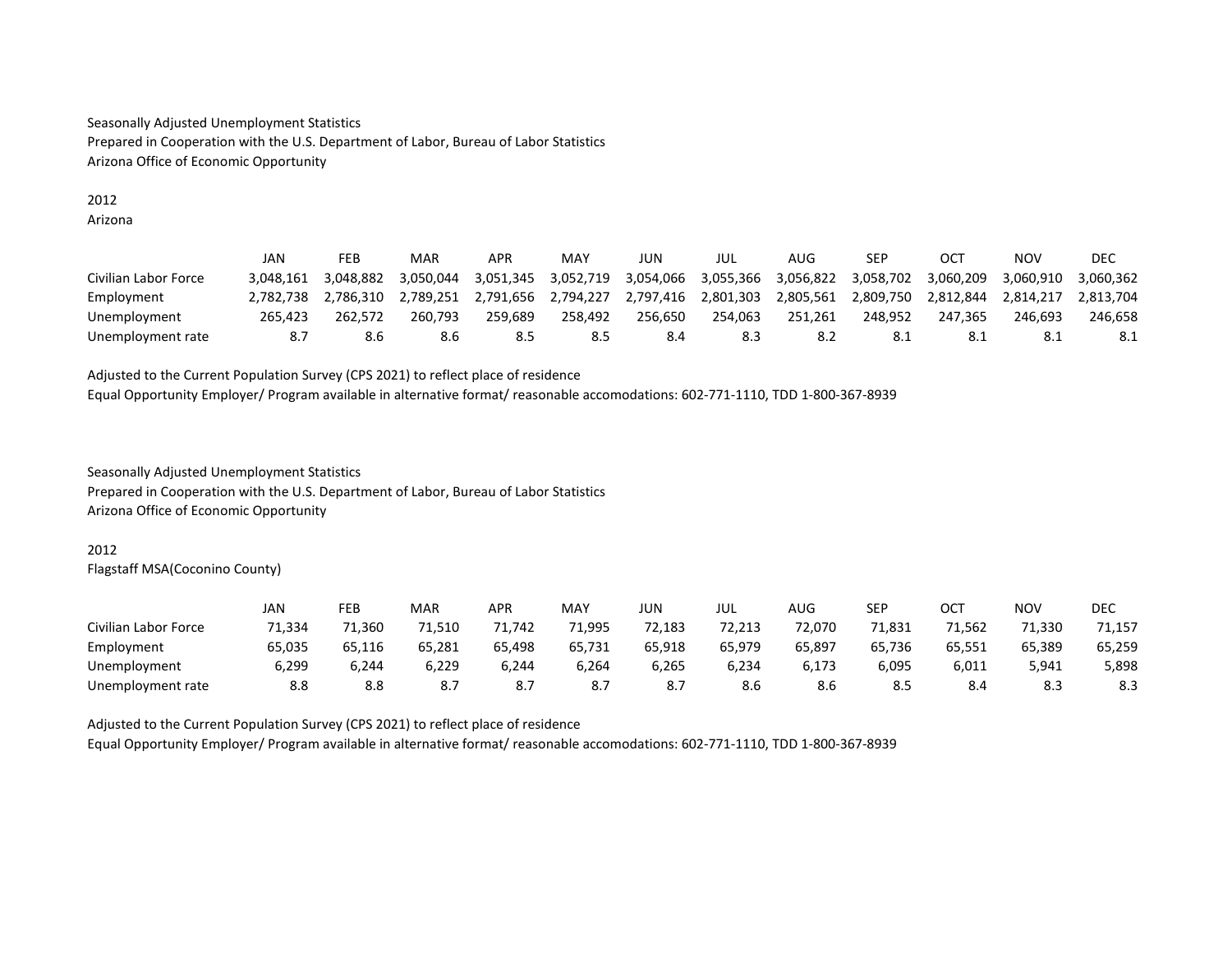# 2012

Lake Havasu City-Kingman MSA(Mohave County)

|                      | JAN    | FEB    | MAR    | <b>APR</b> | MAY    | JUN         | jul    | AUG    | <b>SEP</b> | OCT    | <b>NOV</b> | DEC    |
|----------------------|--------|--------|--------|------------|--------|-------------|--------|--------|------------|--------|------------|--------|
| Civilian Labor Force | 78,559 | 78,456 | 78,422 | 78.418     | 78,408 | 78,366      | 78.288 | 78,192 | 78.099     | 77.986 | 77,865     | 77,736 |
| Employment           | 69,667 | 69,683 | 69,696 | 69.678     | 69,633 | 69.578      | 69.540 | 69,539 | 69.567     | 69.570 | 69,531     | 69,447 |
| Unemployment         | 8,892  | 8.773  | 8.726  | 8.740      | 8.775  | 8,788       | 8.748  | 8,653  | 8,532      | 8,416  | 8,334      | 8,289  |
| Unemployment rate    | 11.3   | 11.2   | 11.1   | 11.1       | 11.2   | <b>11.4</b> | 11.2   | 11.1   | 10.9       | 10.8   | 10.7       | 10.7   |

Adjusted to the Current Population Survey (CPS 2021) to reflect place of residence Equal Opportunity Employer/ Program available in alternative format/ reasonable accomodations: 602-771-1110, TDD 1-800-367-8939

Seasonally Adjusted Unemployment Statistics Prepared in Cooperation with the U.S. Department of Labor, Bureau of Labor Statistics Arizona Office of Economic Opportunity

#### 2012

Phoenix MSA

|                      | JAN       | FEB       | MAR       | APR       | MAY       | JUN       | JUL            | AUG       | SEP       | OCT       | NOV       | DEC       |
|----------------------|-----------|-----------|-----------|-----------|-----------|-----------|----------------|-----------|-----------|-----------|-----------|-----------|
| Civilian Labor Force | 2.053.536 | 2.054.388 | 2.055.780 | 2,057,395 | 2.059.063 | 2,060,580 | 2.062.007      | 2,063,619 | 2,065,775 | 2,067,990 | 2.069.744 | 2.070.447 |
| Employment           | 1.893.820 | 1.896.755 | l.899.321 | 1.901.528 | 1.903.814 | 1,906,465 | 1,909,682      | 1,913,444 | 1.917.640 | 1.921.556 | 1.924.425 | 1.925.754 |
| Unemployment         | 159.716   | 157.633   | 156.459   | 155.867   | 155.249   | 154.115   | 152,325        | 150.175   | 148.135   | 146.434   | 145.319   | 144.693   |
| Unemployment rate    |           |           | '.b       | '.b       | כ.        | כ.י       | $^{\prime}$ .4 | 7.3       |           |           |           | 7.0       |

Adjusted to the Current Population Survey (CPS 2021) to reflect place of residence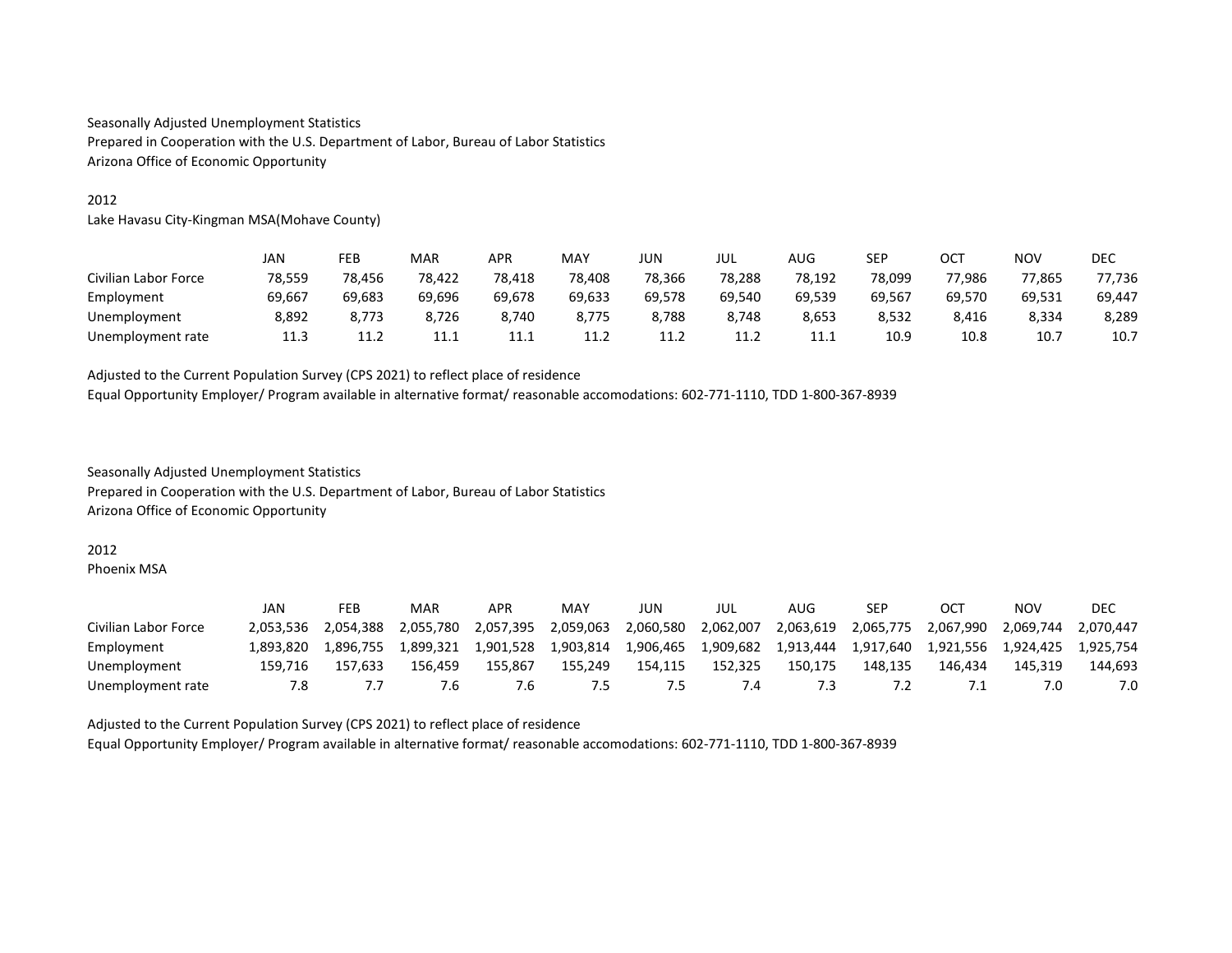# 2012

Prescott MSA(Yavapai County)

|                      | JAN    | FEB    | MAR    | APR    | MAY    | jun    | jul    | AUG    | SEP    | ост    | <b>NOV</b> | <b>DEC</b> |
|----------------------|--------|--------|--------|--------|--------|--------|--------|--------|--------|--------|------------|------------|
| Civilian Labor Force | 92,888 | 92,866 | 92,916 | 93.018 | 93,170 | 93,332 | 93.461 | 93,525 | 93,499 | 93,340 | 93.076     | 92,751     |
| Employment           | 84.664 | 84,726 | 84.796 | 84.874 | 84,991 | 85,147 | 85.324 | 85,488 | 85,589 | 85,555 | 85,383     | 85,116     |
| Unemployment         | 8,224  | 8.140  | 8,120  | 8,144  | 8,179  | 8,185  | 8,137  | 8,037  | 910.   | 7.785  | 7,693      | 7,635      |
| Unemployment rate    | 8.9    | 8.8    | 8.7    | 8.8    | 8.8    | 8.8    | 8.7    | 8.6    | 8.5    | 8.3    | 8.3        | 8.2        |

Adjusted to the Current Population Survey (CPS 2021) to reflect place of residence Equal Opportunity Employer/ Program available in alternative format/ reasonable accomodations: 602-771-1110, TDD 1-800-367-8939

Seasonally Adjusted Unemployment Statistics Prepared in Cooperation with the U.S. Department of Labor, Bureau of Labor Statistics Arizona Office of Economic Opportunity

#### 2012

Sierra-Vista Douglas MSA(Cochise County)

|                      | JAN    | FEB    | <b>MAR</b> | <b>APR</b> | MAY    | JUN    | jul             | AUG       | <b>SEP</b> | ост    | <b>NOV</b> | <b>DEC</b> |
|----------------------|--------|--------|------------|------------|--------|--------|-----------------|-----------|------------|--------|------------|------------|
| Civilian Labor Force | 54,850 | 54,620 | 54,537     | 54.576     | 54,654 | 54,693 | 54.647          | 54,503    | 54,271     | 53,955 | 53,573     | 53,163     |
| Employment           | 49,925 | 49,732 | 49,650     | 49.664     | 49,708 | 49,724 | 49.679          | 49,558    | 49.362     | 49.088 | 48,741     | 48,354     |
| Unemployment         | 4,925  | 4,888  | 4,887      | 4.912      | 4.946  | 4,969  | 4.968           | 4,945     | 4,909      | 4,867  | 4,832      | 4,809      |
| Unemployment rate    | 9.0    | 8.9    | 9.0        | 9.0        | 9.0    | 9.1    | q ·<br><u>.</u> | . a<br>◡. | 9.0        | 9.0    | 9.0        | 9.0        |

Adjusted to the Current Population Survey (CPS 2021) to reflect place of residence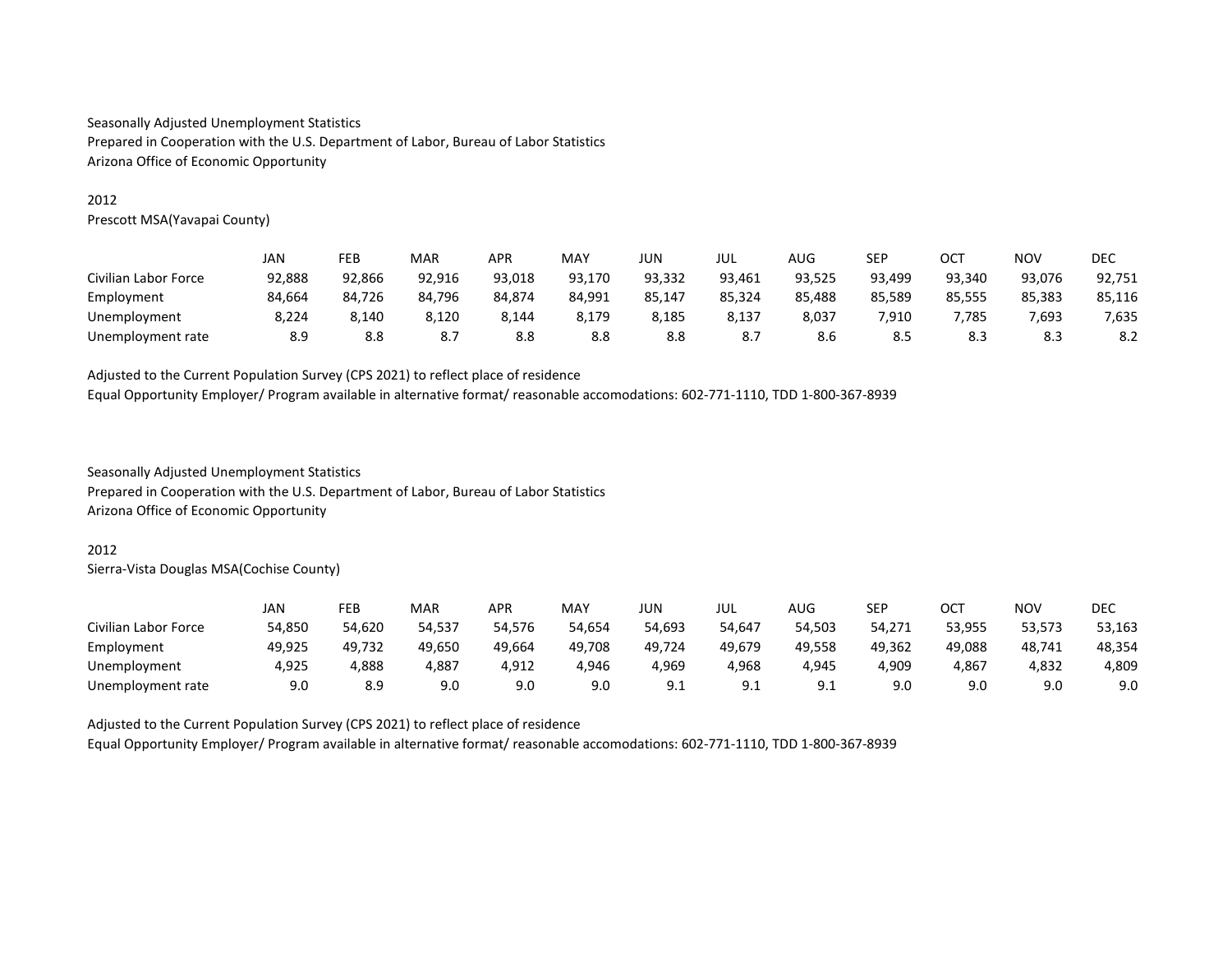# 2012

Tucson MSA(Pima County)

|                      | JAN     | FEB     | MAR     | APR     | MAY     | JUN     | JUL     | AUG     | SEP     | ост     | NOV     | <b>DEC</b> |
|----------------------|---------|---------|---------|---------|---------|---------|---------|---------|---------|---------|---------|------------|
| Civilian Labor Force | 467.780 | 468.077 | 468.283 | 468.207 | 467.870 | 467.317 | 466.698 | 466.181 | 465.826 | 465.511 | 465.187 | 464.786    |
| Employment           | 431.751 | 432.420 | 432.808 | 432.808 | 432,577 | 432.267 | 432.068 | 432.085 | 432.262 | 432.425 | 432.465 | 432.321    |
| Unemployment         | 36,029  | 35.657  | 35.475  | 35.399  | 35,293  | 35,050  | 34.630  | 34.096  | 33,564  | 33,086  | 32,722  | 32,465     |
| Unemployment rate    |         | '.6     | 6.′     | '.ხ     | ט.      | כ.י     | 7.4     |         | .       | .       | 7.0     | 7.0        |

Adjusted to the Current Population Survey (CPS 2021) to reflect place of residence Equal Opportunity Employer/ Program available in alternative format/ reasonable accomodations: 602-771-1110, TDD 1-800-367-8939

Seasonally Adjusted Unemployment Statistics Prepared in Cooperation with the U.S. Department of Labor, Bureau of Labor Statistics Arizona Office of Economic Opportunity

#### 2012

Yuma MSA(Yuma County)

|                      | JAN    | FEB    | MAR    | APR    | MAY    | JUN    | JUL    | AUG    | <b>SEP</b> | ост    | NOV    | DEC    |
|----------------------|--------|--------|--------|--------|--------|--------|--------|--------|------------|--------|--------|--------|
| Civilian Labor Force | 93.354 | 93.496 | 93.705 | 93.937 | 94.169 | 94.418 | 94.670 | 94.937 | 95.233     | 95.532 | 95.760 | 95,905 |
| Employment           | 71.270 | 1,432  | 71,630 | 71,823 | 71,997 | 72,151 | 72.260 | 72,320 | 72,339     | 72,300 | 72,151 | 71,911 |
| Unemployment         | 22,084 | 22.064 | 22.075 | 22.114 | 22.172 | 22.267 | 22.410 | 22,617 | 22,894     | 23.232 | 23,609 | 23,994 |
| Unemployment rate    | 23.    | 23.6   | 23.6   | 23.5   | 23.5   | 23.6   | 23.7   | 23.8   | 24.0       | 24.3   | 24.7   | 25.0   |

Adjusted to the Current Population Survey (CPS 2021) to reflect place of residence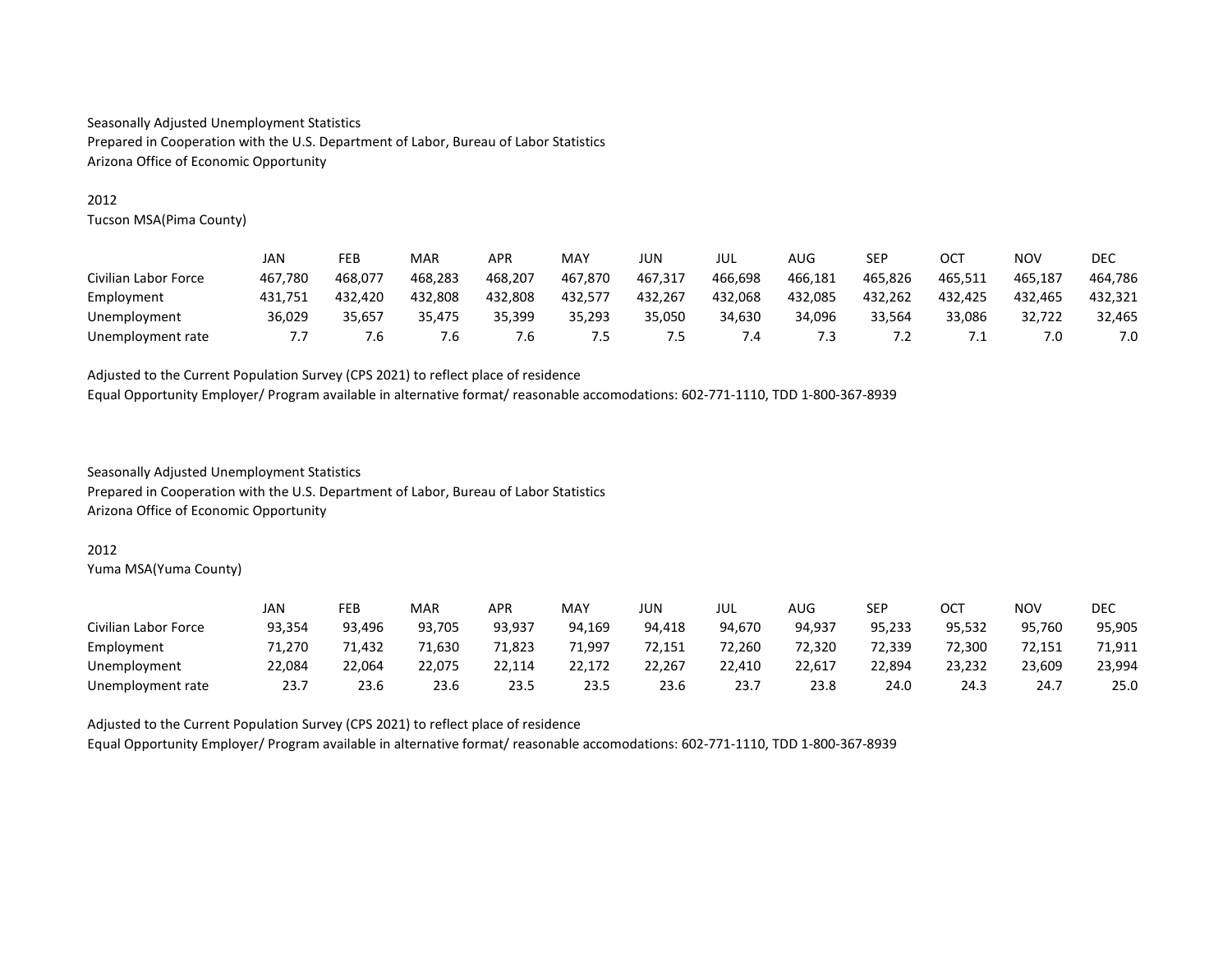#### 2011 Arizona

|                      | JAN       | FEB       | MAR       | APR       | MAY       | JUN       | JUL       | AUG       | SEP       | OC        | NOV       | DEC       |
|----------------------|-----------|-----------|-----------|-----------|-----------|-----------|-----------|-----------|-----------|-----------|-----------|-----------|
| Civilian Labor Force | 3.063.471 | 3.060.176 | 3.057.262 | 3,054,212 | 3,051,429 | 3,049,264 | 3,047,928 | 3,047,345 | 3.047.212 | 3,047,502 | 3,047,623 | 3.047.727 |
| Employment           | 2.761.928 | 2.761.805 | 2.761.339 | 2.760.059 | 2,758,301 | 2,757,097 | 2,757,526 | 2,759,876 | 2.763.942 | 2.769.137 | 2.774.329 | 2.778.825 |
| Unemployment         | 301.543   | 298.371   | 295.923   | 294.153   | 293.128   | 292.167   | 290.402   | 287.469   | 283.270   | 278.365   | 273.294   | 268.902   |
| Unemployment rate    | 9.8       | 9.8       | . G       | 9.6       | 9.6       | 9.6       | 9.5       | 9.4       | 9.3       | 9.1       | 9.0       | 8.8       |

Adjusted to the Current Population Survey (CPS 2021) to reflect place of residence Equal Opportunity Employer/ Program available in alternative format/ reasonable accomodations: 602-771-1110, TDD 1-800-367-8939

Seasonally Adjusted Unemployment Statistics Prepared in Cooperation with the U.S. Department of Labor, Bureau of Labor Statistics Arizona Office of Economic Opportunity

## 2011

Flagstaff MSA(Coconino County)

|                      | JAN    | FEB    | <b>MAR</b> | APR    | MAY    | JUN    | JUL    | AUG    | <b>SEP</b> | ост    | NOV    | DEC    |
|----------------------|--------|--------|------------|--------|--------|--------|--------|--------|------------|--------|--------|--------|
| Civilian Labor Force | 72.454 | 72.440 | 72.333     | 72.151 | 71.937 | 72.397 | 72.056 | 71,851 | 71.727     | 1.632  | 71,532 | 71.419 |
| Employment           | 65.543 | 65.490 | 65.398     | 65.287 | 65.174 | 65.073 | 65,025 | 65.030 | 65.059     | 65.076 | 65.067 | 65,040 |
| Unemployment         | 6,911  | 6,950  | 6.935      | 6,864  | 6,763  | 7,324  | 7,031  | 6,821  | 6,668      | 6.556  | 6,465  | 6,379  |
| Unemployment rate    | 9.5    | 9.6    | 9.6        | 9.5    | 9.4    | 10.1   | 9.8    | 9.5    | 9.3        | 9.2    | 9.0    | 8.9    |

Adjusted to the Current Population Survey (CPS 2021) to reflect place of residence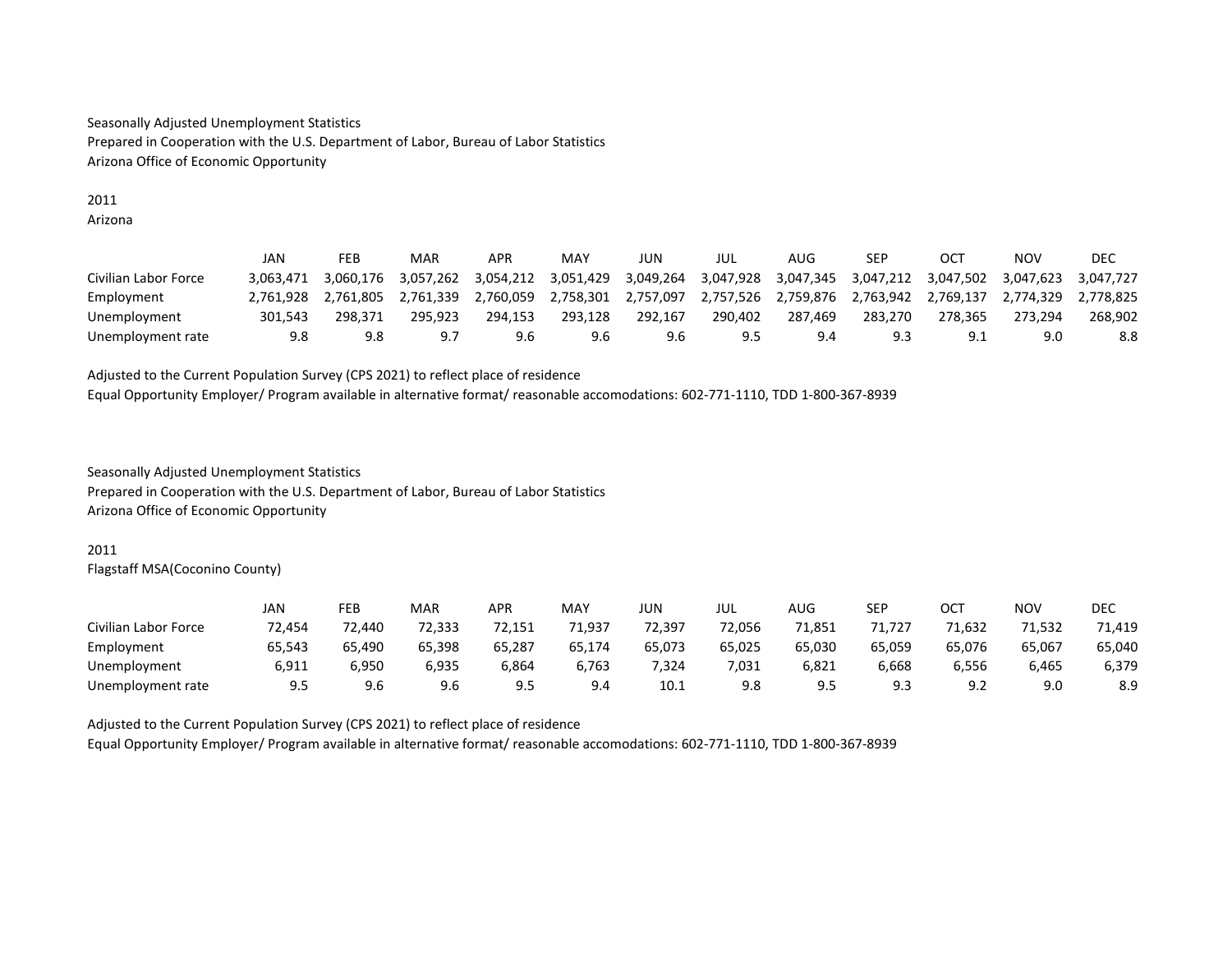# 2011

Lake Havasu City-Kingman MSA(Mohave County)

|                      | JAN    | FEB    | MAR    | <b>APR</b> | MAY    | JUN    | jul    | AUG    | SEP    | OCT    | <b>NOV</b> | <b>DEC</b> |
|----------------------|--------|--------|--------|------------|--------|--------|--------|--------|--------|--------|------------|------------|
| Civilian Labor Force | 81,097 | 80,858 | 80.593 | 80.282     | 79,955 | 80,586 | 80,073 | 79,695 | 79.404 | 79.168 | 78,944     | 78.729     |
| Employment           | 71.021 | 70,889 | 70.736 | 70.550     | 70.342 | 70.146 | 69.990 | 69.874 | 69.792 | 69.739 | 69,699     | 69,670     |
| Unemployment         | 10.076 | 9.969  | 9,857  | 9.732      | 9.613  | 10.440 | 10.083 | 9,821  | 9.612  | 9.429  | 9.245      | 9,059      |
| Unemployment rate    | 12.4   | 12.3   | 12.2   | 12.1       | 12.0   | 13.0   | 12.6   | 12.3   | 12.1   | 11.9   | 11.        | 11.5       |

Adjusted to the Current Population Survey (CPS 2021) to reflect place of residence Equal Opportunity Employer/ Program available in alternative format/ reasonable accomodations: 602-771-1110, TDD 1-800-367-8939

Seasonally Adjusted Unemployment Statistics Prepared in Cooperation with the U.S. Department of Labor, Bureau of Labor Statistics Arizona Office of Economic Opportunity

#### 2011

Phoenix MSA

|                      | JAN       | FEB       | MAR       | APR       | MAY       | JUN       | JUL       | AUG       | SEP       | <b>OCT</b> | NOV       | DEC       |
|----------------------|-----------|-----------|-----------|-----------|-----------|-----------|-----------|-----------|-----------|------------|-----------|-----------|
| Civilian Labor Force | 2.059.026 | 2.057.199 | 2.055.428 | 2.053.171 | 2.050.723 | 2,059,725 | 2.054.537 | 2.051.693 | 2.051.010 | 2.051.863  | 2.052.797 | 2.053.177 |
| Employment           | 1.872.347 | 1.872.933 | 1.873.750 | 1.874.191 | 1.874.219 | 1,874,140 | 1.874.673 | 1.876.305 | 1.879.293 | 1.883.328  | 1.887.348 | L.890.755 |
| Unemployment         | 186.679   | 184.266   | 181.678   | 178.980   | 176.504   | 185.585   | 179.864   | 175.388   | 171.717   | 168.535    | 165.449   | 162.422   |
| Unemployment rate    | 9.1       | 9.0       | 8.8       | 8.7       | 8.6       | 9.0       | 8.8       | 8.5       | 8.4       | 8.2        | 8.1       | 7.9       |

Adjusted to the Current Population Survey (CPS 2021) to reflect place of residence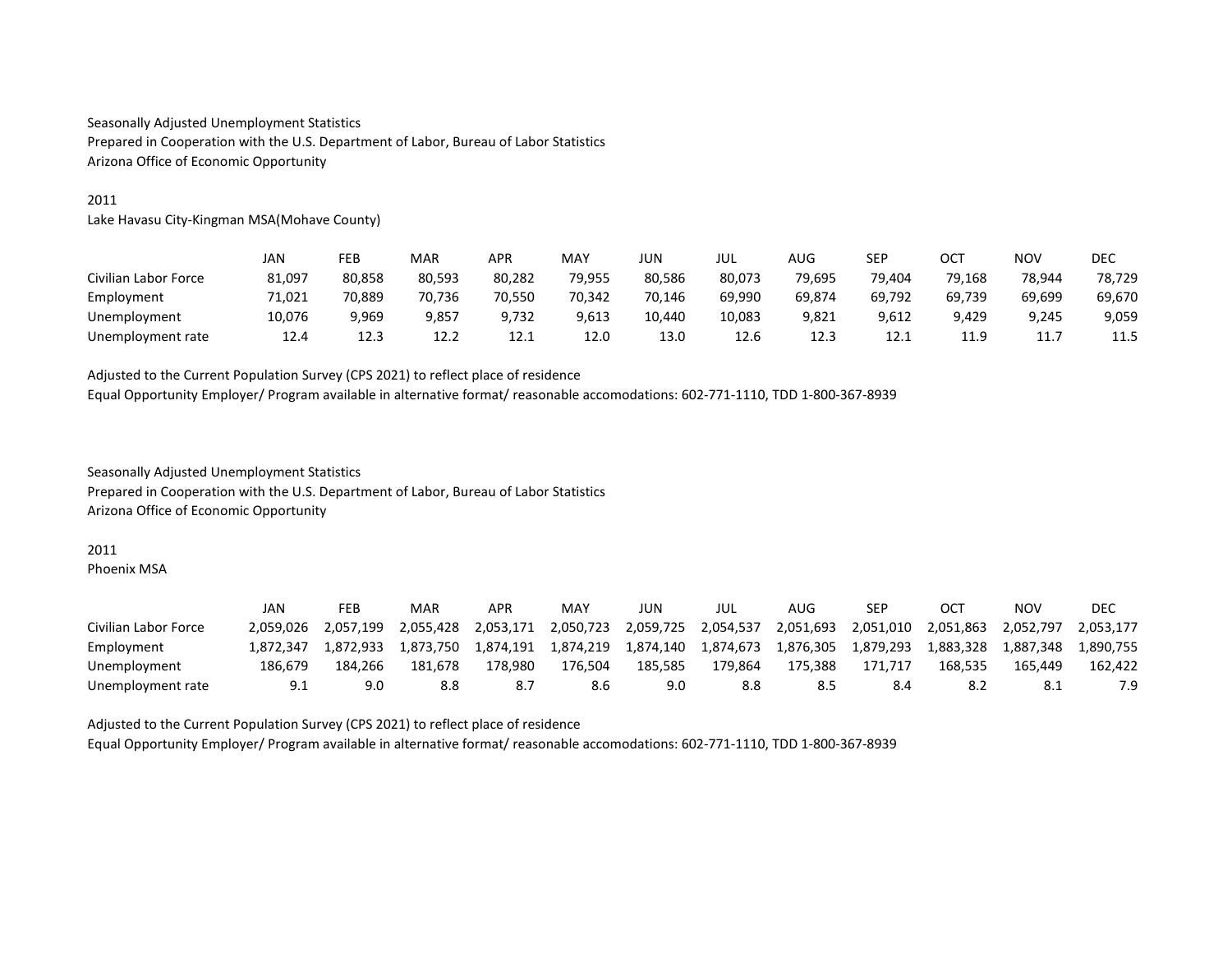# 2011

Prescott MSA(Yavapai County)

|                      | JAN    | FEB    | <b>MAR</b> | APR    | MAY    | JUN    | JUL    | AUG    | <b>SEP</b> | ост    | NOV       | DEC    |
|----------------------|--------|--------|------------|--------|--------|--------|--------|--------|------------|--------|-----------|--------|
| Civilian Labor Force | 94,179 | 93,957 | 93,797     | 93,613 | 93,415 | 94,260 | 93,808 | 93,486 | 93,271     | 93,132 | 93,034    | 92,952 |
| Employment           | 84.515 | 84.422 | 84.412     | 84.398 | 84,361 | 84.324 | 84.305 | 84,321 | 84.375     | 84.446 | 84,525    | 84,598 |
| Unemployment         | 9,664  | 9,535  | 9.385      | 9,215  | 9,054  | 9,936  | 9,503  | 9,165  | 8,896      | 8,686  | 8,509     | 8,354  |
| Unemployment rate    | 10.3   | 10.1   | 10.0       | 9.8    | 9 7    | 10.5   | 10.1   | 9.8    | 9.5        | 9.3    | ٩۰<br>ـ . | 9.0    |

Adjusted to the Current Population Survey (CPS 2021) to reflect place of residence Equal Opportunity Employer/ Program available in alternative format/ reasonable accomodations: 602-771-1110, TDD 1-800-367-8939

Seasonally Adjusted Unemployment Statistics Prepared in Cooperation with the U.S. Department of Labor, Bureau of Labor Statistics Arizona Office of Economic Opportunity

#### 2011

Sierra-Vista Douglas MSA(Cochise County)

|                      | JAN    | FEB    | MAR    | APR    | MAY    | JUN    | jul    | AUG    | SEP    | ост                   | <b>NOV</b> | <b>DEC</b> |
|----------------------|--------|--------|--------|--------|--------|--------|--------|--------|--------|-----------------------|------------|------------|
| Civilian Labor Force | 56,621 | 56,516 | 56,393 | 56.268 | 56,167 | 56,592 | 56,427 | 56,298 | 56,124 | 55,872                | 55,541     | 55,176     |
| Employment           | 51,261 | 51,140 | 51,025 | 50,937 | 50,886 | 50,881 | 50,914 | 50,937 | 50,886 | 50,731                | 50,482     | 50,191     |
| Unemployment         | 5,360  | 5.376  | 368,د  | 5.331  | 5,281  | 5.711  | 5.513  | 5,361  | 5,238  | 5.141                 | 5,059      | 4,985      |
| Unemployment rate    | 9.5    | 9.5    | 9.5    | 9.5    | 9.4    | 10.1   | 9.8    | 9.5    | 9.3    | 9 <sub>2</sub><br>ے.ر | ۰ ۵<br>◡.⊥ | 9.0        |

Adjusted to the Current Population Survey (CPS 2021) to reflect place of residence